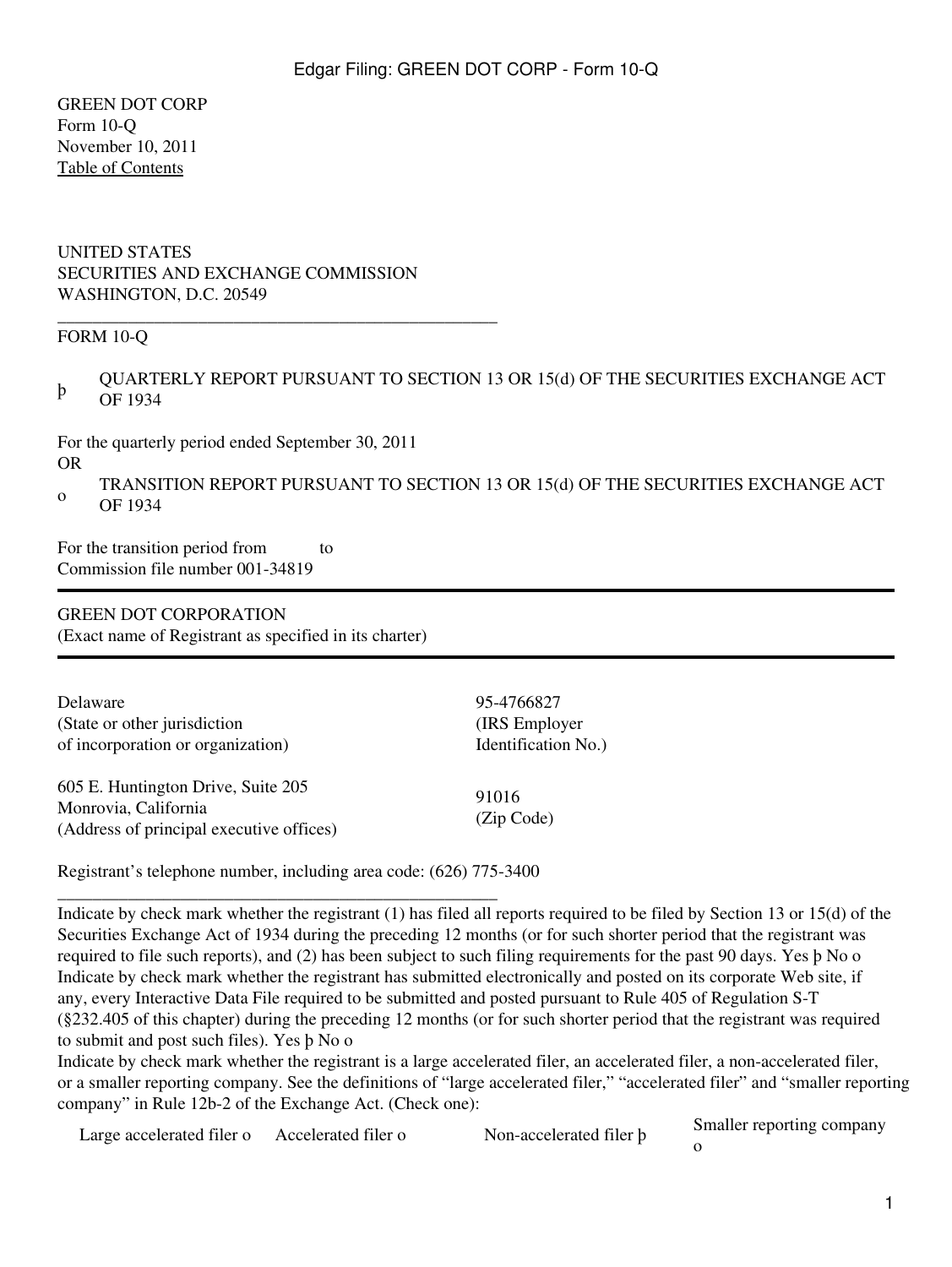Indicate by check mark whether the registrant is a shell company (as defined in Rule 12b-2 of the Exchange Act). Yes o No þ

There were 25,168,900 shares of Class A common stock, par value \$.001 per share, and 17,026,224 shares of Class B common stock, par value \$.001 per share, outstanding as of October 31, 2011.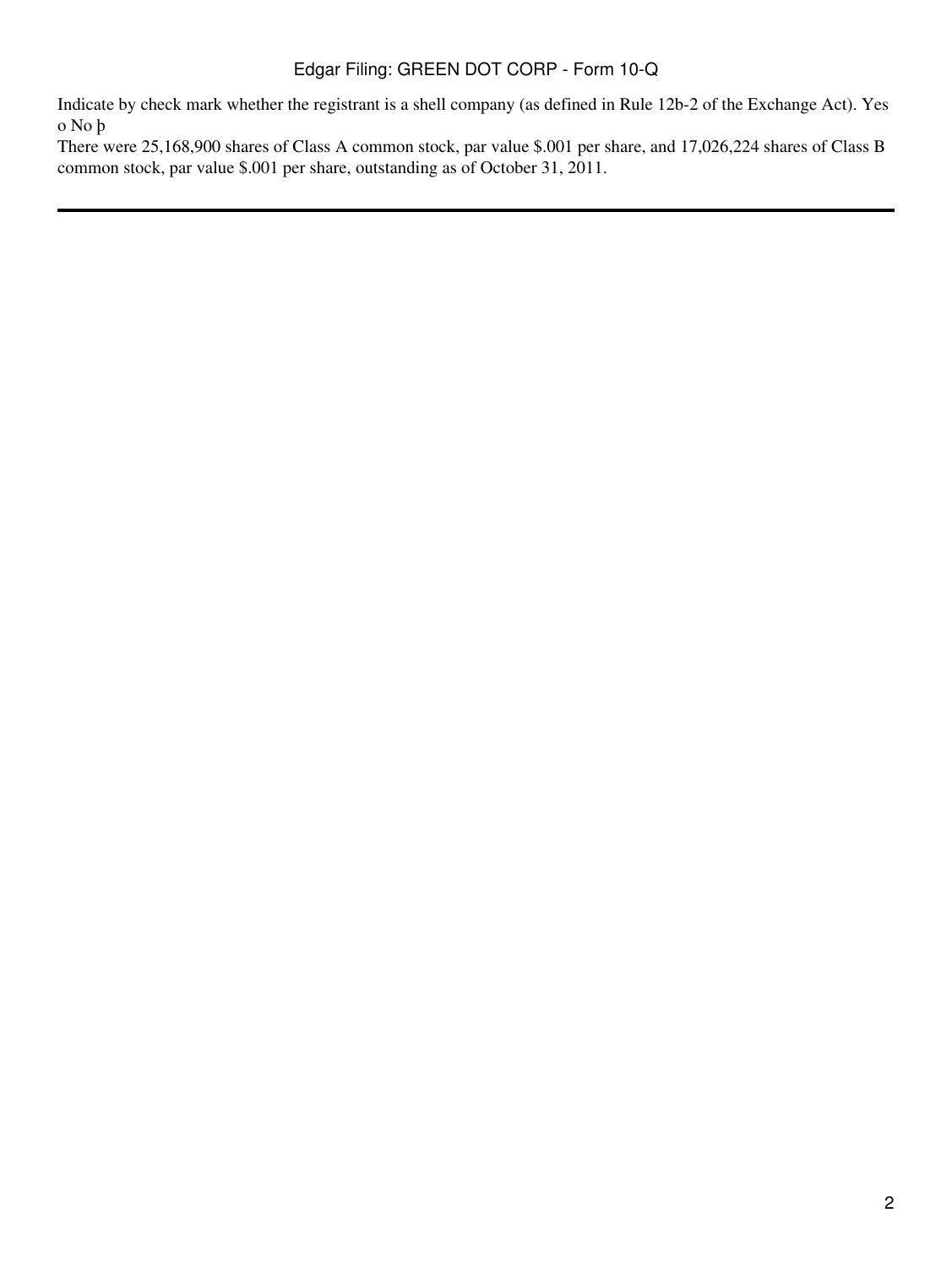## <span id="page-2-0"></span>GREEN DOT CORPORATION TABLE OF CONTENTS

| PART I.  | <b>Financial Information</b>                                                                                                                                                                                                                                 |                  |
|----------|--------------------------------------------------------------------------------------------------------------------------------------------------------------------------------------------------------------------------------------------------------------|------------------|
| Item 1.  | <b>Financial Statements</b><br><u>Consolidated Balance Sheets— September 30, 2011 (Unaudited) and December 31, 2010 1</u><br>Consolidated Statements of Operations—Three and Nine-Month Periods Ended September<br>30, 2011 (Unaudited) and 2010 (Unaudited) |                  |
|          | Consolidated Statements of Cash Flows—Nine-Month Periods Ended September 30, 2011 <sub>3</sub><br>(Unaudited) and 2010 (Unaudited)                                                                                                                           |                  |
|          | Notes to Consolidated Financial Statements (Unaudited)                                                                                                                                                                                                       |                  |
| Item 2.  | <u>Management's Discussion and Analysis of Financial Condition and Results of Operations</u>                                                                                                                                                                 | <u>16</u>        |
| Item 3.  | <b>Quantitative and Qualitative Disclosures About Market Risk</b>                                                                                                                                                                                            | <u>26</u>        |
| Item 4.  | <b>Controls and Procedures</b>                                                                                                                                                                                                                               | 26               |
| PART II. | Other Information                                                                                                                                                                                                                                            | <u>28</u>        |
| Item 1.  | <b>Legal Proceedings</b>                                                                                                                                                                                                                                     | <u>28</u>        |
| Item 1A. | <b>Risk Factors</b>                                                                                                                                                                                                                                          | 28               |
| Item 2.  | Unregistered Sales of Equity Securities and Use of Proceeds                                                                                                                                                                                                  | 40               |
| Item 6.  | <b>Exhibits</b>                                                                                                                                                                                                                                              |                  |
|          |                                                                                                                                                                                                                                                              | $\underline{40}$ |
|          | <u>Signature</u>                                                                                                                                                                                                                                             | 43               |

Page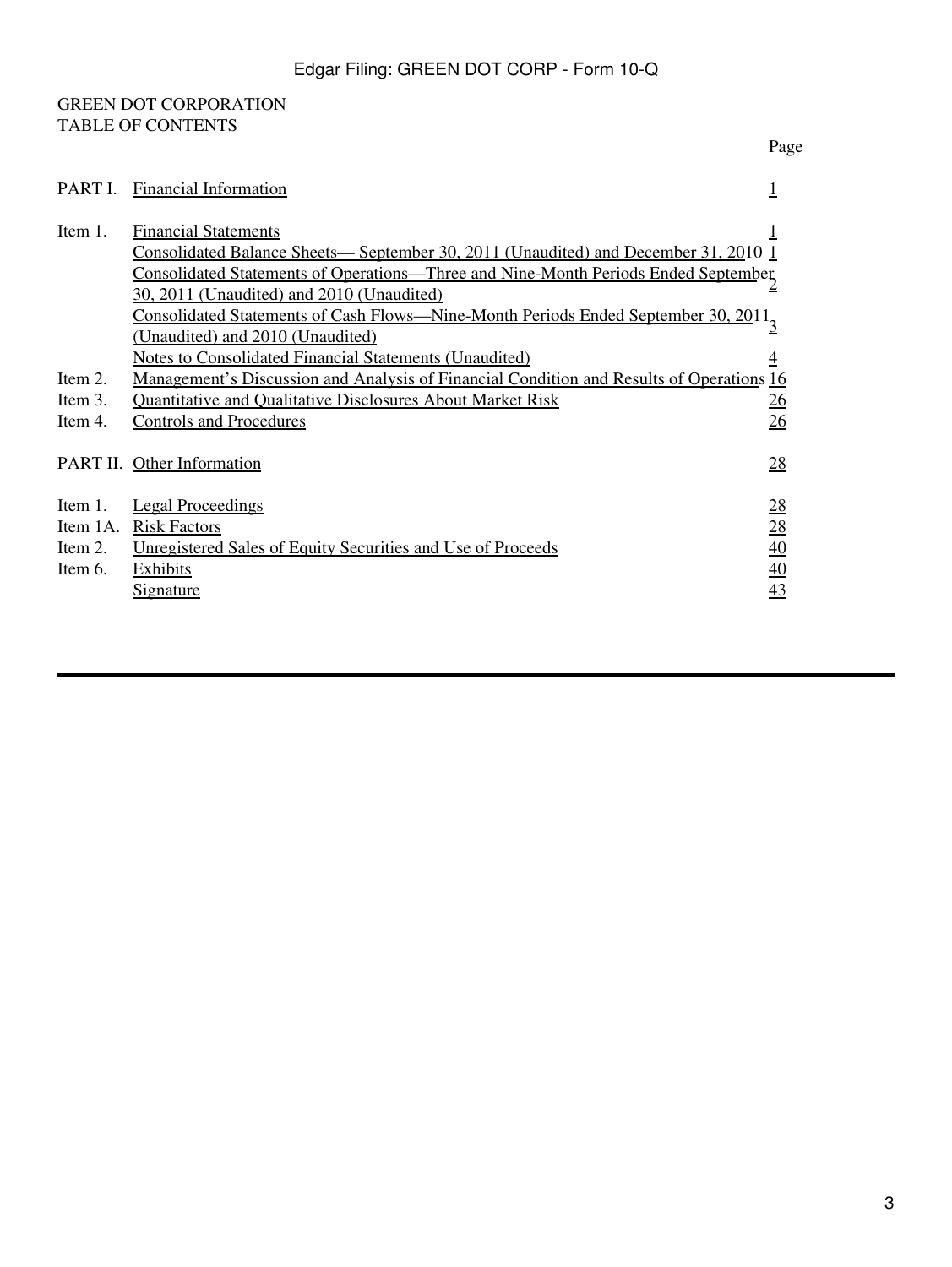## <span id="page-3-0"></span>[Table of Contents](#page-2-0)

#### <span id="page-3-2"></span><span id="page-3-1"></span>PART I. FINANCIAL INFORMATION ITEM 1. Financial Statements GREEN DOT CORPORATION CONSOLIDATED BALANCE SHEET

|                                                                                       | September 30,<br>2011 | December 31,<br>2010             |  |
|---------------------------------------------------------------------------------------|-----------------------|----------------------------------|--|
|                                                                                       | (Unaudited)           | (In thousands, except par value) |  |
| Assets                                                                                |                       |                                  |  |
| Current assets:                                                                       |                       |                                  |  |
| Unrestricted cash and cash equivalents                                                | \$198,294             | \$167,503                        |  |
| Investment securities available-for-sale, at fair value                               | 22,190                |                                  |  |
| Settlement assets                                                                     | 23,280                | 19,968                           |  |
| Accounts receivable, net                                                              | 30,399                | 33,412                           |  |
| Prepaid expenses and other assets                                                     | 10,887                | 8,608                            |  |
| Income tax receivable                                                                 | 6,811                 | 15,004                           |  |
| Net deferred tax assets                                                               | 4,927                 | 5,398                            |  |
| Total current assets                                                                  | 296,788               | 249,893                          |  |
| Restricted cash                                                                       | 10,294                | 5,135                            |  |
| Investment securities available-for-sale, at fair value                               | 7,701                 |                                  |  |
| Accounts receivable, net                                                              | 3,696                 | 2,549                            |  |
| Prepaid expenses and other assets                                                     | 649                   | 643                              |  |
| Property and equipment, net                                                           | 24,838                | 18,034                           |  |
| Deferred expenses                                                                     | 7,831                 | 9,504                            |  |
| Total assets                                                                          | \$351,797             | \$285,758                        |  |
| Liabilities and Stockholders' Equity                                                  |                       |                                  |  |
| Current liabilities:                                                                  |                       |                                  |  |
| Accounts payable                                                                      | \$19,479              | \$17,625                         |  |
| Settlement obligations                                                                | 23,280                | 19,968                           |  |
| Amounts due to card issuing banks for overdrawn accounts                              | 40,848                | 35,068                           |  |
| Other accrued liabilities                                                             | 14,232                | 21,633                           |  |
| Deferred revenue                                                                      | 13,077                | 17,214                           |  |
| Total current liabilities                                                             | 110,916               | 111,508                          |  |
| Other accrued liabilities                                                             | 5,323                 | 3,737                            |  |
| Deferred revenue                                                                      | 25                    | 44                               |  |
| Net deferred tax liabilities                                                          | 5,010                 | 5,338                            |  |
| <b>Total liabilities</b>                                                              | 121,274               | 120,627                          |  |
|                                                                                       |                       |                                  |  |
| Stockholders' equity:                                                                 |                       |                                  |  |
| Class A common stock, \$0.001 par value; 100,000 shares authorized as of September    |                       |                                  |  |
| 30, 2011 and December 31, 2010; 25,165 and 14,762 shares issued and outstanding as 23 |                       | 13                               |  |
| of September 30, 2011 and December 31, 2010, respectively                             |                       |                                  |  |
| Class B convertible common stock, \$0.001 par value, 100,000 shares authorized as of  |                       |                                  |  |
| September 30, 2011 and December 31, 2010; 17,026 and 27,091 shares issued and         | 17                    | 27                               |  |
| outstanding as of September 30, 2011 and December 31, 2010, respectively              |                       |                                  |  |
| Additional paid-in capital                                                            | 122,760               | 95,433                           |  |
| Retained earnings                                                                     | 107,732               | 69,658                           |  |
| Accumulated other comprehensive loss                                                  | (9)                   |                                  |  |
| Total stockholders' equity                                                            | 230,523               | 165,131                          |  |
|                                                                                       |                       |                                  |  |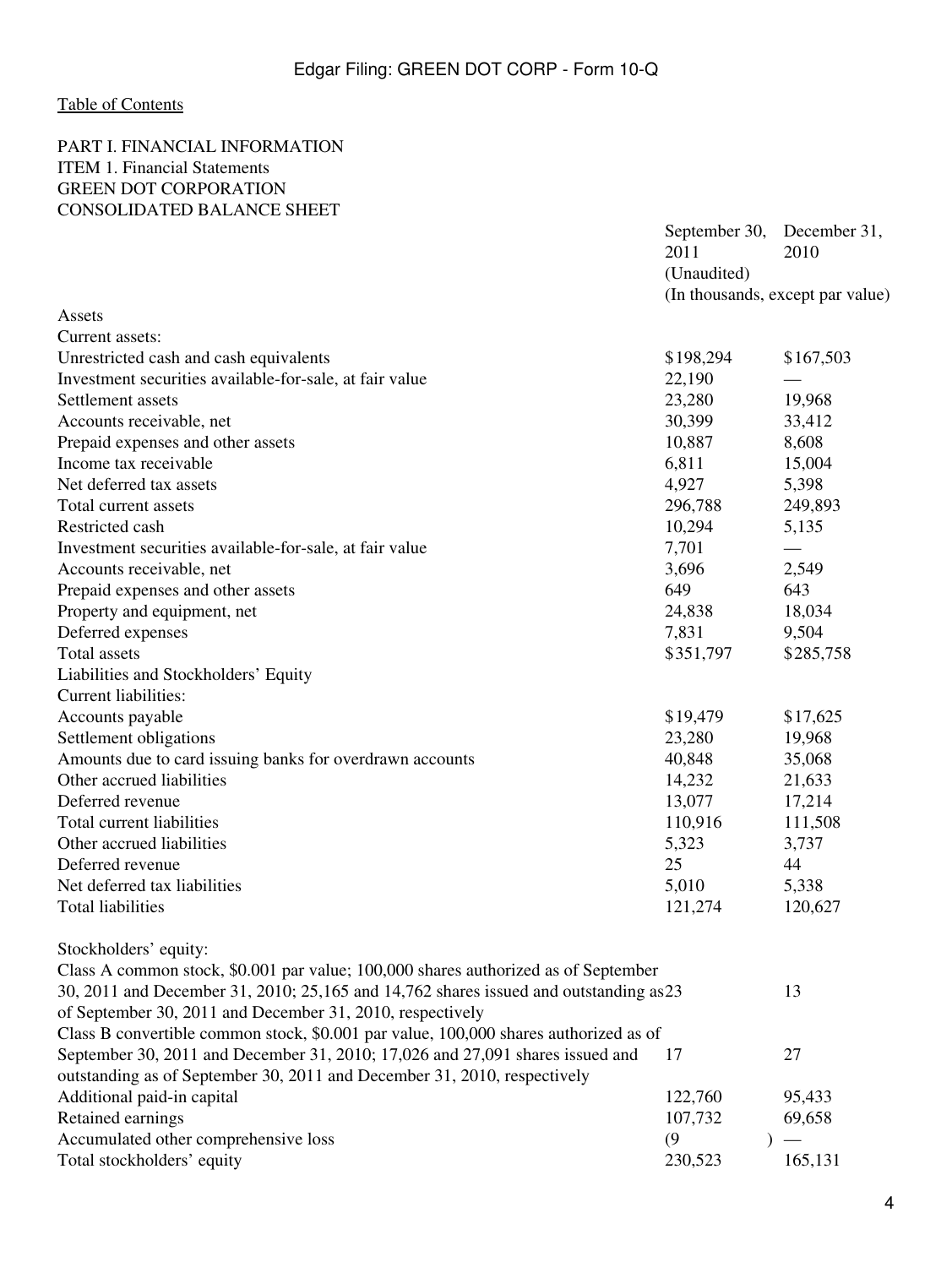Total liabilities and stockholders' equity  $$351,797$  \$285,758 See notes to unaudited consolidated financial statements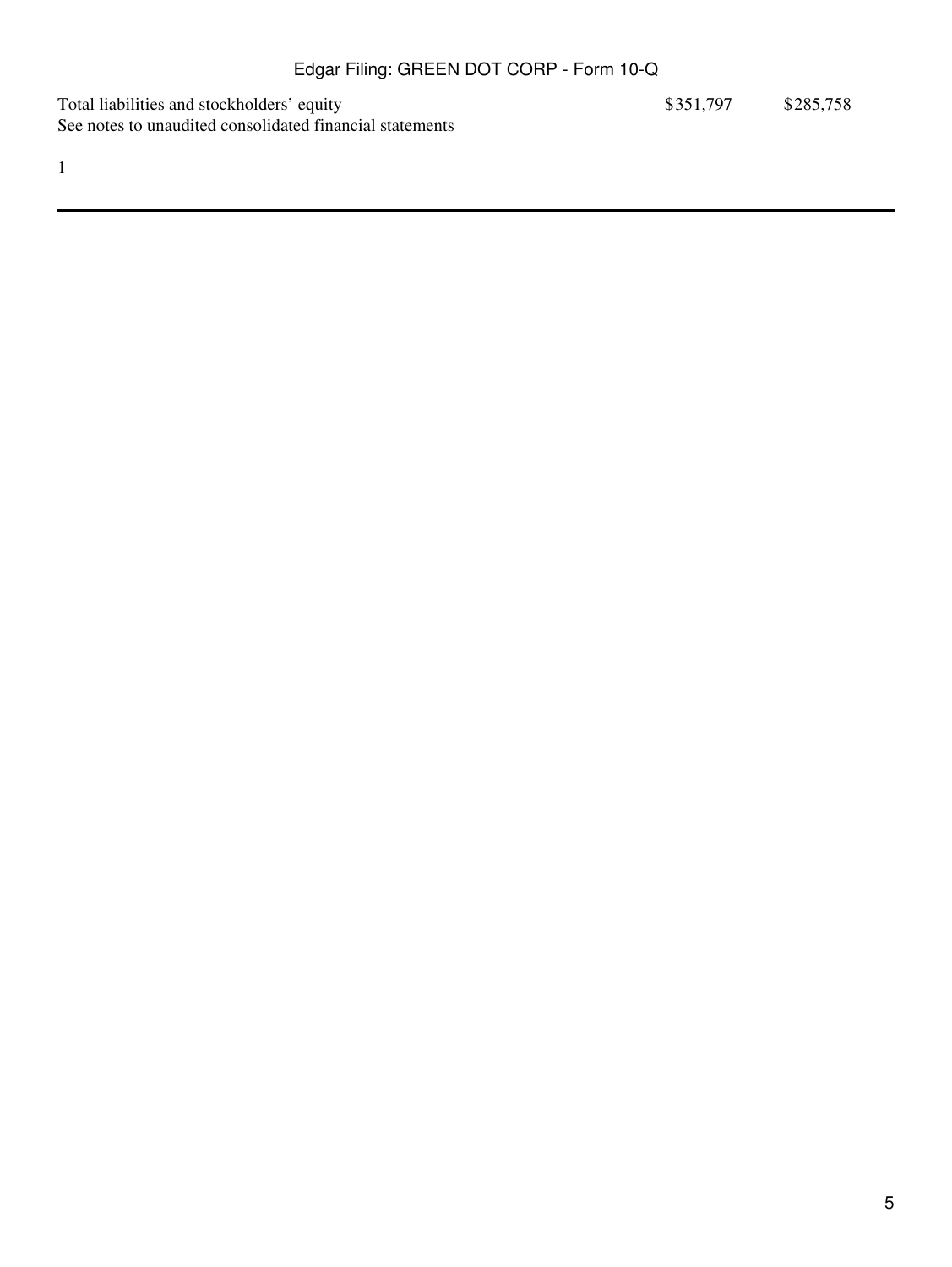## <span id="page-5-0"></span>[Table of Contents](#page-2-0)

#### GREEN DOT CORPORATION CONSOLIDATED STATEMENTS OF OPERATIONS (UNAUDITED)

|                                                                 | Three Months Ended<br>September 30,   |          |               | Nine Months Ended September<br>30, |  |           |  |
|-----------------------------------------------------------------|---------------------------------------|----------|---------------|------------------------------------|--|-----------|--|
|                                                                 | 2011                                  | 2010     |               | 2011                               |  | 2010      |  |
|                                                                 | (In thousands, except per share data) |          |               |                                    |  |           |  |
| Operating revenues:                                             |                                       |          |               |                                    |  |           |  |
| Card revenues                                                   | \$49,966                              | \$40,592 |               | \$158,214                          |  | \$124,978 |  |
| Cash transfer revenues                                          | 34,724                                | 26,484   |               | 98,260                             |  | 73,630    |  |
| Interchange revenues                                            | 34,246                                | 27,044   |               | 105,035                            |  | 81,106    |  |
| Stock-based retailer incentive compensation                     | (3,549)                               | (5,216)  | $\mathcal{L}$ | (13,785)                           |  | (7,673)   |  |
| Total operating revenues                                        | 115,387                               | 88,904   |               | 347,724                            |  | 272,041   |  |
| Operating expenses:                                             |                                       |          |               |                                    |  |           |  |
| Sales and marketing expenses                                    | 40,851                                | 30,305   |               | 126,164                            |  | 87,777    |  |
| Compensation and benefits expenses                              | 21,763                                | 17,621   |               | 64,566                             |  | 50,474    |  |
| Processing expenses                                             | 17,576                                | 14,579   |               | 54,639                             |  | 43,131    |  |
| Other general and administrative expenses                       | 13,889                                | 10,976   |               | 41,192                             |  | 33,997    |  |
| Total operating expenses                                        | 94,079                                | 73,481   |               | 286,561                            |  | 215,379   |  |
| Operating income                                                | 21,308                                | 15,423   |               | 61,163                             |  | 56,662    |  |
| Interest income                                                 | 239                                   | 111      |               | 574                                |  | 269       |  |
| Interest expense                                                | (105)                                 | (23)     | $\lambda$     | (202)                              |  | (48)      |  |
| Income before income taxes                                      | 21,442                                | 15,511   |               | 61,535                             |  | 56,883    |  |
| Income tax expense                                              | 8,139                                 | 6,540    |               | 23,461                             |  | 22,589    |  |
| Net income                                                      | 13,303                                | 8,971    |               | 38,074                             |  | 34,294    |  |
| Dividends, accretion, and allocated earnings of                 |                                       |          |               |                                    |  |           |  |
| preferred stock                                                 |                                       | (1,255)  | $\mathcal{E}$ |                                    |  | (16,094)  |  |
| Net income allocated to common stockholders                     | \$13,303                              | \$7,716  |               | \$38,074                           |  | \$18,200  |  |
| Basic earnings per common share:                                |                                       |          |               |                                    |  |           |  |
| Class A common stock                                            | \$0.32                                | \$0.22   |               | \$0.91                             |  | \$0.87    |  |
| Class B common stock                                            | \$0.32                                | \$0.22   |               | \$0.91                             |  | \$0.87    |  |
| Basic weighted-average common shares issued and<br>outstanding: |                                       |          |               |                                    |  |           |  |
| Class A common stock                                            | 23,401                                | 4,266    |               | 21,322                             |  | 1,442     |  |
| Class B common stock                                            | 17,124                                | 28,627   |               | 18,985                             |  | 18,232    |  |
| Diluted earnings per common share:                              |                                       |          |               |                                    |  |           |  |
| Class A common stock                                            | \$0.30                                | \$0.20   |               | \$0.86                             |  | \$0.81    |  |
| Class B common stock                                            | \$0.30                                | \$0.20   |               | \$0.86                             |  | \$0.81    |  |
| Diluted weighted-average common shares issued                   |                                       |          |               |                                    |  |           |  |
| and outstanding:                                                |                                       |          |               |                                    |  |           |  |
| Class A common stock                                            | 42,426                                | 36,132   |               | 42,486                             |  | 22,884    |  |
| Class B common stock                                            | 19,023                                | 31,862   |               | 21,155                             |  | 21,441    |  |
| See notes to unaudited consolidated financial statements        |                                       |          |               |                                    |  |           |  |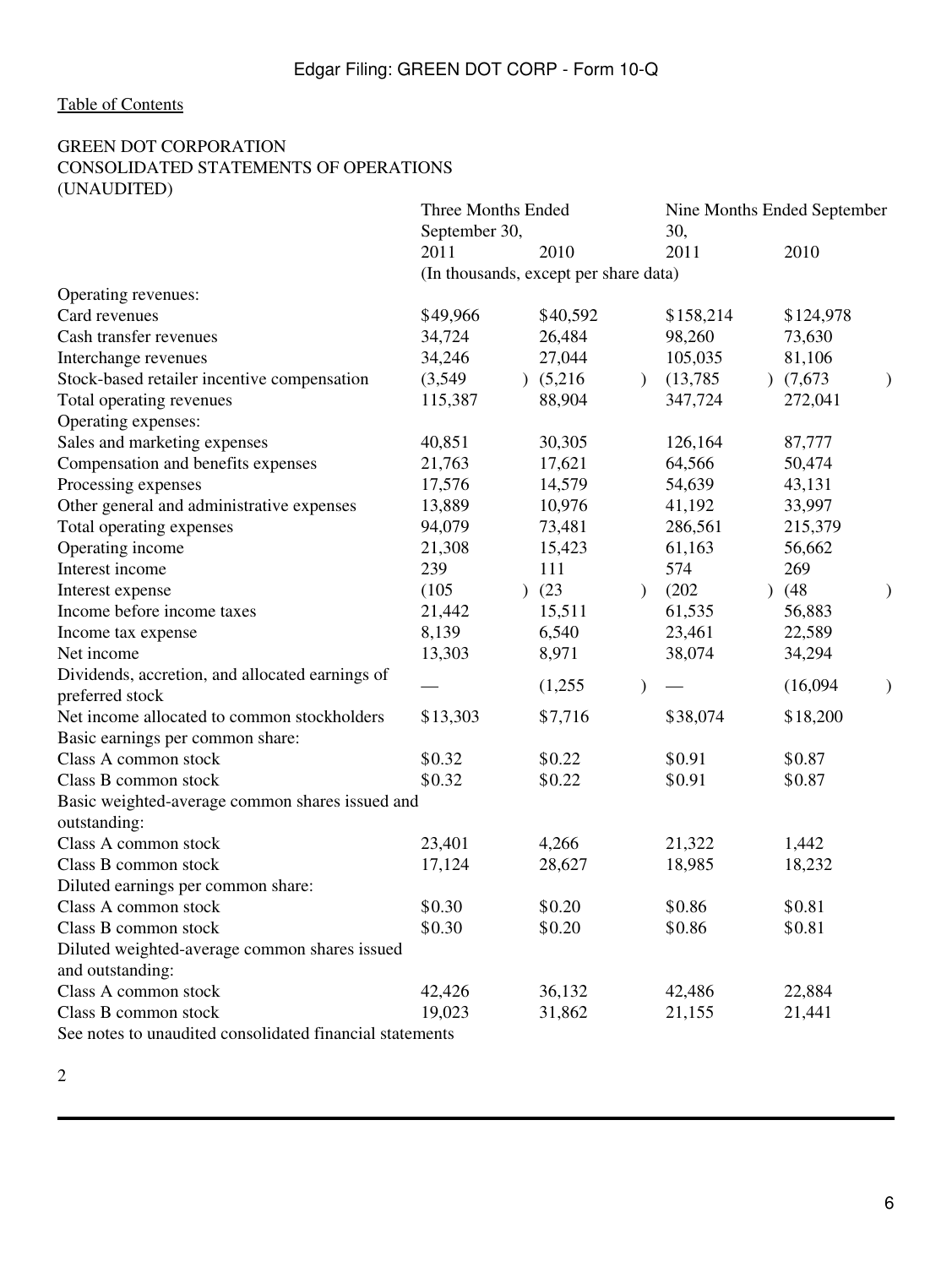## <span id="page-6-0"></span>[Table of Contents](#page-2-0)

## GREEN DOT CORPORATION CONSOLIDATED STATEMENTS OF CASH FLOWS (UNAUDITED)

|                                                                                   | Nine Months Ended September |             |  |  |
|-----------------------------------------------------------------------------------|-----------------------------|-------------|--|--|
|                                                                                   | 30,                         |             |  |  |
|                                                                                   | 2011                        | 2010        |  |  |
|                                                                                   | (In thousands)              |             |  |  |
| Operating activities                                                              |                             |             |  |  |
| Net income                                                                        | \$38,074                    | \$34,294    |  |  |
| Adjustments to reconcile net income to net cash provided by operating activities: |                             |             |  |  |
| Depreciation and amortization                                                     | 8,772                       | 5,405       |  |  |
| Provision for uncollectible overdrawn accounts                                    | 46,210                      | 34,912      |  |  |
| Employee stock-based compensation                                                 | 7,042                       | 5,246       |  |  |
| Stock-based retailer incentive compensation                                       | 13,785                      | 7,673       |  |  |
| Amortization of discount on available-for-sale investment securities              | 157                         |             |  |  |
| Provision (benefit) for uncollectible trade receivables                           | 150                         | (24)        |  |  |
| Impairment of capitalized software                                                | 348                         | 388         |  |  |
| Deferred income taxes                                                             | 107                         | 31          |  |  |
| Excess tax benefits from exercise of options                                      | (2,159)                     | $)$ —       |  |  |
| Changes in operating assets and liabilities:                                      |                             |             |  |  |
| Settlement assets                                                                 | (3,312)                     | 30,785      |  |  |
| Accounts receivable, net                                                          | (44, 494)                   | (31,761)    |  |  |
| Prepaid expenses and other assets                                                 | (2,360)                     | 817         |  |  |
| Deferred expenses                                                                 | 1,673                       | 2,306       |  |  |
| Accounts payable and accrued liabilities                                          | (2,813)                     | ) 3,877     |  |  |
| Settlement obligations                                                            | 3,312                       | (30, 785)   |  |  |
| Amounts due issuing bank for overdrawn accounts                                   | 5,780                       | 9,759       |  |  |
| Deferred revenue                                                                  | (4,156)                     | $)$ (3,868) |  |  |
| Income tax receivable                                                             | 10,393                      | 8,438       |  |  |
| Net cash provided by operating activities                                         | 76,509                      | 77,493      |  |  |
|                                                                                   |                             |             |  |  |
| Investing activities                                                              |                             |             |  |  |
| Purchases of available-for-sale investment securities                             | (40,062)                    | $)$ —       |  |  |
| Proceeds from maturities of available-for-sale investment securities              | 10,000                      |             |  |  |
| (Increase) decrease in restricted cash                                            | (5,159)                     | 10,218      |  |  |
| Payments for acquisition of property and equipment                                | (16,997)                    | (10,321)    |  |  |
| Net cash used in investing activities                                             | (52, 218)                   | (103)       |  |  |
|                                                                                   |                             |             |  |  |
| Financing activities                                                              |                             |             |  |  |
| Proceeds from exercise of options and warrants and issuance of ESPP shares        | 4,341                       | 1,888       |  |  |
| Excess tax benefits from exercise of options                                      | 2,159                       |             |  |  |
| Net cash provided by financing activities                                         | 6,500                       | 1,888       |  |  |
|                                                                                   |                             |             |  |  |
| Net increase in unrestricted cash and cash equivalents                            | 30,791                      | 79,278      |  |  |
| Unrestricted cash and cash equivalents, beginning of year                         | 167,503                     | 56,303      |  |  |
| Unrestricted cash and cash equivalents, end of period                             | \$198,294                   | \$135,581   |  |  |
| Cash paid for interest                                                            | \$6                         | \$40        |  |  |
| Cash paid for income taxes                                                        | \$12,974                    | \$14,215    |  |  |
| See notes to unaudited consolidated financial statements                          |                             |             |  |  |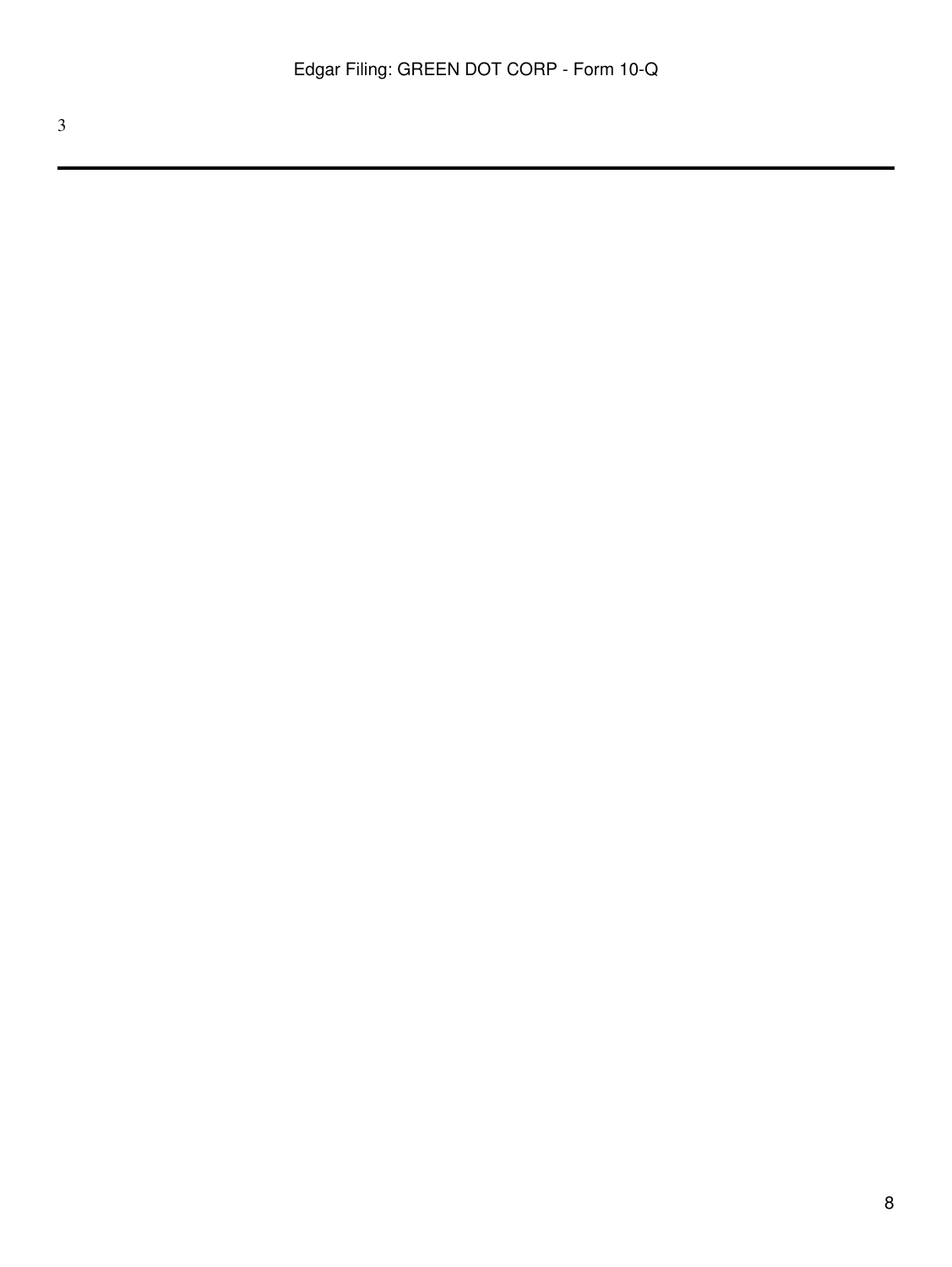<span id="page-8-0"></span>[Table of Contents](#page-2-0) GREEN DOT CORPORATION NOTES TO CONSOLIDATED FINANCIAL STATEMENTS (UNAUDITED) Note 1— Organization

Green Dot Corporation ("we," "us" and "our" refer to Green Dot Corporation and its wholly-owned subsidiaries, Next Estate Communications, Inc. and Green Dot Acquisition Corp.) is one of the leading providers of general purpose reloadable, or GPR, prepaid debit cards and cash loading and transfer services in the United States. Our products include Green Dot MasterCard and Visa-branded prepaid debit cards and several co-branded reloadable prepaid card programs, collectively referred to as our GPR cards; Visa-branded gift cards; and our MoneyPak and swipe reload proprietary products, collectively referred to as our cash transfer products, which enable cash loading and transfer services through our Green Dot Network. The Green Dot Network enables consumers to use cash to reload our prepaid debit cards or to transfer cash to any of our Green Dot Network acceptance members, including competing prepaid card programs and other online accounts.

We market our cards and financial services to banked, underbanked and unbanked consumers in the United States using distribution channels other than traditional bank branches, such as third-party retailer locations nationwide and the Internet. Our prepaid debit cards are issued by third-party issuing banks, and we have relationships with several card issuers, including GE Money Bank and CB&T, a division of Synovus Bank. We also have distribution arrangements with many large and medium-sized retailers, such as Walmart, Walgreens, CVS, Rite Aid, 7-Eleven, Kroger, Kmart, Meijer and Radio Shack, and with various industry resellers, such as Blackhawk Network, Inc., Incomm and PaySpot. We refer to participating retailers collectively as our "retail distributors."

Note 2— Summary of Significant Accounting Policies

Basis of Presentation

We have prepared the accompanying consolidated financial statements in conformity with U.S. generally accepted accounting principles, or GAAP. We have eliminated all significant intercompany balances and transactions in consolidation.

We consider an operating segment to be any component of our business whose operating results are regularly reviewed by our chief operating decision-maker to make decisions about resources to be allocated to the segment and assess its performance based on discrete financial information. Our Chief Executive Officer, our chief operating decision-maker, reviews our operating results on an aggregate basis and manages our operations and the allocation of resources as a single operating segment — prepaid cards and related services.

We have evaluated subsequent events through the date that the financial statements were issued, based on the accounting guidance for subsequent events. Based on our evaluation, we did not identify any recognized or non-recognized subsequent events that would have required adjustment to or disclosure in the consolidated financial statements.

Unaudited Interim Financial Statements

The accompanying unaudited September 30, 2011 consolidated balance sheet, consolidated statements of operations for the three and nine-month periods ended September 30, 2011 and 2010, consolidated statements of cash flows for the nine-month periods ended September 30, 2011 and 2010, and the related interim information contained within the notes to the consolidated financial statements have been prepared in accordance with GAAP and with the instructions to Form 10-Q and Article 10 of Regulation S-X. Accordingly, they do not include all of the information and the notes required by GAAP for complete financial statements. In our opinion, the unaudited interim consolidated financial statements reflect all adjustments, consisting of normal and recurring adjustments, necessary for the fair presentation of our financial position at September 30, 2011, the results of our operations for the three and nine-month periods ended September 30, 2011 and 2010, and our cash flows for the nine-month periods ended September 30, 2011 and 2010. Our results of operations for the three and nine-month periods ended September 30, 2011 and 2010 are not necessarily indicative of future results.

Use of Estimates and Assumptions

The preparation of financial statements in conformity with GAAP requires us to make estimates and assumptions that affect the amounts reported in the consolidated financial statements, including the accompanying notes. We base our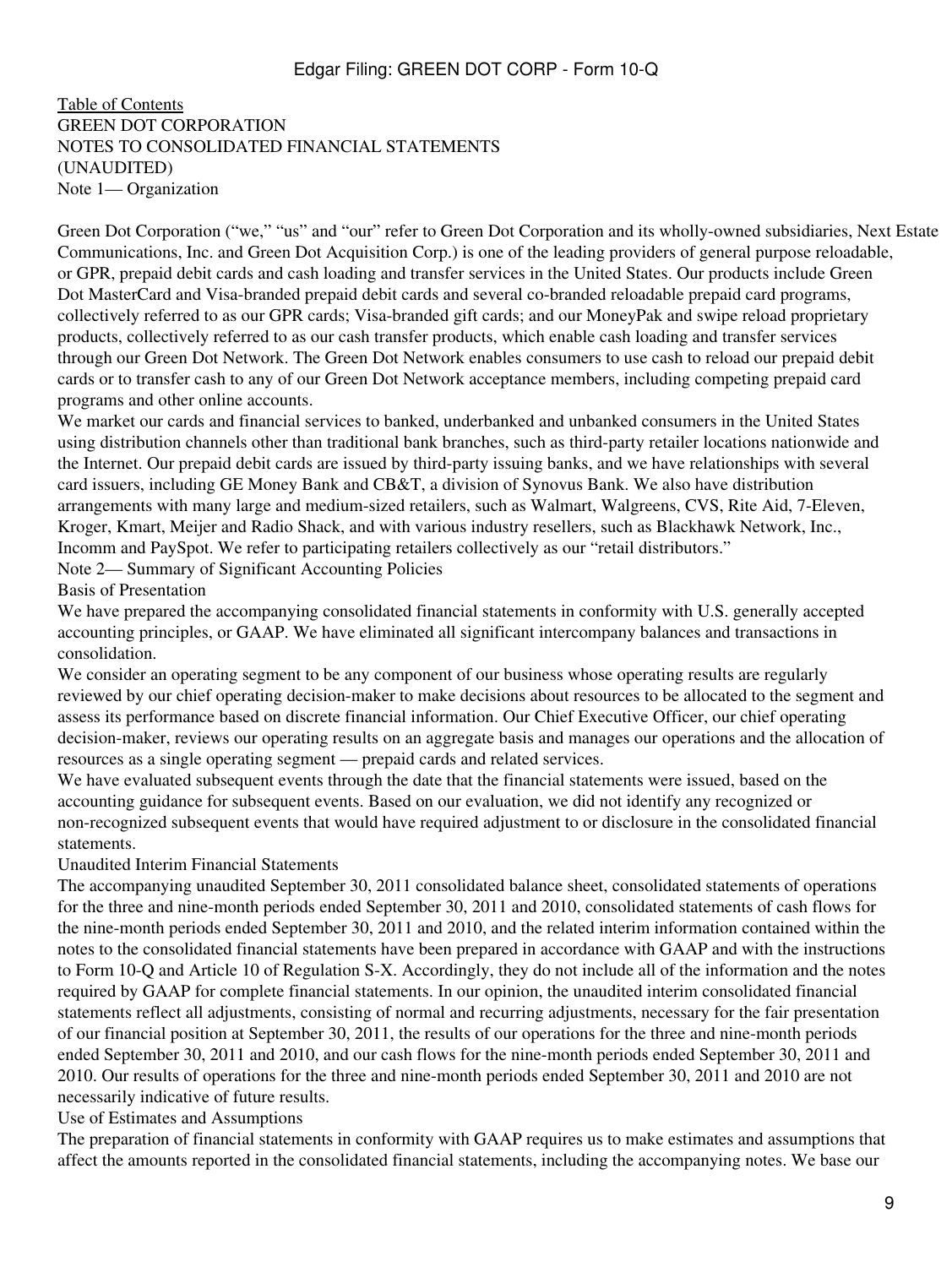estimates and assumptions on historical factors, current circumstances, and the experience and judgment of management. We evaluate our estimates and assumptions on an ongoing basis. Actual results could differ from those estimates.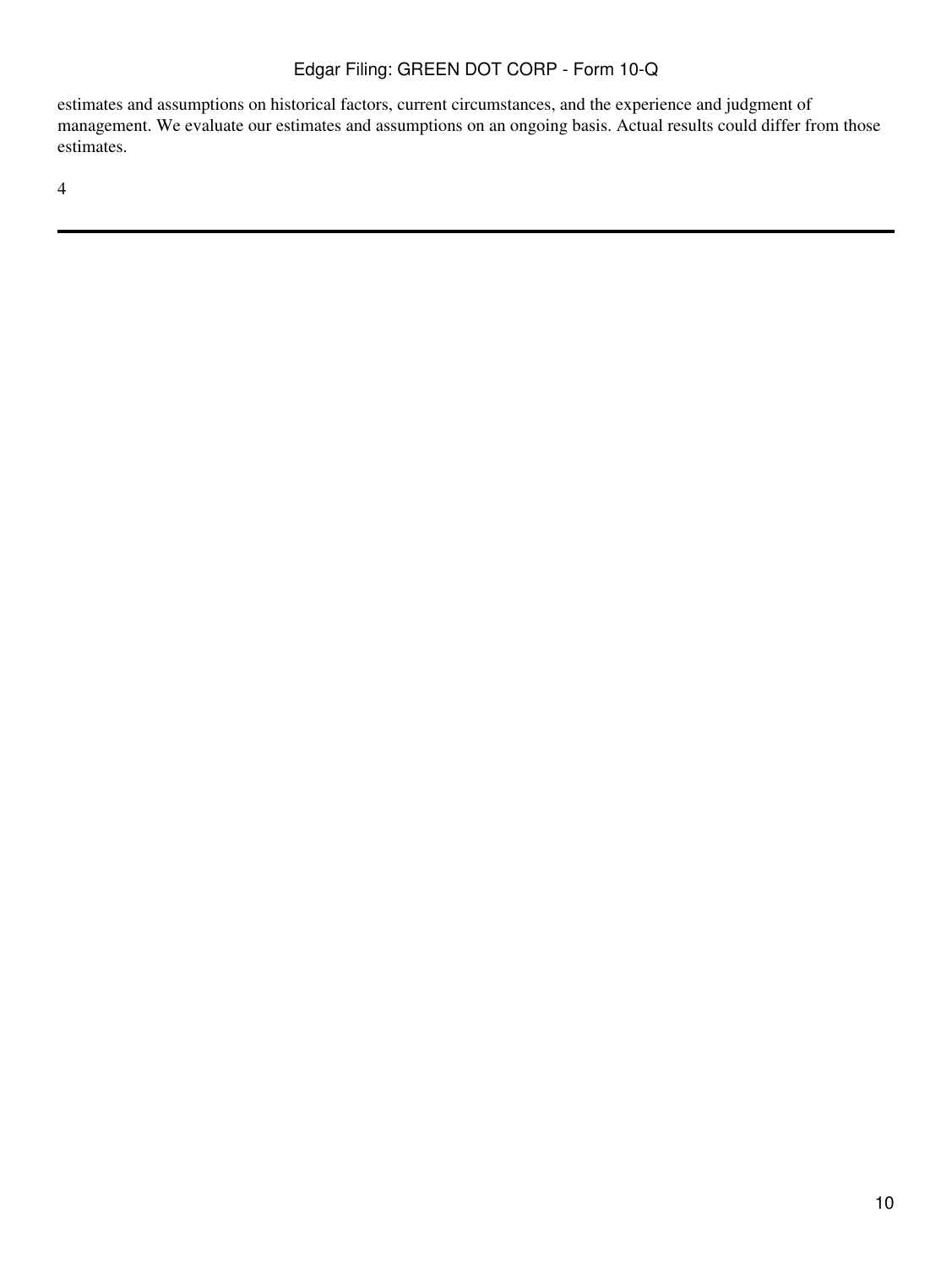#### [Table of Contents](#page-2-0) GREEN DOT CORPORATION NOTES TO CONSOLIDATED FINANCIAL STATEMENTS - (CONTINUED) (UNAUDITED) Note 2— Summary of Significant Accounting Policies (continued)

#### Accounts Receivable, Net

Accounts receivable is comprised principally of receivables due from card issuing banks, overdrawn account balances due from cardholders, trade accounts receivable and other receivables. We record accounts receivable net of reserves for estimated uncollectible accounts. Receivables due from card issuing banks primarily represent revenue-related funds collected by the card issuing banks from our retail distributors, merchant banks and cardholders that have yet to be remitted to us. These receivables are generally collected within a short period of time based on the remittance terms in our agreements with the card issuing banks.

Overdrawn Account Balances Due from Cardholders and Reserve for Uncollectible Overdrawn Accounts Cardholder account overdrafts may arise from maintenance fee assessments on our GPR cards or from purchase transactions that we honor on GPR or gift cards, in each case in excess of the funds in a cardholder's account. We are exposed to losses from unrecovered cardholder account overdrafts. We establish a reserve for uncollectible overdrawn accounts. We classify overdrawn accounts into age groups based on the number of days that have elapsed since an account has had activity, such as a purchase, ATM transaction or maintenance fee assessment. We calculate a reserve factor for each age group based on the average recovery rate for the most recent six months. These factors are applied to these age groups to estimate our overall reserve. When more than 90 days have passed without activity in an account, we consider recovery to be remote and write off the full amount of the overdrawn account balance. We include our provision for uncollectible overdrawn accounts related to maintenance fees as an offset to card revenues in the accompanying consolidated statements of operations. We include our provision for uncollectible overdrawn accounts related to purchase transactions in other general and administrative expenses in the accompanying consolidated statements of operations.

#### Revenue Recognition

Our operating revenues consist of card revenues, cash transfer revenues and interchange revenues. We recognize revenue when the price is fixed or determinable, persuasive evidence of an arrangement exists, the product is sold or the service is performed, and collectibility of the resulting receivable is reasonably assured.

Card revenues consist of new card fees, monthly maintenance fees, ATM fees, and other revenues. We charge new card fees when a consumer purchases a new card in a retail store. We defer and recognize new card fee revenues on a straight-line basis over our average card lifetime, which is currently nine months for our GPR cards and six months for our gift cards. We determine the average card lifetime based on our recent historical data for comparable products. We measure card lifetime for our GPR cards as the period of time, inclusive of reload activity, between sale (or activation) of the card and the date of the last positive balance. We measure the card lifetime for our gift cards as the redemption period during which cardholders perform the substantial majority of their transactions. We reassess average card lifetime quarterly. We report the unearned portion of new card fees as a component of deferred revenue in our consolidated balance sheets. We charge maintenance fees on a monthly basis pursuant to the terms and conditions in the applicable cardholder agreements. We recognize monthly maintenance fees ratably over the month for which they are assessed. We charge ATM fees to cardholders when they withdraw money or conduct other transactions at certain ATMs in accordance with the terms and conditions in the applicable cardholder agreements. We recognize ATM fees when the withdrawal is made by the cardholder, which is the same time our service is completed and the fees are assessed. Other revenues consist primarily of fees associated with optional products or services, which we generally offer to consumers during the card activation process. Optional products and services include providing a second card for an account, expediting delivery of the personalized debit card that replaces the temporary card obtained at the retail store, and upgrading a cardholder account to one of our upgrade programs. We generally recognize revenue related to optional products and services when the underlying services are completed, but we treat revenues related to our upgrade programs in a manner similar to new card fees and monthly maintenance fees. We generate cash transfer revenues when consumers purchase our cash transfer products (reload services) in a retail store. We recognize these revenues when the cash transfer transactions are completed, generally within three business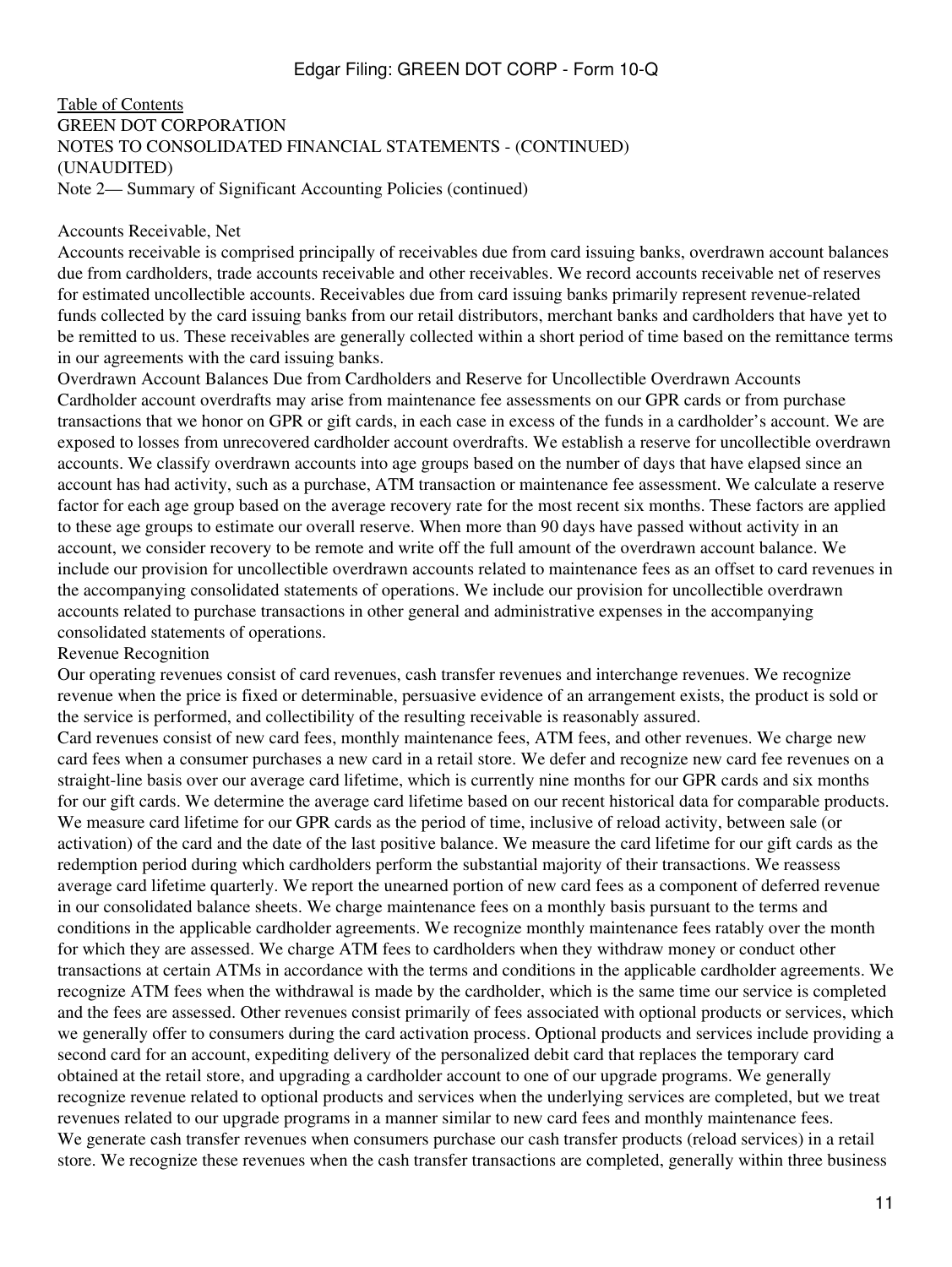days from the time of sale of these products.

We earn interchange revenues from fees remitted by the merchant's bank, which are based on rates established by the payment networks, such as Visa and MasterCard, when cardholders make purchase transactions using our cards. We recognize interchange revenues as these transactions occur.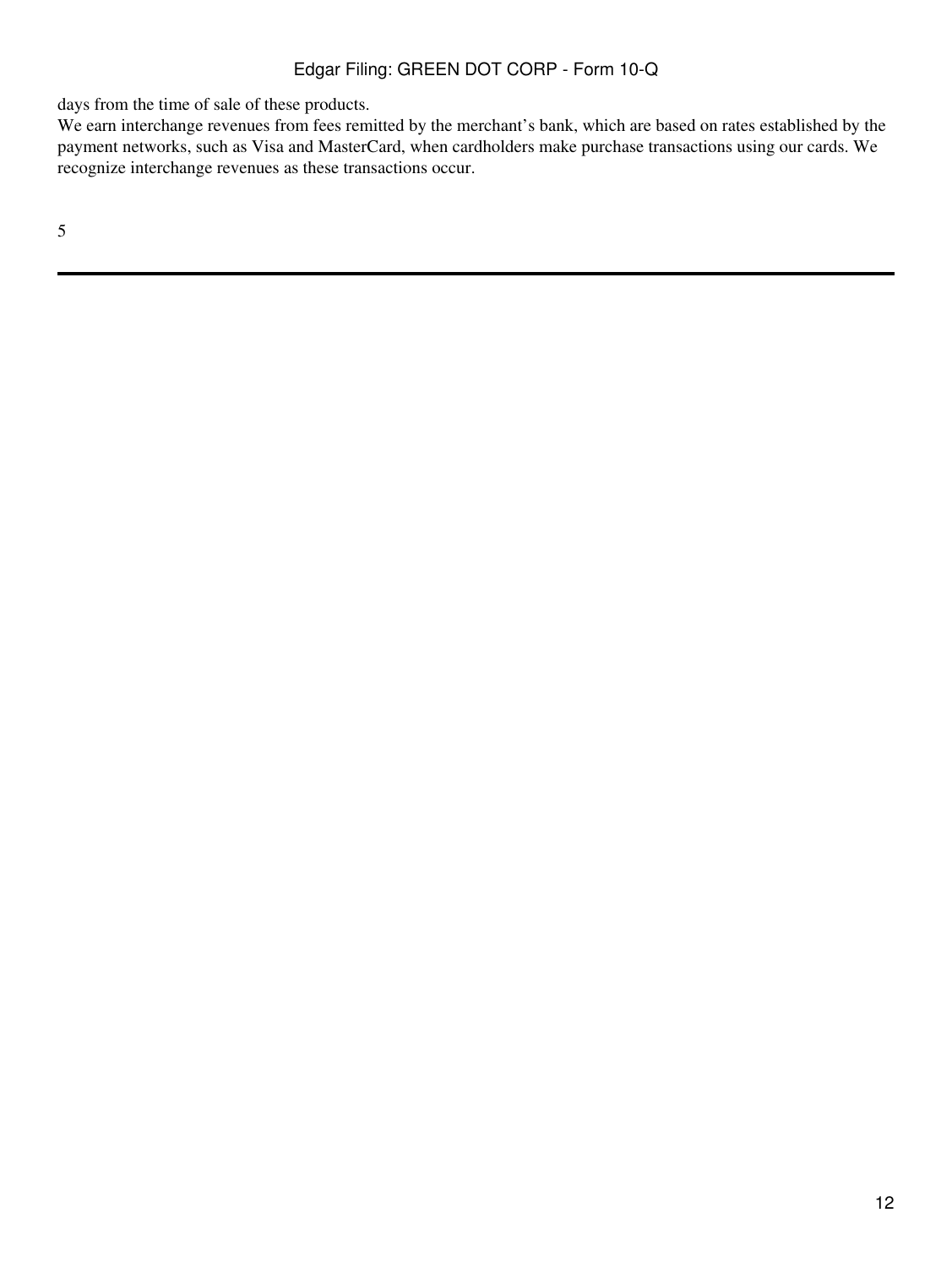#### [Table of Contents](#page-2-0) GREEN DOT CORPORATION NOTES TO CONSOLIDATED FINANCIAL STATEMENTS - (CONTINUED) (UNAUDITED) Note 2— Summary of Significant Accounting Policies (continued)

We report our different types of revenues on a gross or net basis based on our assessment of whether we act as a principal or an agent in the transaction. To the extent we act as a principal in the transaction, we report revenues on a gross basis. In concluding whether or not we act as a principal or an agent, we evaluate whether we have the substantial risks and rewards under the terms of the revenue-generating arrangements, whether we are the party responsible for fulfillment of the services purchased by the cardholders, and other factors. For all of our significant revenue-generating arrangements, including GPR and gift cards, we record revenues on a gross basis. Generally, customers have limited rights to a refund of a new card fee or a cash transfer fee. We have elected to recognize revenues prior to the expiration of the refund period, but reduce revenues by the amount of expected refunds, which we estimate based on actual historical refunds.

On occasion, we enter into incentive agreements with our retail distributors and offer incentives to customers designed to increase product acceptance and sales volume. We record incentive payments, including the issuance of equity instruments, as a reduction of revenues and recognize them over the period the related revenues are recognized or as services are rendered, as applicable.

Employee Stock-Based Compensation

We record employee stock-based compensation expense using the fair value method of accounting. For stock options and stock purchases under our employee stock purchase plan, or ESPP, we base compensation expense on fair values estimated at the grant date using the Black-Scholes option-pricing model. For stock awards, including restricted stock units, we base compensation expense on the fair value of our common stock at the grant date. We recognize compensation expense for awards with only service conditions that have graded vesting schedules on a straight-line basis over the vesting period of the award. Vesting is based upon continued service to our company. For additional information, refer to Note 7— Stock-Based Compensation. Income Taxes

Our income tax expense is comprised of current and deferred income tax expense. Current income tax expense approximates taxes to be paid or refunded for the current period. Deferred income tax expense results from the changes in deferred tax assets and liabilities during the periods. These gross deferred tax assets and liabilities represent decreases or increases in taxes expected to be paid in the future because of future reversals of temporary differences between the bases of assets and liabilities as measured by tax laws and their bases as reported in our consolidated financial statements. We also recognize deferred tax assets for tax attributes such as net operating loss carryforwards and tax credit carryforwards. We record valuation allowances to reduce deferred tax assets to the amounts we conclude are more likely-than-not to be realized in the foreseeable future.

We recognize and measure income tax benefits based upon a two-step model: 1) a tax position must be more likely-than-not to be sustained based solely on its technical merits in order to be recognized, and 2) the benefit is measured as the largest dollar amount of that position that is more likely-than-not to be sustained upon settlement. The difference between the benefit recognized for a position and the tax benefit claimed on a tax return is referred to as an unrecognized tax benefit. We accrue income tax related interest and penalties, if applicable, within income tax expense.

For additional information, refer to Note 5 — Income Taxes.

#### Earnings Per Common Share

We have multiple classes of common stock and our preferred stockholders, during the periods their shares were outstanding, were entitled to participate with common stockholders in the distributions of earnings through dividends. Therefore, we apply the two-class method in calculating earnings per common share, or EPS. The two-class method requires net income, after deduction of any preferred stock dividends, deemed dividends on preferred stock redemptions, and accretions in the carrying value on preferred stock, to be allocated between each class or series of common and preferred stockholders based on their respective rights to receive dividends, whether or not declared. Basic EPS is then calculated by dividing net income allocated to each class of common stockholders by the respective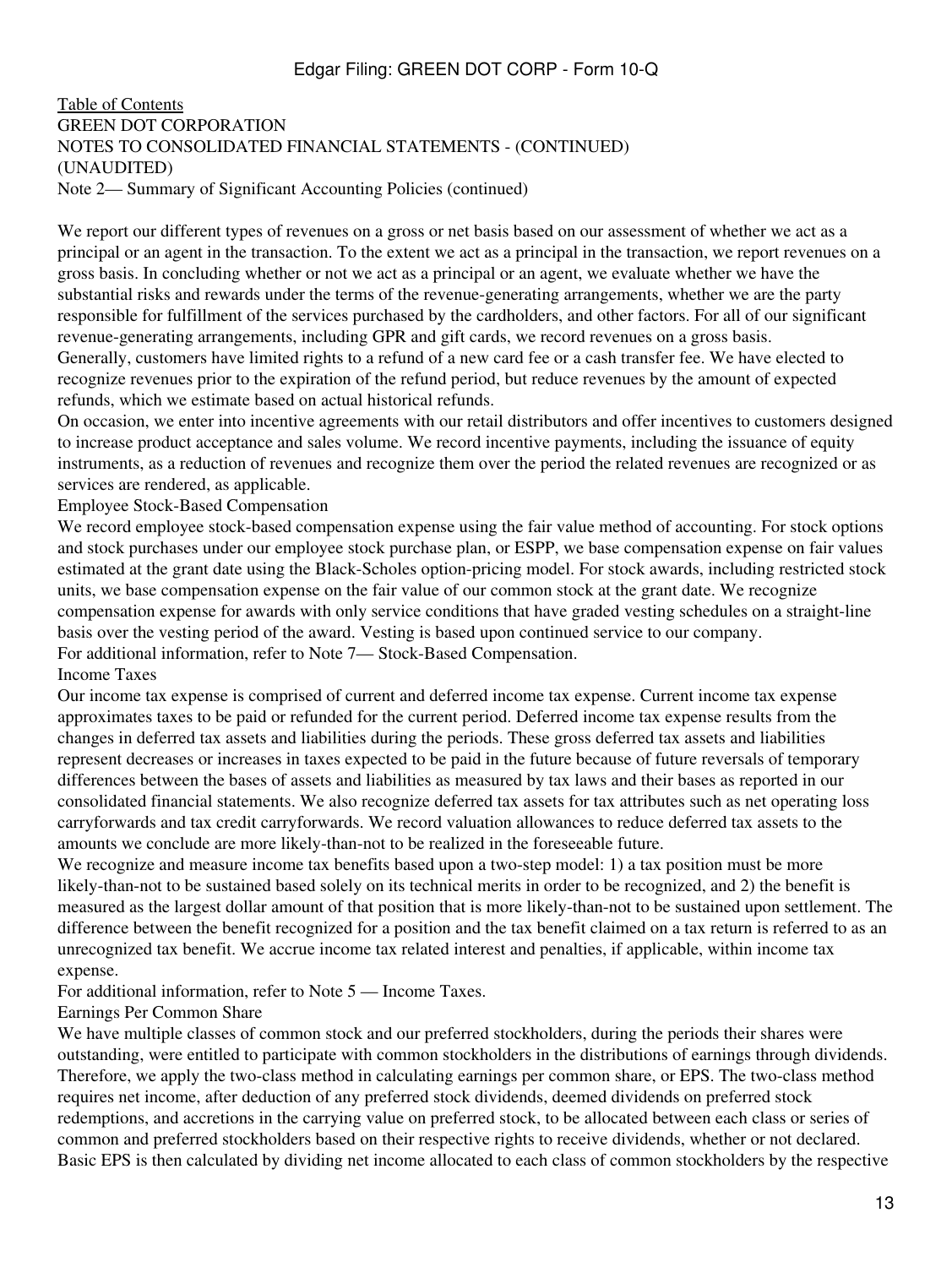weighted-average common shares issued and outstanding.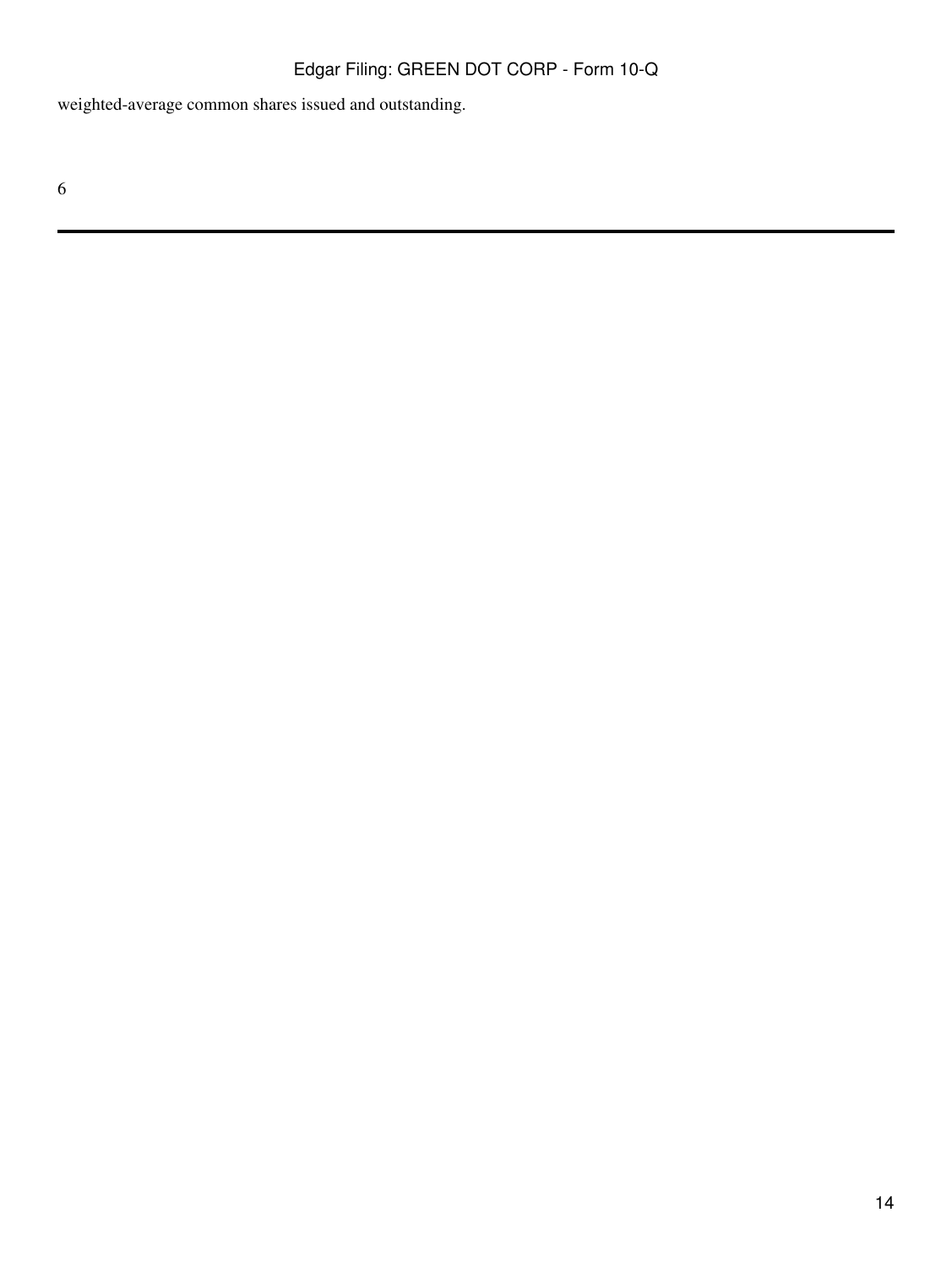#### [Table of Contents](#page-2-0) GREEN DOT CORPORATION NOTES TO CONSOLIDATED FINANCIAL STATEMENTS - (CONTINUED) (UNAUDITED) Note 2— Summary of Significant Accounting Policies (continued)

In addition, for diluted EPS, the conversion of Class B common stock can affect net income allocated to Class A common stockholders. Where the effect of this conversion is dilutive, we adjust net income allocated to Class A common stockholders by the associated allocated earnings of the convertible securities. We divide adjusted net income for each class of common stock by the respective weighted-average number of the common shares issued and outstanding for each period plus amounts representing the dilutive effect of outstanding stock options and restricted stock units and outstanding warrants, shares to be purchased under our employee stock purchase plan and the dilution resulting from the conversion of convertible securities, if applicable. We exclude the effects of convertible securities and outstanding warrants and stock options from the computation of diluted EPS in periods in which the effect would be antidilutive. We calculate dilutive potential common shares using the treasury stock method, if-converted method and the two-class method, as applicable.

For additional information, refer to Note 8— Earnings Per Common Share.

Fair Value of Financial Instruments

Our financial instruments consist principally of unrestricted cash and cash equivalents, investment securities, restricted cash, settlement assets and obligations, accounts receivable, certain other assets, accounts payable, and other accrued liabilities. These financial instruments, with the exception of investment securities, are short-term, and, accordingly, we believe their carrying amounts approximate their respective fair values.

For additional information, refer to Note 3—Investment Securities.

Recent Accounting Pronouncements

In June 2011, the Financial Accounting Standards Board, or the FASB, issued Accounting Standards Update, or ASU, 2011-05, Comprehensive Income: Presentation of Comprehensive Income, which requires an entity to present the total of comprehensive income, the components of net income, and the components of other comprehensive income either in a single continuous statement of comprehensive income or in two separate but consecutive statements. It eliminates the option to present components of other comprehensive income as part of the statement of changes in stockholders' equity. The ASU does not change the items which must be reported in other comprehensive income, how such items are measured or when they must be reclassified to net income. This ASU is effective for interim and annual periods beginning after December 15, 2011. Our adoption of this ASU is not expected to have a material impact on our consolidated financial statements.

In May 2011, the FASB issued ASU 2011-04, Fair Value Measurement: Amendments to Achieve Common Fair Value Measurement and Disclosure Requirements in U.S. GAAP and IFRSs, which converges common fair value measurement and disclosure requirements in accordance with GAAP and International Financial Reporting Standards, or IFRS. This ASU is effective for interim and annual periods beginning after December 15, 2011. Our adoption of this ASU is not expected to have a material impact on our consolidated financial statements.

In January 2010, the FASB issued ASU 2010-06, Improving Disclosures about Fair Value Measurements, which requires additional information in the roll-forward of Level 3 assets and liabilities, including the presentation of purchases, sales, issuances and settlements on a gross basis. This ASU impacts disclosures only. We adopted this ASU in the first quarter of 2011.

## Note 3— Investment Securities

We classify our investment securities as available-for-sale and report them at fair value with the related unrealized gains and losses, net of tax, included in accumulated other comprehensive income, a component of shareholders' equity. We classify investment securities with original maturities greater than 90 days, but less than or equal to 365 days as current assets.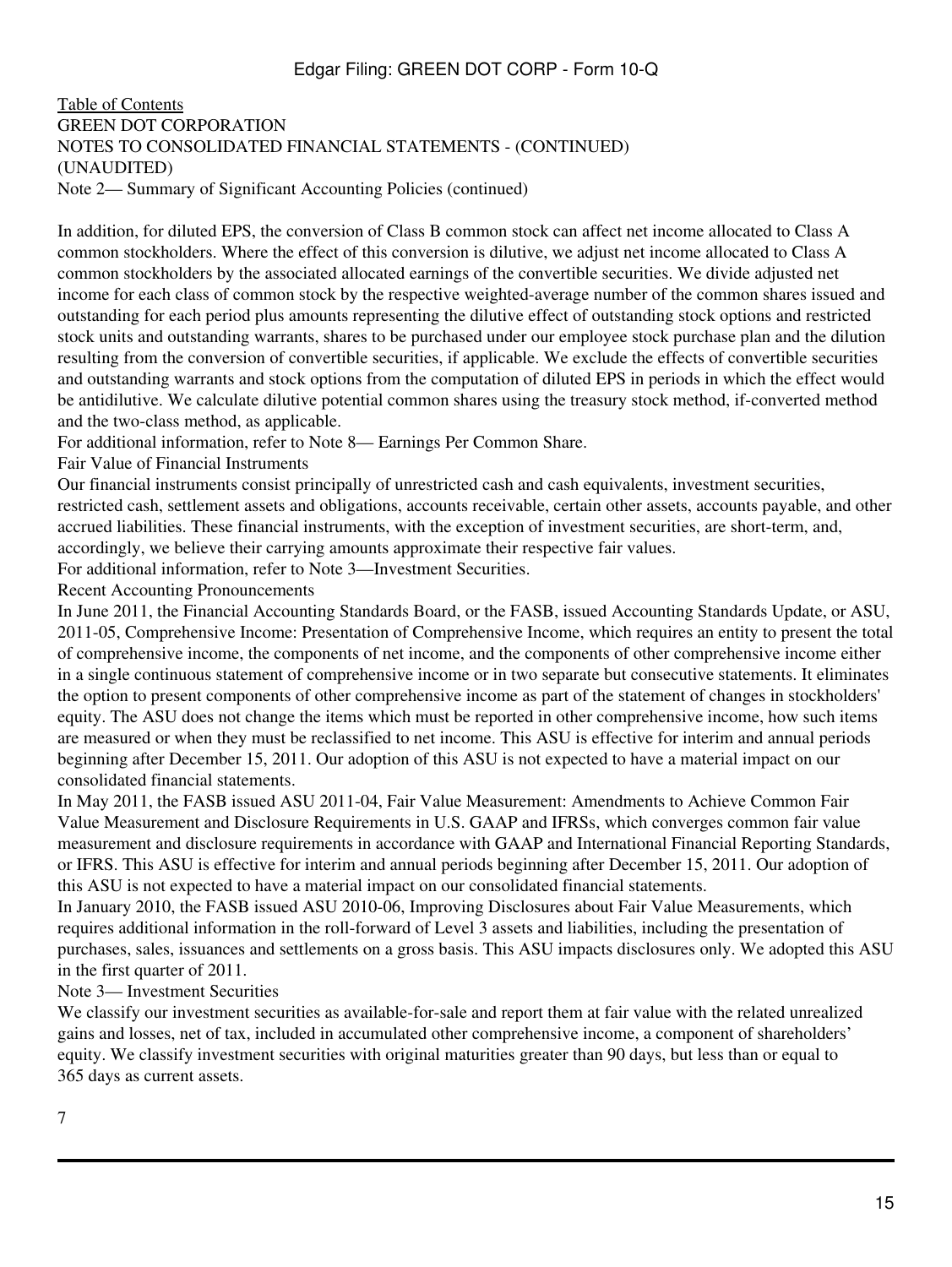#### [Table of Contents](#page-2-0) GREEN DOT CORPORATION NOTES TO CONSOLIDATED FINANCIAL STATEMENTS - (CONTINUED) (UNAUDITED) Note 3— Investment Securities (continued)

The following table presents the amortized cost, gross unrealized gains and losses and fair value for investments securities aggregated by major security type:

|                                                                                                              | Amortized cost unrealized | Gross<br>gains | Gross<br>unrealized<br>losses | Fair value |
|--------------------------------------------------------------------------------------------------------------|---------------------------|----------------|-------------------------------|------------|
|                                                                                                              | (In thousands)            |                |                               |            |
| September 30, 2011                                                                                           |                           |                |                               |            |
| Corporate bonds                                                                                              | \$16,410                  | \$1            | \$(17)                        | \$16,394   |
| Commercial paper                                                                                             | 9,995                     |                |                               | 9,997      |
| Certificate of deposit                                                                                       | 3.499                     |                |                               | 3,500      |
| Total                                                                                                        | \$29,904                  | \$4            | \$(17)                        | \$29,891   |
| We had no investment securities as of December 21, 2010. The following table summerizes the gross unrealized |                           |                |                               |            |

We had no investment securities as of December 31, 2010. The following table summarizes the gross unrealized losses and fair value of fixed income securities by the length of time that individual securities have been in a continuous unrealized loss position:

|                                            | Less Than 12 Months |                    | 12 Months or More |                    | Total    | Total              |  |
|--------------------------------------------|---------------------|--------------------|-------------------|--------------------|----------|--------------------|--|
|                                            | Fair Value          | Unrealized<br>Loss | Fair Value        | Unrealized<br>Loss |          | Unrealized<br>Loss |  |
|                                            | (In thousands)      |                    |                   |                    |          |                    |  |
| September 30, 2011                         |                     |                    |                   |                    |          |                    |  |
| Fixed income<br>securities                 |                     |                    |                   |                    |          |                    |  |
| Corporate bonds                            | \$13,393            | \$(17)             |                   |                    | \$13,393 | \$(17)             |  |
| Total fixed income $$13,393$<br>securities |                     | \$(17)             |                   |                    | \$13,393 | \$(17)             |  |

We did not record any other-than-temporary impairment losses during the three and nine-month periods ended September 30, 2011 because we do not intend to sell these investments and it is more likely than not that we will not be required to sell these investments before recovery of their amortized cost bases, which may be at maturity. The scheduled maturities of our fixed income securities are as follows:

|                                       | Amortized<br>Cost<br>(In thousands) | Fair Value |
|---------------------------------------|-------------------------------------|------------|
| September 30, 2011                    |                                     |            |
| Due in one year or less               | \$22,201                            | \$22,190   |
| Due after one year through five years | 7,703                               | 7,701      |
| Total                                 | \$29,904                            | \$29,891   |

Fair value is the price that would be received from selling an asset in an orderly transaction between market participants at the measurement date. Fair value is estimated by applying the following hierarchy, which prioritizes the inputs used to measure fair value into three levels and bases the categorization within the hierarchy upon the lowest level of input that is available and significant to the fair value measurement:

Level 1 – Quoted prices in active markets for identical assets or liabilities.

Level 2 – Observable inputs other than quoted prices in active markets for identical assets and liabilities, quoted prices for identical or similar assets or liabilities in inactive markets, or other inputs that are observable or can be corroborated by observable market data for substantially the full term of the assets or liabilities.

Level 3 – Inputs that are generally unobservable and typically reflect management's estimate of assumptions that market participants would use in pricing the asset or liability.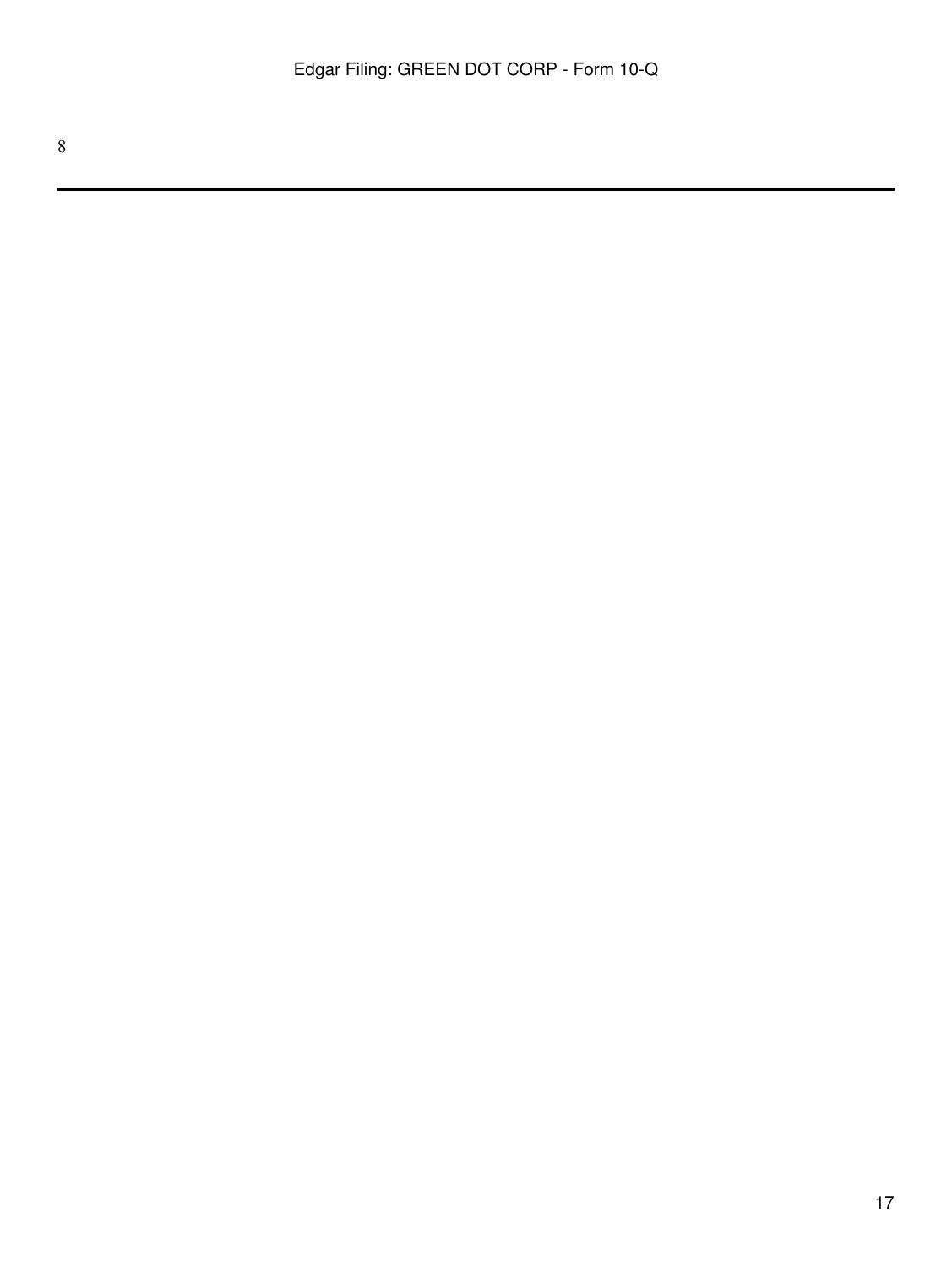#### [Table of Contents](#page-2-0) GREEN DOT CORPORATION NOTES TO CONSOLIDATED FINANCIAL STATEMENTS - (CONTINUED) (UNAUDITED) Note 3— Investment Securities (continued)

The following table is a summary of our assets measured at fair value on a recurring basis:

|                        | Level 1        | Level 2  | Level 3 | Fair value |
|------------------------|----------------|----------|---------|------------|
|                        | (In thousands) |          |         |            |
| September 30, $2011$   |                |          |         |            |
| Corporate bonds        | S —            | \$16,394 | $S-$    | \$16,394   |
| Commercial paper       |                | 9,997    |         | 9,997      |
| Certificate of deposit |                | 3,500    |         | 3,500      |
| Total                  |                | \$29,891 | $\sim$  | \$29,891   |

We had no assets measured at fair value on a recurring basis as of December 31, 2010. We based the fair value of our investment securities held as of September 30, 2011 on quoted prices in active markets for similar assets. We had no transfers between Level 1, Level 2 or Level 3 assets during the three and nine-month periods ended September 30, 2011.

Note 4— Accounts Receivable

Accounts receivable, net consisted of the following:

|                                                     | September 30,  | December 31, |  |
|-----------------------------------------------------|----------------|--------------|--|
|                                                     | 2011           | 2010         |  |
|                                                     | (In thousands) |              |  |
| Overdrawn account balances due from cardholders     | \$24,615       | \$17,560     |  |
| Reserve for uncollectible overdrawn accounts        | (17, 400)      | (11,823)     |  |
| Net overdrawn account balances due from cardholders | 7,215          | 5,737        |  |
| Trade receivables                                   | 1,625          | 968          |  |
| Reserve for uncollectible trade receivables         | (149)          | (3)          |  |
| Net trade receivables                               | 1,476          | 965          |  |
| Receivables due from card issuing banks             | 23,705         | 27,588       |  |
| Other receivables                                   | 1,699          | 1,671        |  |
| Accounts receivable, net                            | \$34,095       | \$35,961     |  |
|                                                     |                |              |  |

Activity in the reserve for uncollectible overdrawn accounts consisted of the following:

|                                                 | Three Months Ended September Nine Months Ended September |  |          |  |           |  |           |  |
|-------------------------------------------------|----------------------------------------------------------|--|----------|--|-----------|--|-----------|--|
|                                                 | 30.                                                      |  | 30,      |  |           |  |           |  |
|                                                 | 2011                                                     |  | 2010     |  | 2011      |  | 2010      |  |
|                                                 | (In thousands)                                           |  |          |  |           |  |           |  |
| Balance, beginning of period                    | \$19,003                                                 |  | \$13,651 |  | \$11,823  |  | \$7,460   |  |
| Provision for uncollectible overdrawn accounts: |                                                          |  |          |  |           |  |           |  |
| Fees                                            | 14,312                                                   |  | 11,632   |  | 41,621    |  | 32,982    |  |
| Purchase transactions                           | 1,177                                                    |  | 641      |  | 4,589     |  | 1,931     |  |
| Charge-offs                                     | (17,092)                                                 |  | (12,379) |  | (40, 633) |  | (28, 828) |  |
| Balance, end of period                          | \$17,400                                                 |  | \$13,545 |  | \$17,400  |  | \$13,545  |  |
|                                                 |                                                          |  |          |  |           |  |           |  |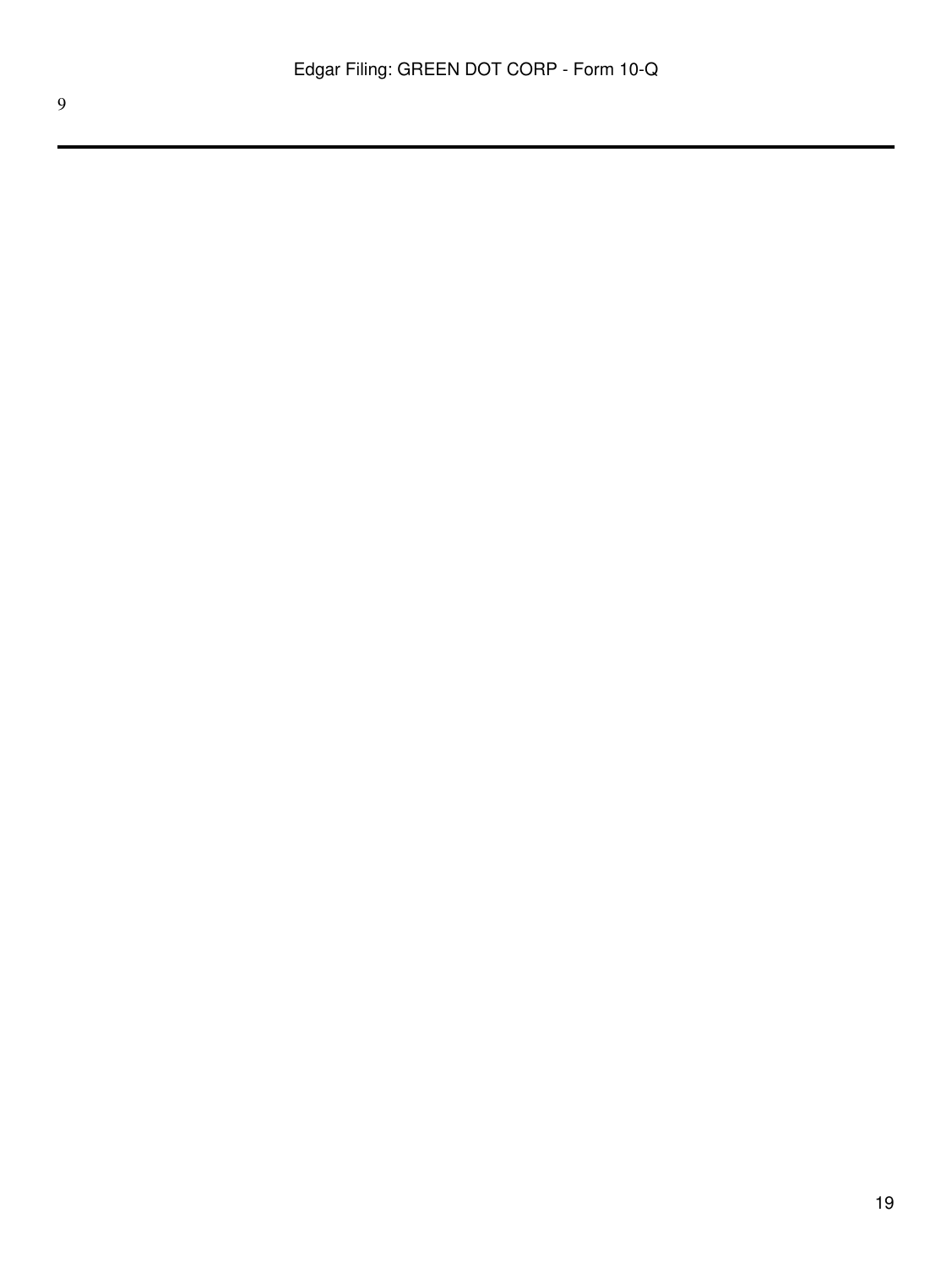[Table of Contents](#page-2-0) GREEN DOT CORPORATION NOTES TO CONSOLIDATED FINANCIAL STATEMENTS - (CONTINUED) (UNAUDITED) Note 5— Income Taxes

Income tax expense for the nine-month periods ended September 30, 2011 and 2010 varied from the amount computed by applying the federal statutory income tax rate to income before income taxes. A reconciliation between the expected federal income tax expense using the federal statutory tax rate of 35% and our actual income tax expense was as follows:

|                                            | Nine Months Ended September |  |           |      |  |  |
|--------------------------------------------|-----------------------------|--|-----------|------|--|--|
|                                            | 30,                         |  |           |      |  |  |
|                                            | 2011                        |  | 2010      |      |  |  |
| U.S. federal statutory tax rate            | 35.0                        |  | $\%$ 35.0 | $\%$ |  |  |
| State income taxes, net of federal benefit | 1.3                         |  | 3.6       |      |  |  |
| Change in state apportionment method       |                             |  | (3.9)     |      |  |  |
| Non-deductible offering costs              |                             |  | 3.4       |      |  |  |
| Other                                      | 1.8                         |  | 1.6       |      |  |  |
| Effective tax rate                         | 38.1                        |  | $\%$ 39.7 | $\%$ |  |  |

The effective tax rates for the periods above differ from the expected federal statutory tax rate of 35% primarily due to state income taxes, net of the federal tax benefit. Certain enacted tax law changes, which became effective January 1, 2011, reduced the income we apportion to California from the comparable period in 2010, resulting in a lower effective state tax rate in 2011. The nine months ended September 30, 2010 were impacted by several discrete items. The California Franchise Tax Board, or FTB, approved our petition to retroactively apply an alternative apportionment method to our income tax returns filed for the five months ended December 31, 2009 and the year ended July 31, 2009. We recognized this benefit in the nine months ended September 30, 2010. This tax benefit was partially offset by non-deductible expenses related to our initial public offering recognized in the nine months ended September 30, 2010. Excluding the impact of these discrete items, our effective tax rate would have been 40.2%. In accounting for income taxes, we follow the guidance related to uncertainty in income taxes. The guidance prescribes a comprehensive framework for the financial statement recognition, measurement, presentation, and disclosure of uncertain income tax positions that we have taken or anticipate taking in a tax return, and includes guidance on de-recognition, classification, interest and penalties, accounting in interim periods, and transition rules. We have concluded that we have no significant unrecognized tax benefits. We are subject to examination by the Internal Revenue Service, or IRS, and various state tax authorities. Our consolidated federal income tax returns for the years ended July 31, 2005 and 2008 have been examined by the IRS, and there have been no material changes in our tax liabilities for those years. We generally remain subject to examination of our federal income tax returns for the year ended July 31, 2007 and later years. We generally remain subject to examination of our various state income tax returns for a period of four to five years from the respective dates the returns were filed. Note 6—Stockholders' Equity

In March 2010, our board of directors amended our Certificate of Incorporation to adopt a dual class structure for our common stock. The two classes of common stock are Class A common stock and Class B common stock. Upon adoption, all of our common stock outstanding converted to Class B common stock. In July 2010, we filed a restated Certificate of Incorporation that increased the number of authorized Class A and Class B common stock from 75,000,000 shares each to 100,000,000 shares each and reduced the number of authorized shares of preferred stock from 25,553,267 to 5,000,000.

#### Shares Subject to Repurchase

In May 2010, we amended our commercial agreement with Walmart, our largest retail distributor, and GE Money Bank. The amendment modifies the terms of our agreement related to our co-branded GPR MoneyCard, which significantly increased the sales commission rates we pay to Walmart for our products sold in their stores. The new agreement commenced on May 1, 2010 with a five-year term. As an incentive to amend our prepaid card program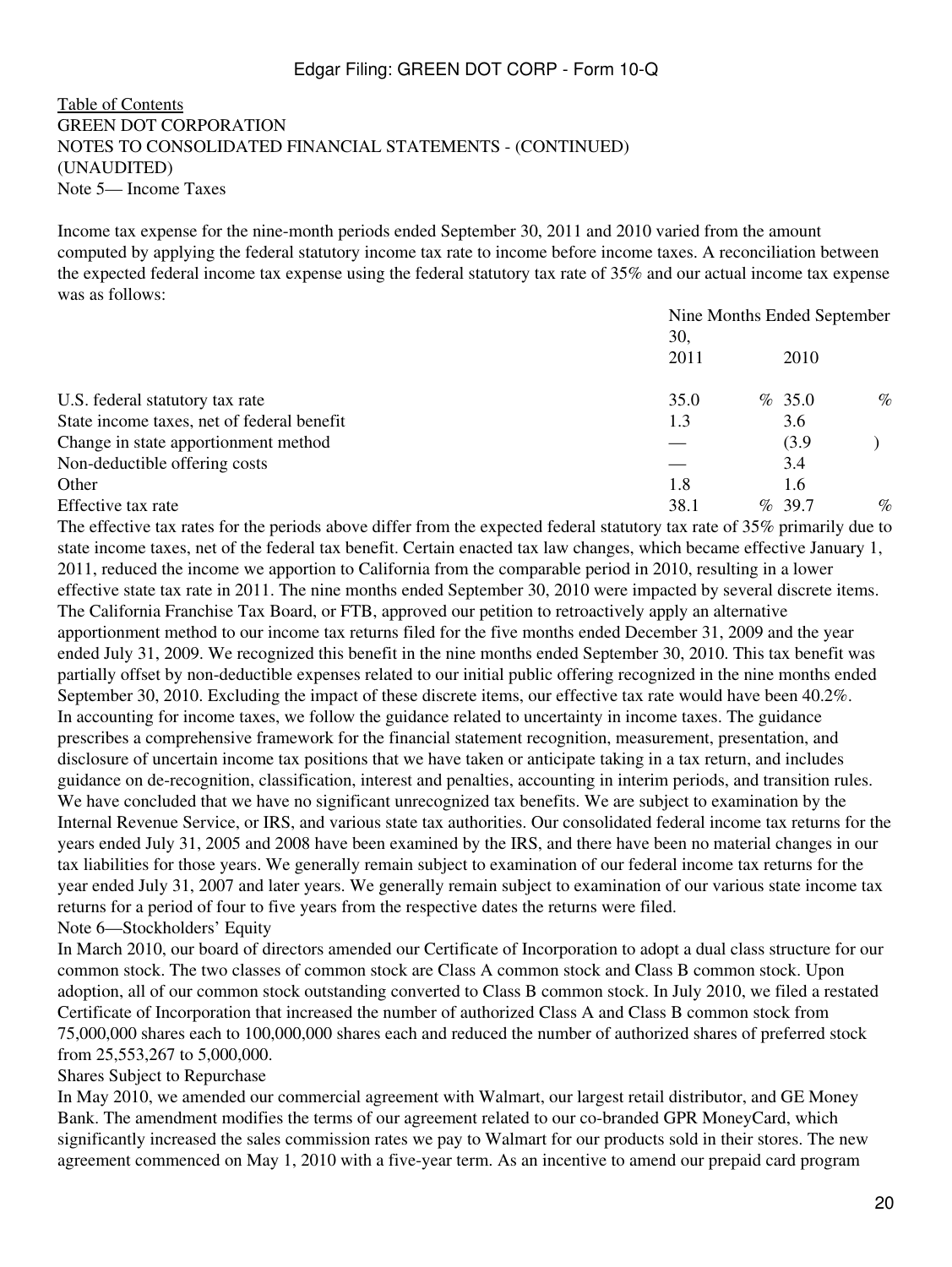agreement, we issued Walmart 2,208,552 shares of our Class A common stock. These shares are subject to our right to repurchase them at \$0.01 per share upon termination of our agreement with Walmart other than a termination arising out of our knowing, intentional and material breach of the agreement. Our right to repurchase the shares lapses with respect to 36,810 shares per month over the 60-month term of the agreement. The repurchase right will expire as to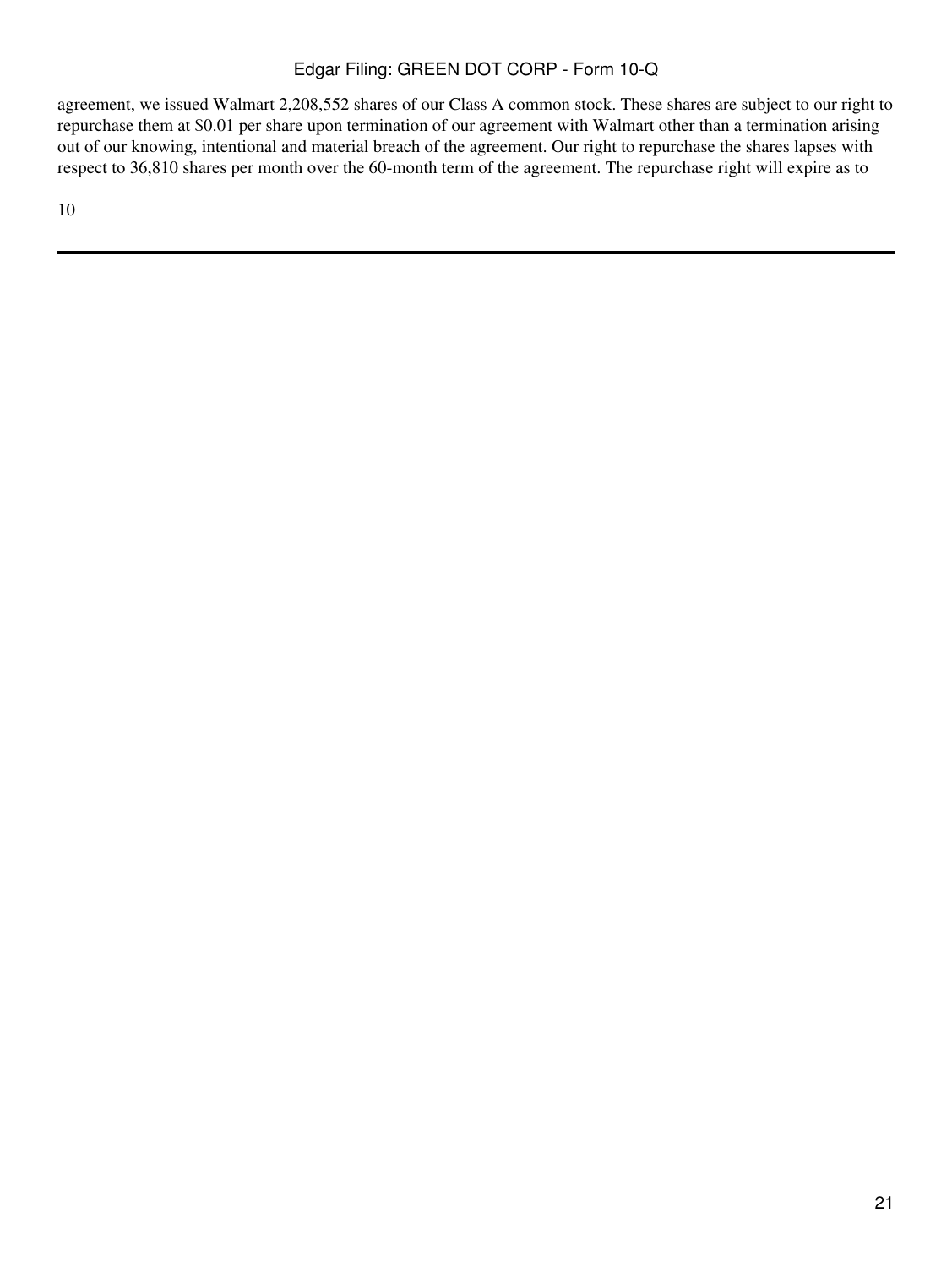#### [Table of Contents](#page-2-0) GREEN DOT CORPORATION NOTES TO CONSOLIDATED FINANCIAL STATEMENTS - (CONTINUED) (UNAUDITED) Note 6— Stockholders' Equity (continued)

all shares of Class A common stock that remain subject to the repurchase right if we experience a "prohibited change of control," as defined in the agreement, if we experience a "change of control," as defined in the stock issuance agreement, or under certain other limited circumstances, which we currently believe are remote. As of September 30, 2011, 1,582,782 shares of Class A common stock issued to Walmart were subject to our repurchase right.

Comprehensive Income

The components of comprehensive income, net of tax, are as follows:

|                                          | Three Months Ended |         | Nine Months Ended September |          |  |  |  |
|------------------------------------------|--------------------|---------|-----------------------------|----------|--|--|--|
|                                          | September 30,      |         | 30,                         |          |  |  |  |
|                                          | 2011               | 2010    | 2011                        | 2010     |  |  |  |
|                                          | (In thousands)     |         |                             |          |  |  |  |
| Net income                               | \$13,303           | \$8,971 | \$38,074                    | \$34,294 |  |  |  |
| Other comprehensive income:              |                    |         |                             |          |  |  |  |
| Unrealized loss on investment securities |                    |         |                             |          |  |  |  |
| available-for-sale, net                  | (31                |         | (9                          |          |  |  |  |
| Total comprehensive income               | \$13,272           | \$8,971 | \$38,065                    | \$34,294 |  |  |  |
| Note 7— Stock-Based Compensation         |                    |         |                             |          |  |  |  |
| <b>Employee Stock-Based Compensation</b> |                    |         |                             |          |  |  |  |

Options and restricted stock units granted on or after July 21, 2010 are issued under the 2010 Equity Incentive Plan and options granted prior to July 21, 2010 are issued under the 2001 Stock Plan, the predecessor to our 2010 Equity Incentive Plan. We have reserved shares of our Class A common stock and Class B common stock for issuance under the 2010 Equity Incentive Plan and 2001 Stock Plan, respectively.

The following table summarizes information for the stock options and restricted stock units that we granted:

|                                        | Three Months Ended<br>September 30, |         | Nine Months Ended September<br>30, |         |  |
|----------------------------------------|-------------------------------------|---------|------------------------------------|---------|--|
|                                        | 2011                                | 2010    | 2011                               | 2010    |  |
| Stock options granted                  | 250,950                             | 79,500  | 751,753                            | 299,000 |  |
| Weighted-average exercise price        | \$33.97                             | \$36.00 | \$39.86                            | \$30.08 |  |
| Weighted-average grant-date fair value | \$16.27                             | \$17.23 | \$19.24                            | \$14.68 |  |
| Restricted stock units granted         |                                     |         | 13,656                             |         |  |
| Grant-date fair value                  |                                     |         | \$32.82                            |         |  |

We estimated the fair value of each stock option grant on the date of grant using the following weighted-average assumptions:

|                                            | Three Months Ended September Nine Months Ended September |  |            |     |         |  |            |      |
|--------------------------------------------|----------------------------------------------------------|--|------------|-----|---------|--|------------|------|
|                                            | 30,                                                      |  |            | 30, |         |  |            |      |
|                                            | 2011                                                     |  | 2010       |     | 2011    |  | 2010       |      |
| Risk-free interest rate                    | 1.72                                                     |  | $\%$ 1.93  |     | % 2.06  |  | $\%$ 2.39  | $\%$ |
| Expected term (life) of options (in years) | 6.08                                                     |  | 6.08       |     | 6.06    |  | 5.90       |      |
| Expected dividends                         |                                                          |  |            |     |         |  |            |      |
| Expected volatility                        | 48.50                                                    |  | $\%$ 48.00 |     | % 48.32 |  | $\%$ 49.62 | $\%$ |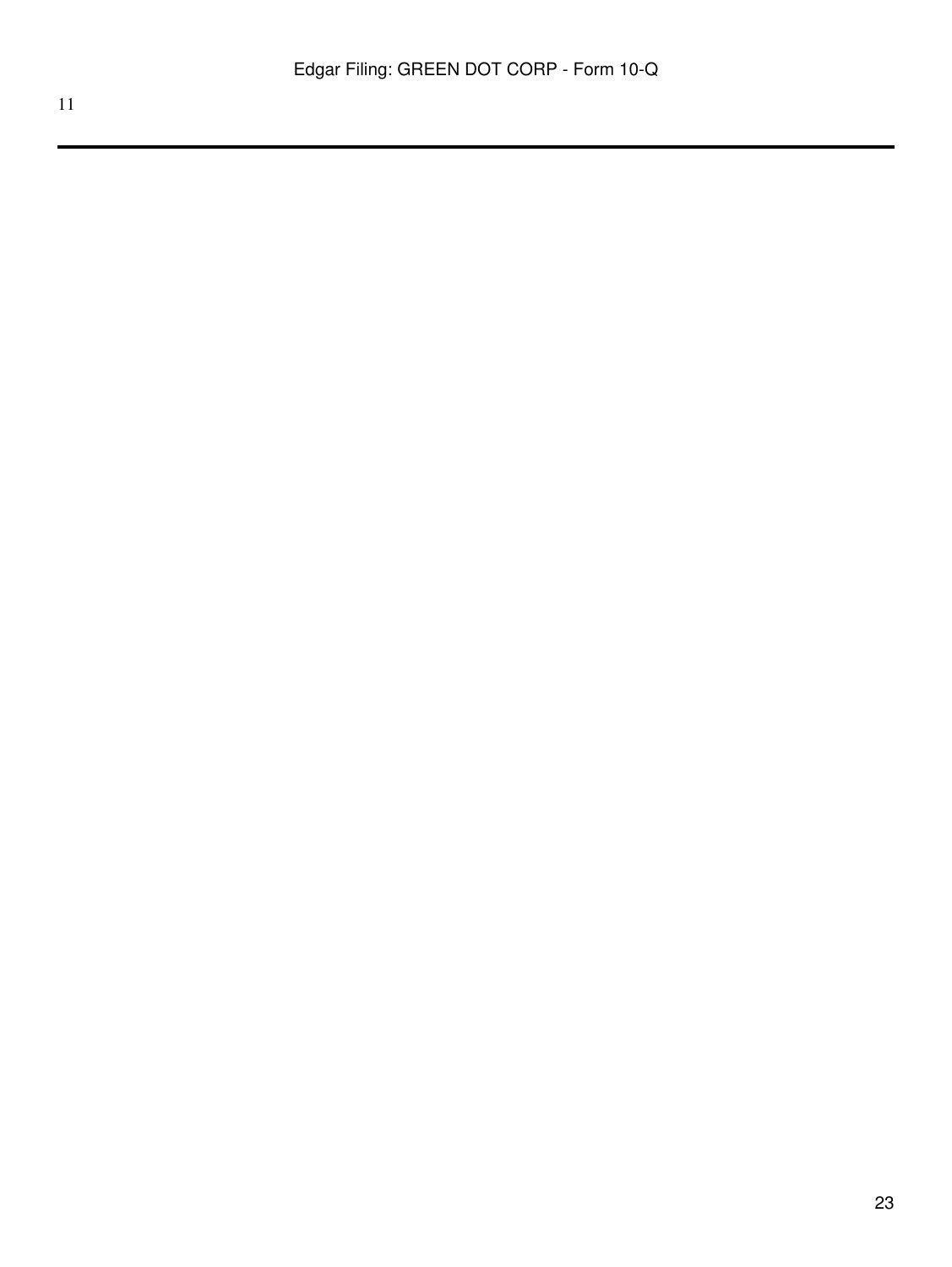[Table of Contents](#page-2-0) GREEN DOT CORPORATION NOTES TO CONSOLIDATED FINANCIAL STATEMENTS - (CONTINUED) (UNAUDITED) Note 7— Stock-Based Compensation (continued)

We recognized employee stock-based compensation expense of \$2.7 million and \$1.7 million for the three-month periods ended September 30, 2011 and 2010, respectively. We recognized employee stock-based compensation expense of \$7.0 million and \$5.2 million for the nine-month periods ended September 30, 2011 and 2010, respectively. Stock-based compensation includes expense related to awards of stock options and restricted stock units and purchases under the 2010 Employee Stock Purchase Plan.

Stock-Based Retailer Incentive Compensation

As discussed in Note 6 — Stockholders' Equity, we issued Walmart 2,208,552 shares of our Class A common stock. We recognize the fair value of 36,810 shares each month over the 60-month term of the commercial agreement. An early expiration of our right to repurchase as described above would, however, result in the recognition of the fair value of all the shares still subject to repurchase on the date of the expiration. We currently assess an early expiration of our repurchase right to be remote. We record the fair value recognized as stock-based retailer incentive compensation, a contra-revenue component of our total operating revenues. We recognize monthly the fair value of the shares for which our right to repurchase has lapsed using the then-current fair market value of our Class A common stock. We recognized \$3.5 million and \$5.2 million of stock-based retailer incentive compensation for the three-month periods ended September 30, 2011 and 2010, respectively. We recognized \$13.8 million and \$7.7 million of stock-based retailer incentive compensation for the nine-month periods ended September 30, 2011 and 2010, respectively. Note 8— Earnings per Common Share

We calculate EPS using the two-class method. Refer to Note 2 — Summary of Significant Accounting Policies for a discussion of the calculation of EPS. The calculation of basic EPS and diluted EPS was as follows:

|                                                                                 | Three Months Ended<br>September 30, |                                       | Nine Months Ended September<br>30, |                           |  |
|---------------------------------------------------------------------------------|-------------------------------------|---------------------------------------|------------------------------------|---------------------------|--|
|                                                                                 | 2011                                | 2010                                  | 2011                               | 2010                      |  |
|                                                                                 |                                     | (In thousands, except per share data) |                                    |                           |  |
| Basic earnings per Class A common share                                         |                                     |                                       |                                    |                           |  |
| Net income                                                                      | \$13,303                            | \$8,971                               | \$38,074                           | \$34,294                  |  |
| Allocated earnings to preferred stock                                           |                                     | (1,255)                               |                                    | (16,094)<br>$\mathcal{E}$ |  |
| Allocated earnings to other classes of common stock $(5,922)$                   |                                     | (6,773)                               | (18, 776)                          | (16,942)                  |  |
| Net income allocated to Class A common<br>stockholders                          | 7,381                               | 943                                   | 19,298                             | 1,258                     |  |
| Weighted-average Class A shares issued and<br>outstanding                       | 23,401                              | 4,266                                 | 21,322                             | 1,442                     |  |
| Basic earnings per Class A common share                                         | \$0.32                              | \$0.23                                | \$0.91                             | \$0.86                    |  |
| Diluted earnings per Class A common share                                       |                                     |                                       |                                    |                           |  |
| Net income allocated to Class A common<br>stockholders                          | \$7,381                             | \$943                                 | \$19,298                           | \$1,258                   |  |
| Allocated earnings to participating securities, net of<br>re-allocated earnings | 5,741                               | 6,509                                 | 18,204                             | 17,288                    |  |
| Re-allocated earnings                                                           | (318)                               | (71)                                  | (942)<br>$\mathcal{L}$             | (94)                      |  |
| Diluted net income allocated to Class A common<br>stockholders                  | 12,804                              | 7,381                                 | 36,560                             | 18,452                    |  |
| Weighted-average Class A shares issued and<br>outstanding                       | 23,401                              | 4,266                                 | 21,322                             | 1,442                     |  |
| Dilutive potential common shares:                                               |                                     |                                       |                                    |                           |  |
| Class B common stock                                                            | 19,023                              | 31,862                                | 21,155                             | 21,441                    |  |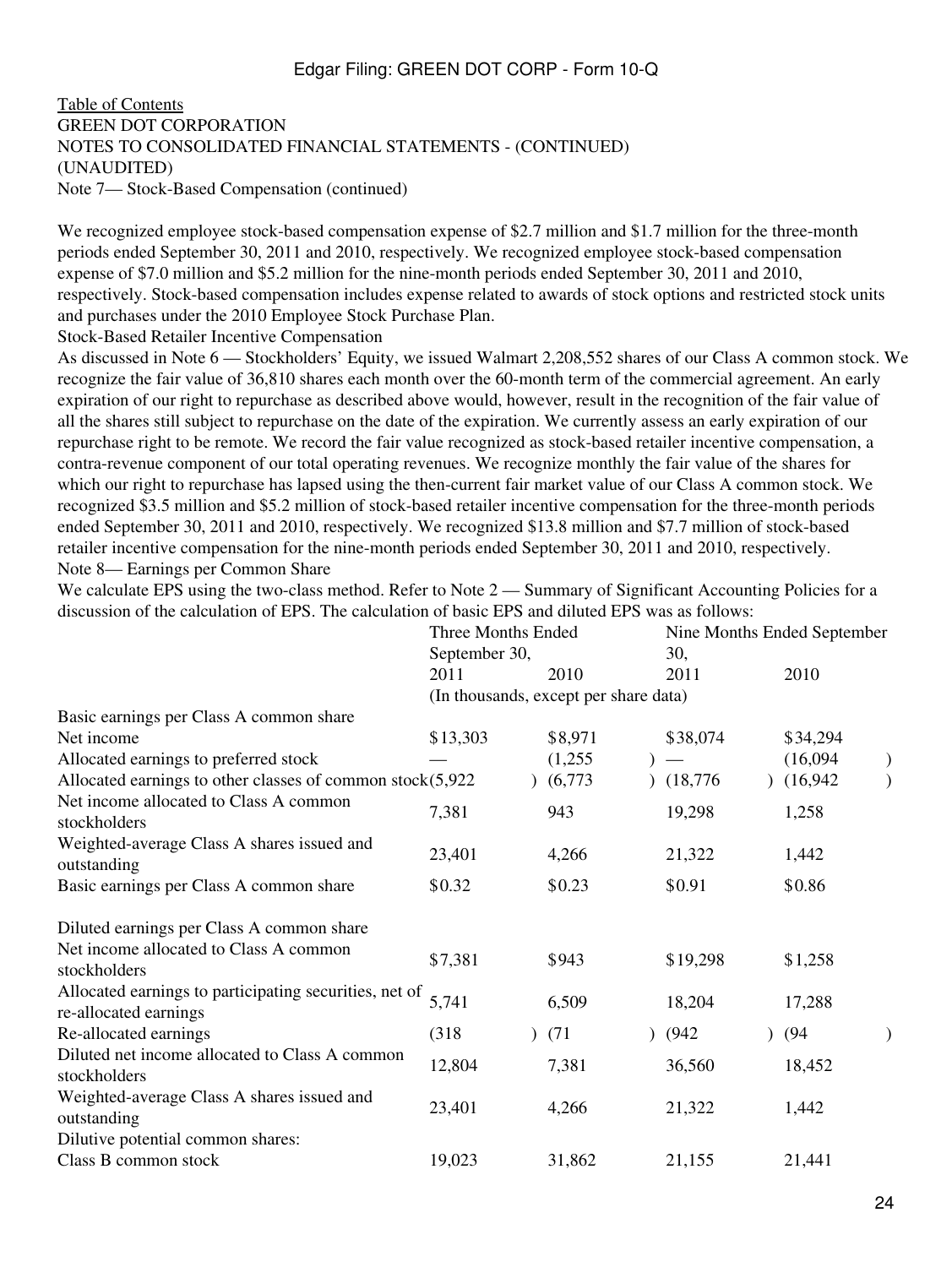| Stock options                                                            |        |        |        |        |
|--------------------------------------------------------------------------|--------|--------|--------|--------|
| Restricted stock units                                                   |        |        |        |        |
| Employee stock purchase plan                                             |        |        |        |        |
| Diluted weighted-average Class A shares issued and 42,426<br>outstanding |        | 36,132 | 42.486 | 22,884 |
| Diluted earnings per Class A common share                                | \$0.30 | \$0.20 | \$0.86 | \$0.81 |
|                                                                          |        |        |        |        |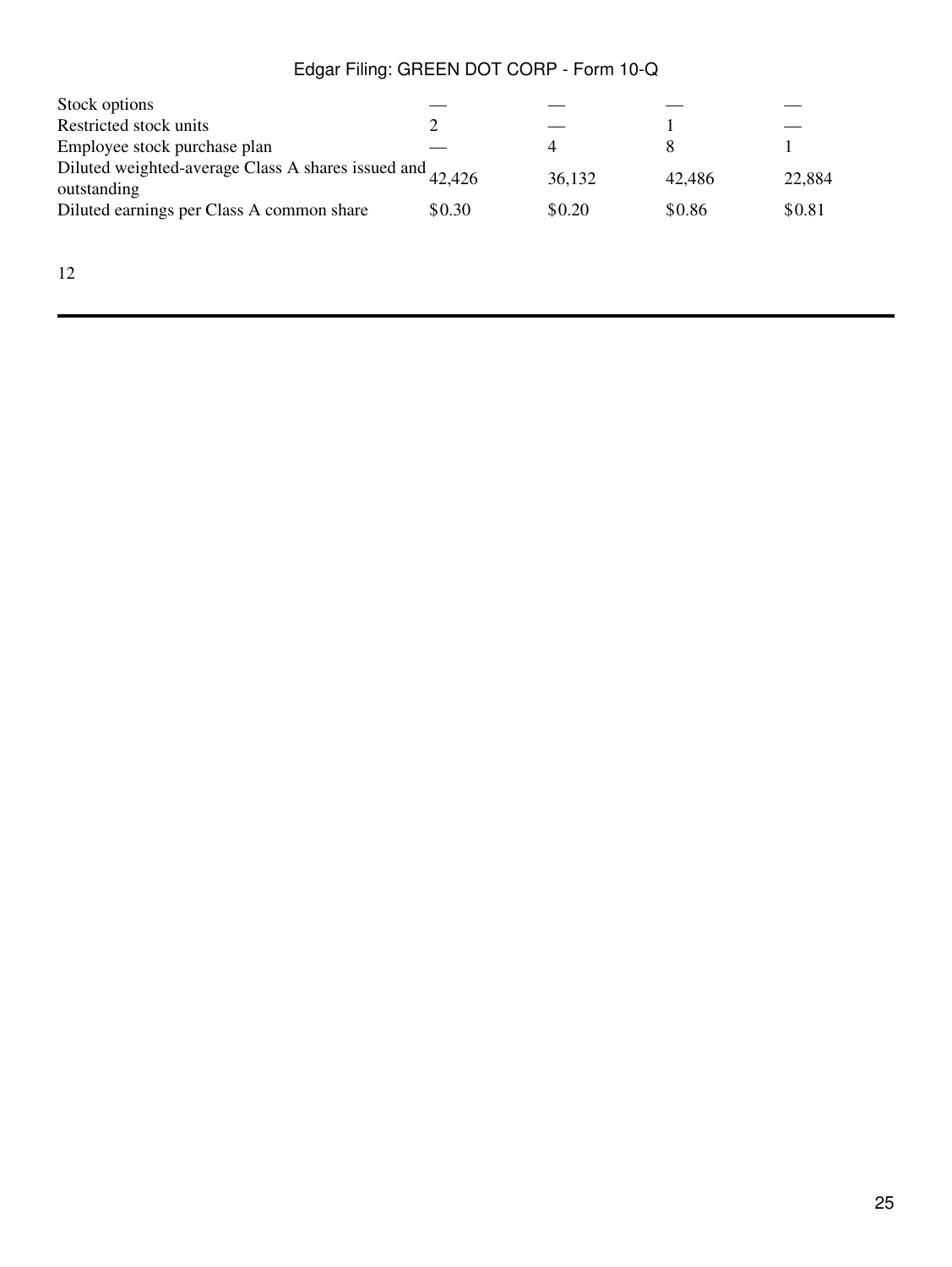#### [Table of Contents](#page-2-0) GREEN DOT CORPORATION NOTES TO CONSOLIDATED FINANCIAL STATEMENTS - (CONTINUED) (UNAUDITED) Note 8— Earnings per Common Share (continued)

|                                                                   | <b>Three Months Ended</b> | Nine Months Ended September           |           |  |          |  |
|-------------------------------------------------------------------|---------------------------|---------------------------------------|-----------|--|----------|--|
|                                                                   | September 30,             |                                       | 30,       |  |          |  |
|                                                                   | 2011                      | 2010                                  | 2011      |  | 2010     |  |
|                                                                   |                           | (In thousands, except per share data) |           |  |          |  |
| Basic earnings per Class B common share                           |                           |                                       |           |  |          |  |
| Net income                                                        | \$13,303                  | \$8,971                               | \$38,074  |  | \$34,294 |  |
| Allocated earnings and deemed dividends to<br>preferred stock     |                           | (1,255)                               |           |  | (16,094) |  |
| Allocated earnings to other classes of common stock(7,902         |                           | (1,402)                               | (20, 891) |  | (2,299)  |  |
| Net income allocated to Class B common<br>stockholders            | 5,401                     | 6,314                                 | 17,183    |  | 15,901   |  |
| Weighted-average Class B shares issued and<br>outstanding         | 17,124                    | 28,627                                | 18,985    |  | 18,232   |  |
| Basic earnings per Class B common share                           | \$0.32                    | \$0.22                                | \$0.91    |  | \$0.87   |  |
| Diluted earnings per Class B common share                         |                           |                                       |           |  |          |  |
| Net income allocated to Class B common<br>stockholders            | \$5,401                   | \$6,314                               | \$17,183  |  | \$15,901 |  |
| Re-allocated earnings                                             | 340                       | 195                                   | 1,021     |  | 1,387    |  |
| Diluted net income allocated to Class B common<br>stockholders    | 5,741                     | 6,509                                 | 18,204    |  | 17,288   |  |
| Weighted-average Class B shares issued and<br>outstanding         | 17,124                    | 28,627                                | 18,985    |  | 18,232   |  |
| Dilutive potential common shares:                                 |                           |                                       |           |  |          |  |
| Stock options                                                     | 1,899                     | 3,180                                 | 2,170     |  | 3,011    |  |
| Warrants                                                          |                           | 55                                    |           |  | 198      |  |
| Diluted weighted-average Class B shares issued and<br>outstanding | 19,023                    | 31,862                                | 21,155    |  | 21,441   |  |
| Diluted earnings per Class B common share                         | \$0.30                    | \$0.20                                | \$0.86    |  | \$0.81   |  |
| $1.60 \pm 1.00.0011 + 500.7021$<br>$\sim$ $\sim$ $\sim$ $\sim$    |                           | $\mathbf{1}$ $\mathbf{1}$             |           |  |          |  |

As of September 30, 2011, 1,582,782 shares of Class A common stock issued to Walmart were subject to our repurchase right. Basic and diluted EPS for these shares were the same as basic and diluted EPS for our Class A common stock for the three and nine-month periods ended September 30, 2011 and 2010.

We excluded from the computation of basic EPS all shares issuable under an unvested warrant to purchase 4,283,456 shares of our Class B common stock, as the related performance conditions had not been satisfied.

For the periods presented, we excluded all shares of convertible preferred stock and certain stock options outstanding, which could potentially dilute basic EPS in the future, from the computation of diluted EPS as their effect was anti-dilutive. The following table shows the weighted-average number of anti-dilutive shares excluded from the diluted EPS calculation:

|                                          | Three Months Ended<br>September 30, |      | Nine Months Ended September |      |  |
|------------------------------------------|-------------------------------------|------|-----------------------------|------|--|
|                                          |                                     |      | 30,                         |      |  |
|                                          | 2011<br>(In thousands)              | 2010 | 2011                        | 2010 |  |
| Class A common stock                     |                                     |      |                             |      |  |
| Options to purchase Class A common stock | 522                                 |      | 209                         |      |  |
| Class B common stock                     |                                     |      |                             |      |  |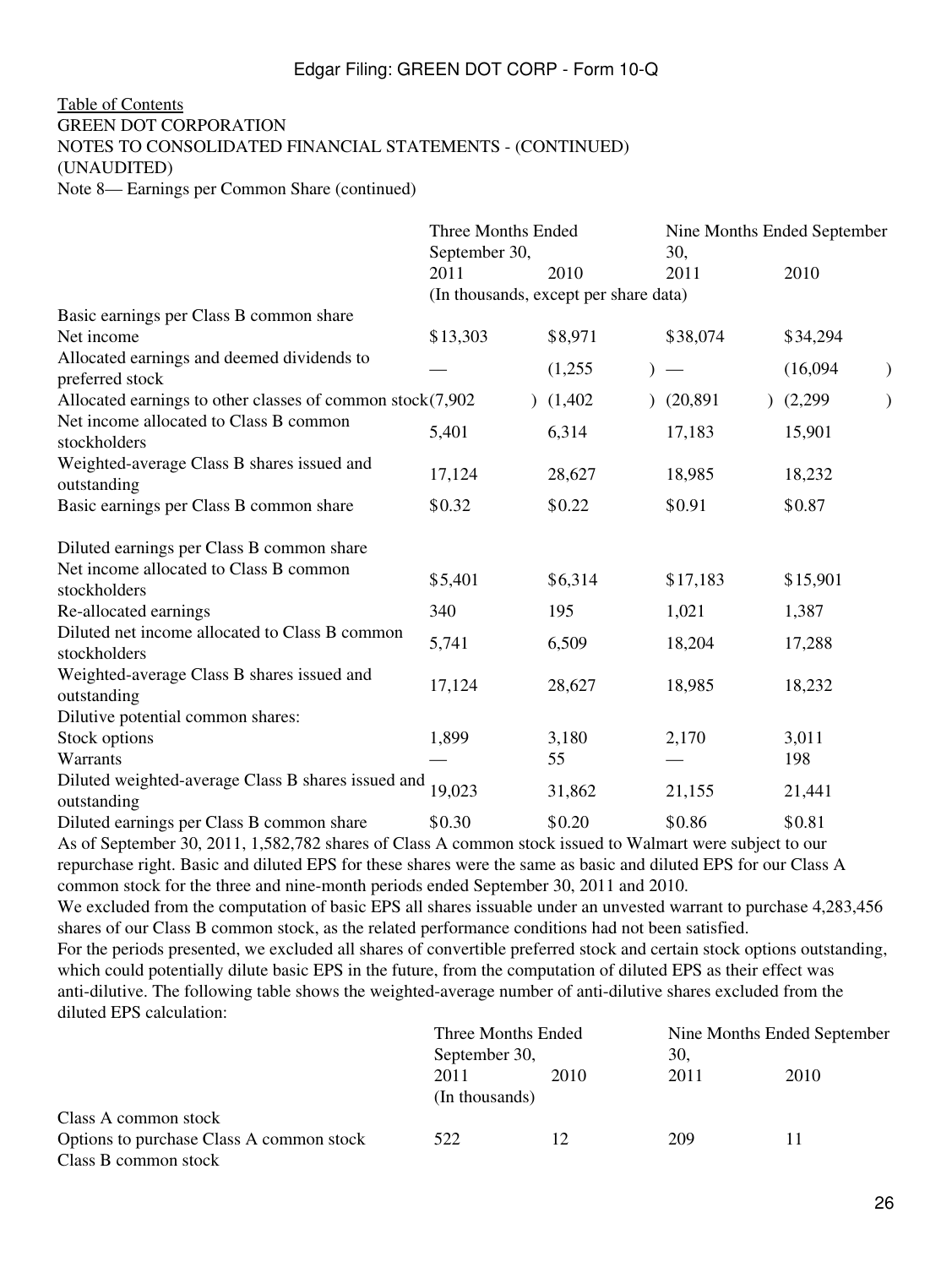| Options to purchase Class B common stock      |       |                          | 24     |
|-----------------------------------------------|-------|--------------------------|--------|
| Conversion of convertible preferred stock     | 5.693 | $\overline{\phantom{a}}$ | 18,455 |
| Total options and convertible preferred stock | 5.698 |                          | 18.479 |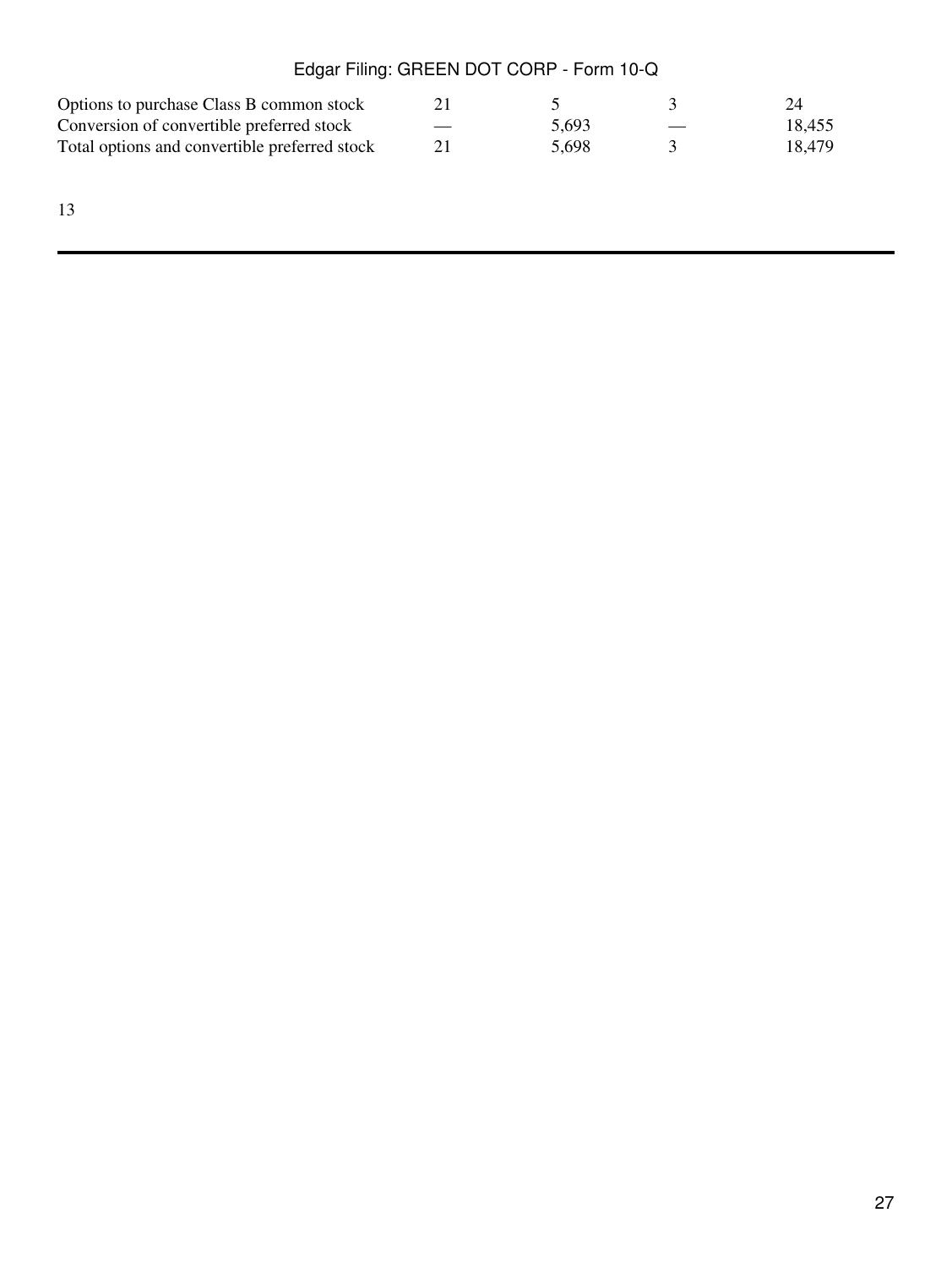[Table of Contents](#page-2-0) GREEN DOT CORPORATION NOTES TO CONSOLIDATED FINANCIAL STATEMENTS - (CONTINUED) (UNAUDITED) Note 9— Significant Customer Concentration

A credit concentration may exist if customers are involved in similar industries, economic sectors, and geographic regions. Our retail distributors operate in similar economic sectors but diverse domestic geographic regions. The loss of a significant retail distributor could have a material adverse effect upon our card sales, profitability, and revenue growth.

Revenues derived from our products sold at our four largest retail distributors represented the following percentages of our total operating revenues:

|                                                     | Three Months Ended September Nine Months Ended September |  |      |  |      |  |         |      |
|-----------------------------------------------------|----------------------------------------------------------|--|------|--|------|--|---------|------|
|                                                     | 30.                                                      |  |      |  | 30.  |  |         |      |
|                                                     | 2011                                                     |  | 2010 |  | 2011 |  | 2010    |      |
| Walmart                                             |                                                          |  | %63  |  | % 60 |  | %63     | $\%$ |
| Three other largest retail distributors, as a group | 20                                                       |  | % 20 |  | % 20 |  | $\%$ 20 | $\%$ |
|                                                     | $\alpha$ $\sim$ $\alpha$                                 |  |      |  |      |  |         |      |

Excluding stock-based retailer incentive compensation of \$3.5 million and \$5.2 million for the three-month periods ended September 30, 2011 and 2010, respectively, and \$13.8 million and \$7.7 million for the nine-month periods ended September 30, 2011 and 2010, respectively, revenues derived from our products sold at our four largest retail distributors represented the following percentages of our total operating revenues:

|                                                     | Three Months Ended September Nine Months Ended September |  |         |  |      |  |         |      |
|-----------------------------------------------------|----------------------------------------------------------|--|---------|--|------|--|---------|------|
|                                                     | 30.                                                      |  |         |  | 30.  |  |         |      |
|                                                     | 2011                                                     |  | 2010    |  | 2011 |  | 2010    |      |
| Walmart                                             | 62                                                       |  | % 65    |  | % 61 |  | %64     | $\%$ |
| Three other largest retail distributors, as a group | 19                                                       |  | $\%$ 20 |  | %18  |  | $\%$ 19 | $\%$ |

In determining the customer concentration, we attributed our operating revenues to the retail distributor where the sale of the new cards and cash transfer products occurred. The concentration of GPR cards activated (in units) for Walmart and our three other largest retail distributors, in the aggregate, was 84% and 88% for the three-month periods ended September 30, 2011 and 2010, respectively, and 78% and 83% for the nine-month periods ended September 30, 2011 and 2010, respectively. The concentration of sales of cash transfer products (in units) for these retail distributors, in the aggregate, was 89% and 92% for the three-month periods ended September 30, 2011 and 2010, respectively, and 89% and 93% for the nine-month periods ended September 30, 2011 and 2010, respectively.

Settlement assets attributable to Walmart and our three other largest retail distributors, as a group, comprised 36% and 35%, respectively, of the settlement assets recorded on our consolidated balance sheet as of September 30, 2011 and 26% and 31%, respectively, as of December 31, 2010.

During the nine-month periods ended September 30, 2011 and 2010, the substantial majority of the customer funds underlying our products were held in bank accounts at two card issuing banks. These funds are held in trust for the benefit of the customers, and we have no legal rights to the customer funds or deposits at the card issuing banks. Additionally, we have receivables due from these card issuing banks included in accounts receivable, net, on our consolidated balance sheets. The failure of either of these card issuing banks could result in significant business disruption, a potential material adverse affect on our ability to service our customers, potential contingent obligations by us to customers and material write-offs of uncollectible receivables due from these card issuing banks. Note 10— Business Combination

On February 4, 2010, we entered into a definitive agreement to acquire 100% of the outstanding common shares and voting interest of Bonneville Bancorp for approximately \$15.7 million in cash, subject to approval by various regulatory authorities. Bonneville Bancorp, a Utah bank holding company, offers a range of business and consumer banking products in the Provo, Utah area through its bank subsidiary, Bonneville Bank, or the Bank. The Bank also originates commercial, industrial, residential, real estate and personal loans. We expect to focus the Bank on issuing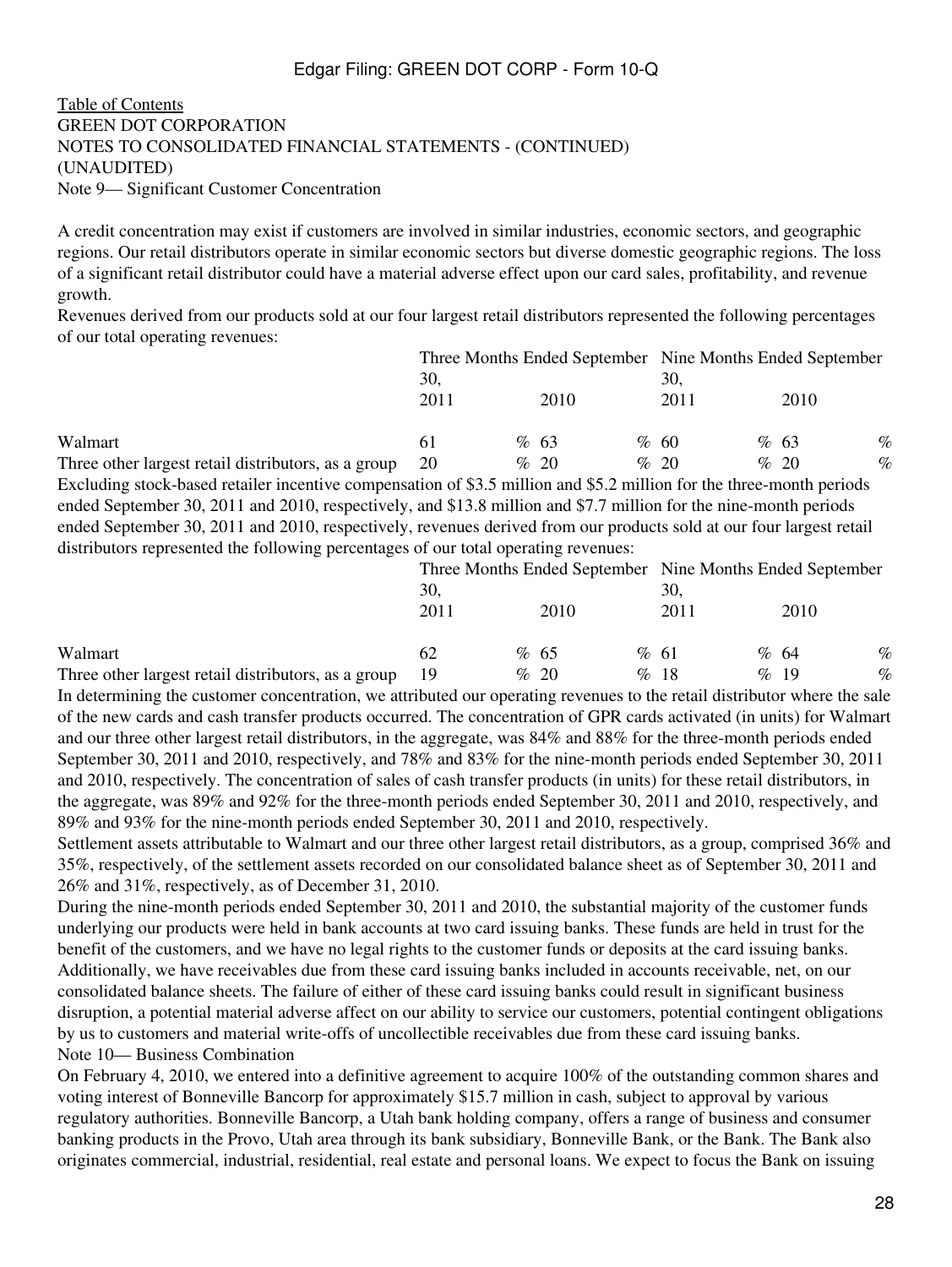our Green Dot-branded debit cards linked to an FDIC-insured transactional account. As of September 30, 2011, regulatory approval of our proposed bank acquisition was still pending.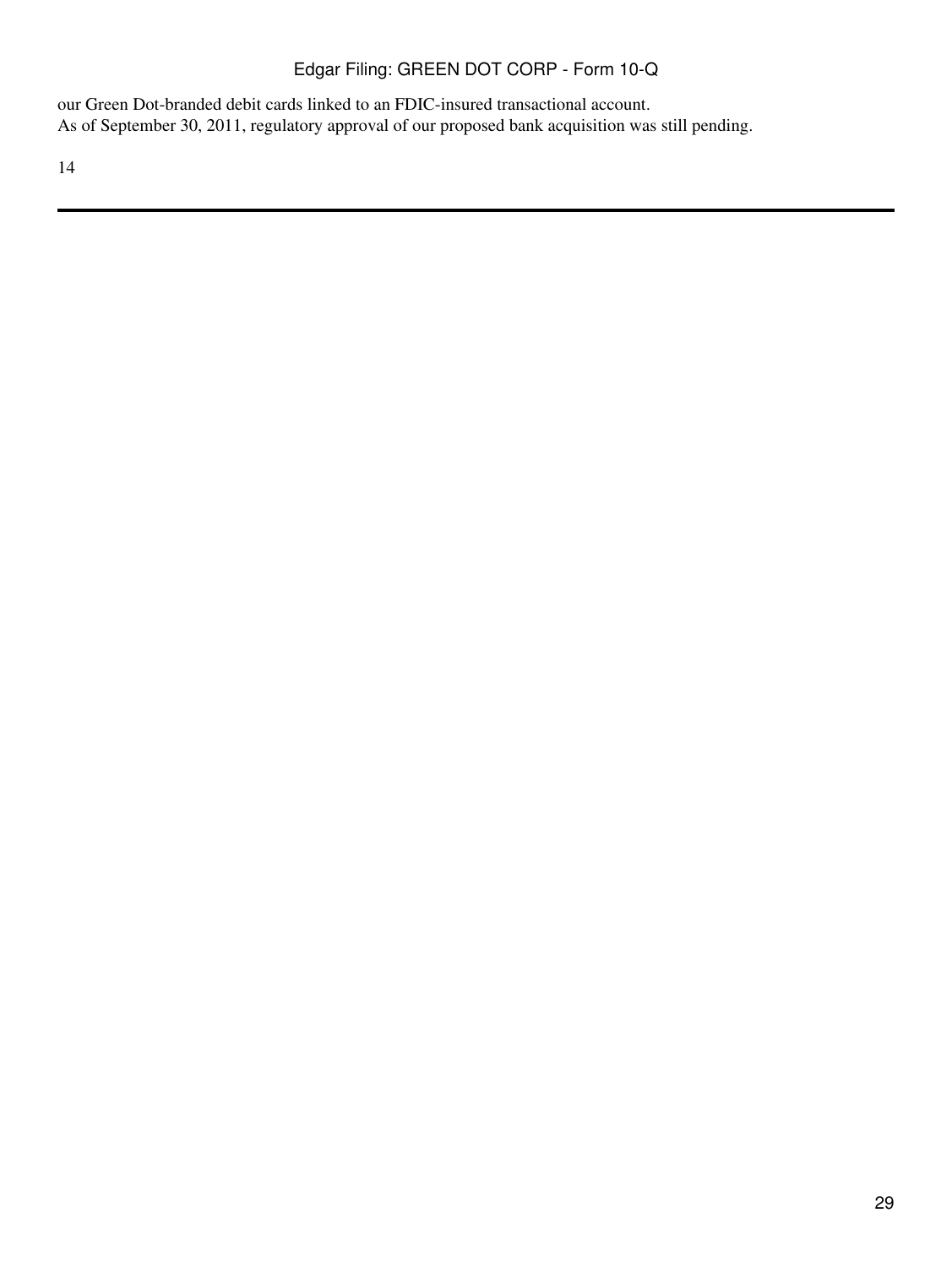[Table of Contents](#page-2-0) GREEN DOT CORPORATION NOTES TO CONSOLIDATED FINANCIAL STATEMENTS - (CONTINUED) (UNAUDITED) Note 11— Commitments and Contingencies

In the ordinary course of business, we are a party to various legal proceedings. We review these actions on an ongoing basis to determine whether it is probable that a loss has occurred and use that information when making accrual and disclosure decisions. We have not established reserves or possible ranges of losses related to these proceedings because, at this time in the proceedings, the matters do not relate to a probable loss and/or the amounts are not reasonably estimable.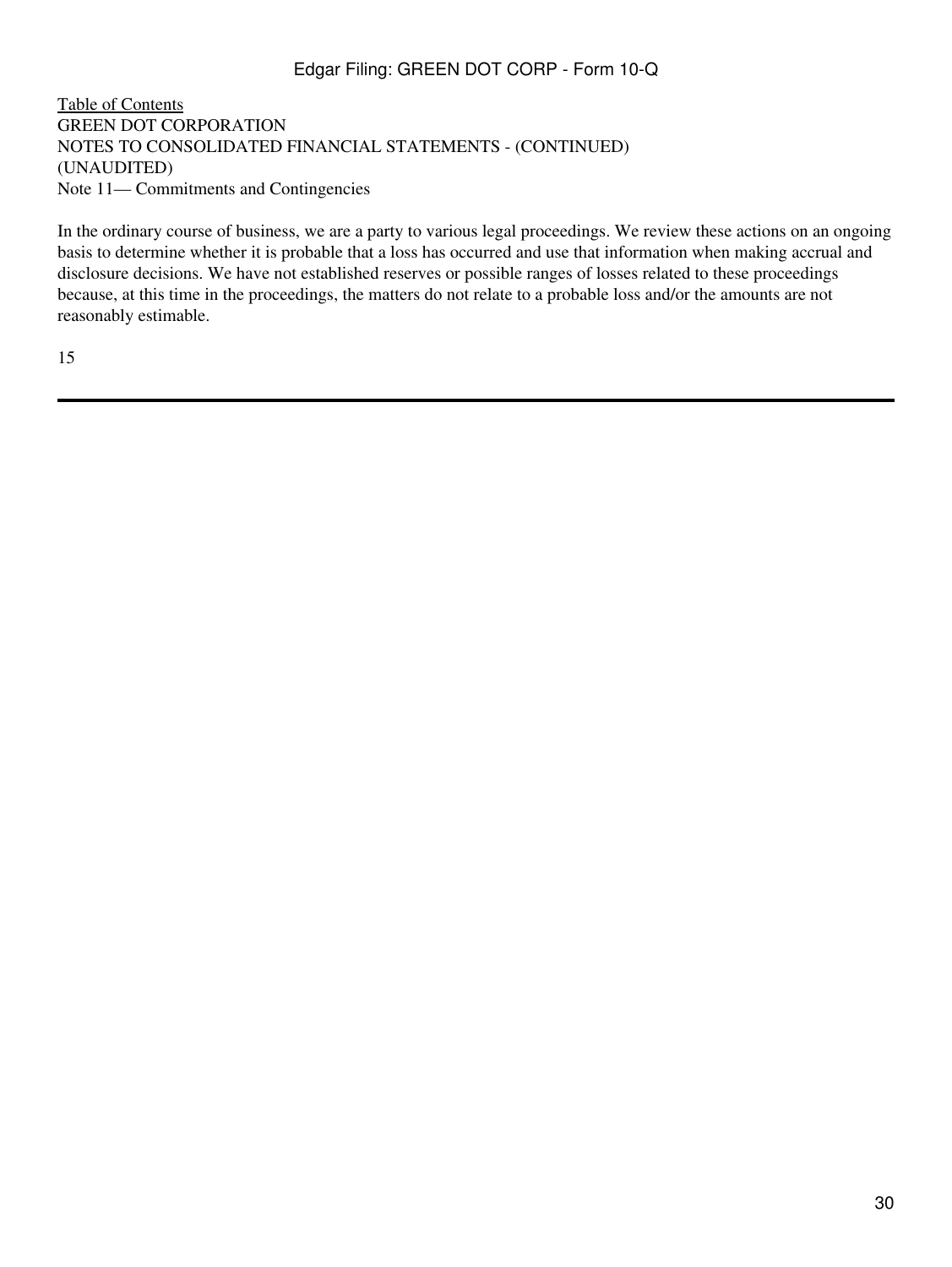#### <span id="page-30-0"></span>[Table of Contents](#page-2-0)

ITEM 2. Management's Discussion and Analysis of Financial Condition and Results of Operations

 This Quarterly Report on Form 10-Q, including this Management's Discussion and Analysis of Financial Condition and Results of Operations, contains forward-looking statements regarding future events and our future results that are subject to the safe harbors created under the Securities Act of 1933 and the Securities Exchange Act of 1934 (the "Exchange Act"). All statements other than statements of historical facts are statements that could be deemed to be forward-looking statements. These statements are based on current expectations, estimates, forecasts and projections about the industries in which we operate and the beliefs and assumptions of our management. Words such as "expects," "anticipates," "targets," "goals," "projects," "intends," "plans," "believes," "seeks," "estimates," "continues," "endeavors," "str "assumes," variations of such words and similar expressions are intended to identify forward-looking statements. In addition, any statements that refer to projections of our future financial performance, our anticipated growth and trends in our businesses, and other characterizations of future events or circumstances are forward-looking statements. Readers are cautioned that these forward-looking statements are subject to risks, uncertainties, and assumptions that are difficult to predict, including those identified below, under "Part II, Item 1A. Risk Factors," and elsewhere herein. Therefore, actual results may differ materially and adversely from those expressed in any forward-looking statements. We undertake no obligation to revise or update any forward-looking statements for any reason.

 In this Quarterly Report, unless otherwise specified or the context otherwise requires, "Green Dot," "we," "us," and "our" refer to Green Dot Corporation and its consolidated subsidiaries. **Overview** 

Green Dot is a leading prepaid financial services company providing simple, low-cost and convenient money management solutions to a broad base of U.S. consumers. We believe that we are the leading provider of general purpose reloadable prepaid debit cards in the United States and that our Green Dot Network is the leading reload network for prepaid cards in the United States. We sell our cards and offer our reload services nationwide at approximately 55,000 retail store locations, which provide consumers convenient access to our products and services. We review a number of metrics to help us monitor the performance of, and identify trends affecting, our business. We believe the following measures are the primary indicators of our quarterly and annual performance. Number of GPR Cards Activated — represents the total number of GPR cards sold through our retail and online distribution channels that are activated (and, in the case of our online channel, also funded) by cardholders in a specified period. We activated 1.96 million and 1.47 million GPR cards in the three-month periods ended September 30, 2011 and 2010, respectively, and 5.99 million and 4.74 million GPR cards in the nine-month periods ended September 30, 2011 and 2010, respectively.

Number of Cash Transfers — represents the total number of MoneyPak and POS swipe reload transactions that we sell through our retail distributors in a specified period. We sold 8.87 million and 6.89 million MoneyPak and POS swipe reload transactions for the three-month periods ended September 30, 2011 and 2010, respectively, and 25.13 million and 19.23 million MoneyPak and POS swipe reload transactions for the nine-month periods ended September 30, 2011 and 2010, respectively.

Number of Active Cards — represents the total number of GPR cards in our portfolio that had a purchase, reload or ATM withdrawal transaction during the previous 90-day period. We had 4.15 million and 3.28 million active cards outstanding as of September 30, 2011 and 2010, respectively.

Gross Dollar Volume — represents the total dollar volume of funds loaded to our GPR card and reload products. Our gross dollar volume was \$4.1 billion and \$2.5 billion for the three-month periods ended September 30, 2011 and 2010, respectively, and \$12.4 billion and \$7.7 billion for the nine-month periods ended September 30, 2011 and 2010, respectively.

Total operating revenues for the three and nine months ended September 30, 2011 were \$115.4 million and \$347.7 million, respectively, compared to \$88.9 million and \$272.0 million for the three and nine months ended September 30, 2010, respectively. Total operating revenues were favorably impacted by increases in card revenues, cash transfer revenues and interchange revenues primarily due to period-over-period growth in all of our key metrics described above, partially offset by our recognition of stock-based retailer incentive compensation, which decreased \$1.7 million, or 33%, and increased \$6.1 million, or 79%, in the three and nine months ended September 30, 2011, respectively, from the comparable periods in 2010, and, to a lesser extent, increases in credits and incentives designed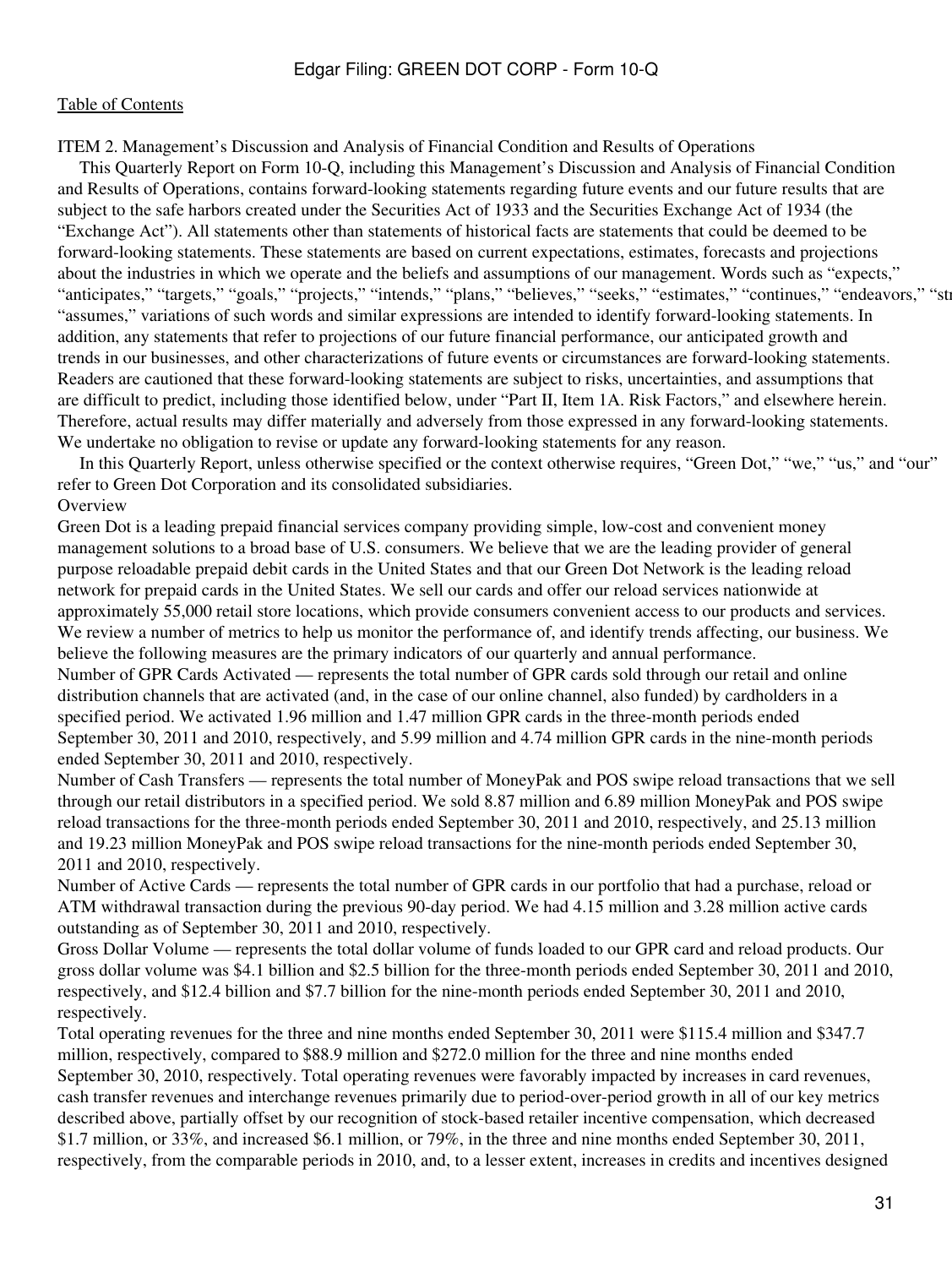to promote card usage and customer loyalty of \$1.1 million and \$3.9 million, respectively.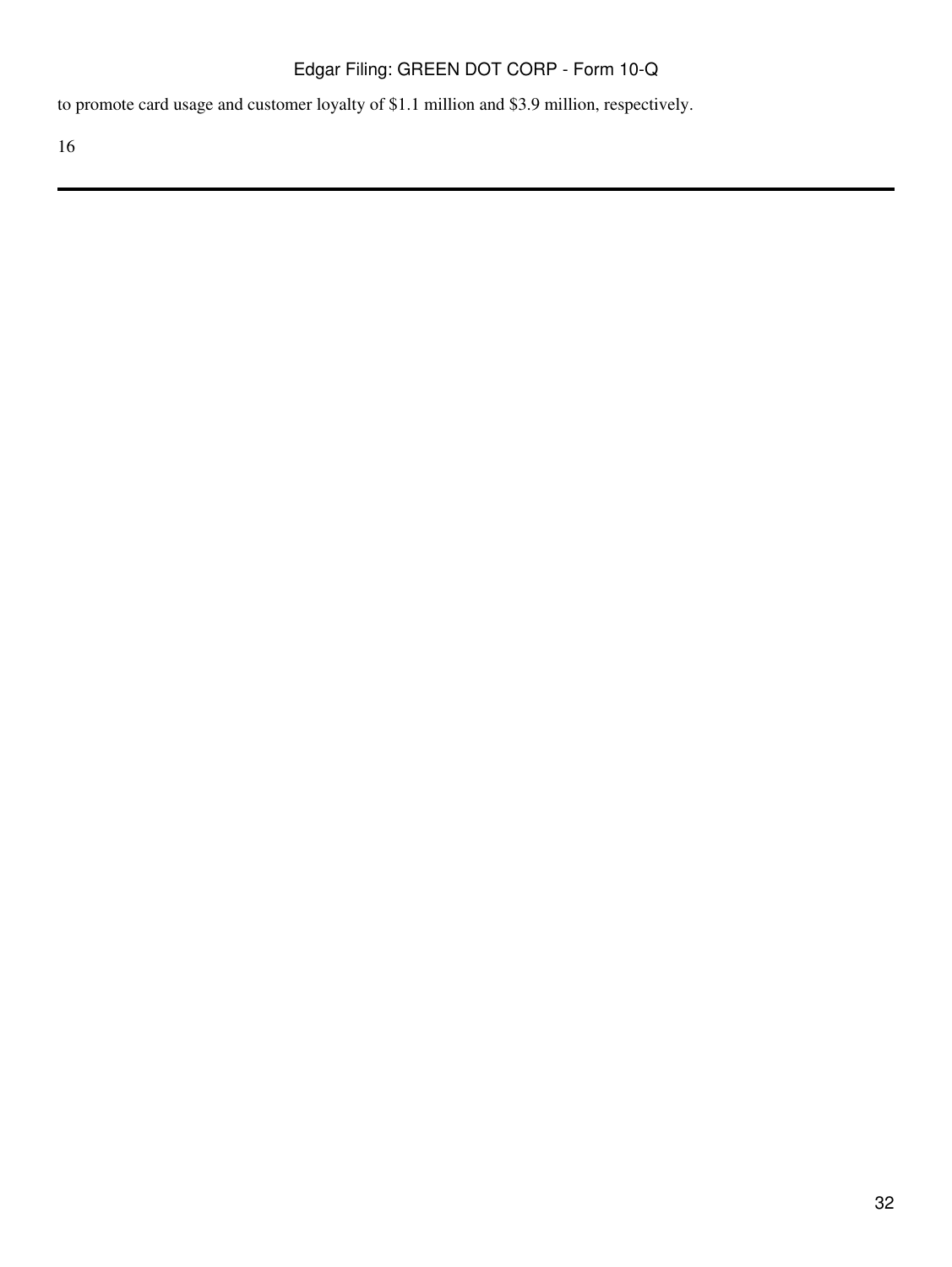#### [Table of Contents](#page-2-0)

Net income for the three and nine months ended September 30, 2011 was \$13.3 million and \$38.1 million, respectively, as compared to \$9.0 million and \$34.3 million for the three and nine months ended September 30, 2010, respectively. Total net income grew 48% in the three months ended September 30, 2011, reflecting the total operating revenue growth described above, combined with efficiency gains in processing expenses and call center costs and a lower overall effective tax rate compared to the three months ended September 30, 2010, partially offset by a \$10.6 million increase in sales and marketing expenses as we invest in the expansion of our active card portfolio. Recent Developments

In October 2011, we entered into an agreement with Blackhawk Network, Inc., or Blackhawk, to sell Green Dot-brand GPR cards through Blackhawk's retailer network. Through this agreement, we expect our GPR products to be available at 10,000 Blackhawk Network Prepaid Center locations over the next 24 months. We also entered into an agreement with First Data Corporation to provide reload services for their payroll card programs.

In addition, we announced that we have agreed to double the number of products offered through Walmart by adding three new products to the current Walmart MoneyCard prepaid card product line, including a Visa Gold MoneyCard, a MasterCard Family Edition MoneyCard and a MasterCard Bill Pay MoneyCard. The new products will be part of a rebrand of the entire product line, which is scheduled to roll out nationwide during the fourth quarter of 2011. Key components of our results of operations

Operating Revenues

We classify our operating revenues into the following four categories:

Card Revenues — Card revenues consist of new card fees, monthly maintenance fees, ATM fees and other revenues. We charge new card fees when a consumer purchases a GPR or gift card in a retail store. We charge maintenance fees on GPR cards to cardholders on a monthly basis pursuant to the terms and conditions in our cardholder agreements. We charge ATM fees to cardholders when they withdraw money or conduct other transactions at certain ATMs in accordance with the terms and conditions in our cardholder agreements. Other revenues consist primarily of fees associated with optional products or services, which we generally offer to consumers during the card activation process. Optional products and services include providing a second card for an account, expediting delivery of the personalized GPR card that replaces the temporary card obtained at the retail store and upgrading a cardholder account to one of our premium programs — the VIP program or Premier Card program — which provide benefits for our more active cardholders.

Our aggregate new card fee revenues vary based upon the number of GPR cards activated and the average new card fee. The average new card fee depends primarily upon the mix of products that we sell since there are variations in new card fees among Green Dot-branded and co-branded products and between GPR cards and general purpose gift cards. Our aggregate monthly maintenance fee revenues vary primarily based upon the number of active cards in our portfolio and the average fee assessed per account. Our average monthly maintenance fee per active account depends upon the mix of Green Dot-branded and co-branded cards in our portfolio and upon the extent to which fees are waived based on significant usage. Our aggregate ATM fee revenues vary based upon the number of cardholder ATM transactions and the average fee per ATM transaction. The average fee per ATM transaction depends upon the mix of Green Dot-branded and co-branded active cards in our portfolio and the extent to which cardholders enroll in our VIP program, which has no ATM fees, or conduct ATM transactions on our fee-free ATM network.

Cash Transfer Revenues — We earn cash transfer revenues when consumers purchase and use a MoneyPak or fund their cards through a POS swipe reload transaction in a retail store. Our aggregate cash transfer revenues vary based upon the total number of MoneyPak and POS swipe reload transactions and the average price per MoneyPak or POS swipe reload transaction. The average price per MoneyPak or POS swipe reload transaction depends upon the relative numbers of cash transfer sales at our different retail distributors and on the mix of MoneyPak and POS swipe reload transactions at certain retailers that have different fees for the two types of reload transactions.

Interchange Revenues — We earn interchange revenues from fees remitted by the merchant's bank, which are based on rates established by the payment networks, when cardholders make purchase transactions using our cards. Our aggregate interchange revenues vary based primarily on the number of active cards in our portfolio, the average transactional volume of the active cards in our portfolio and on the mix of cardholder purchases between those using signature identification technologies and those using personal identification numbers.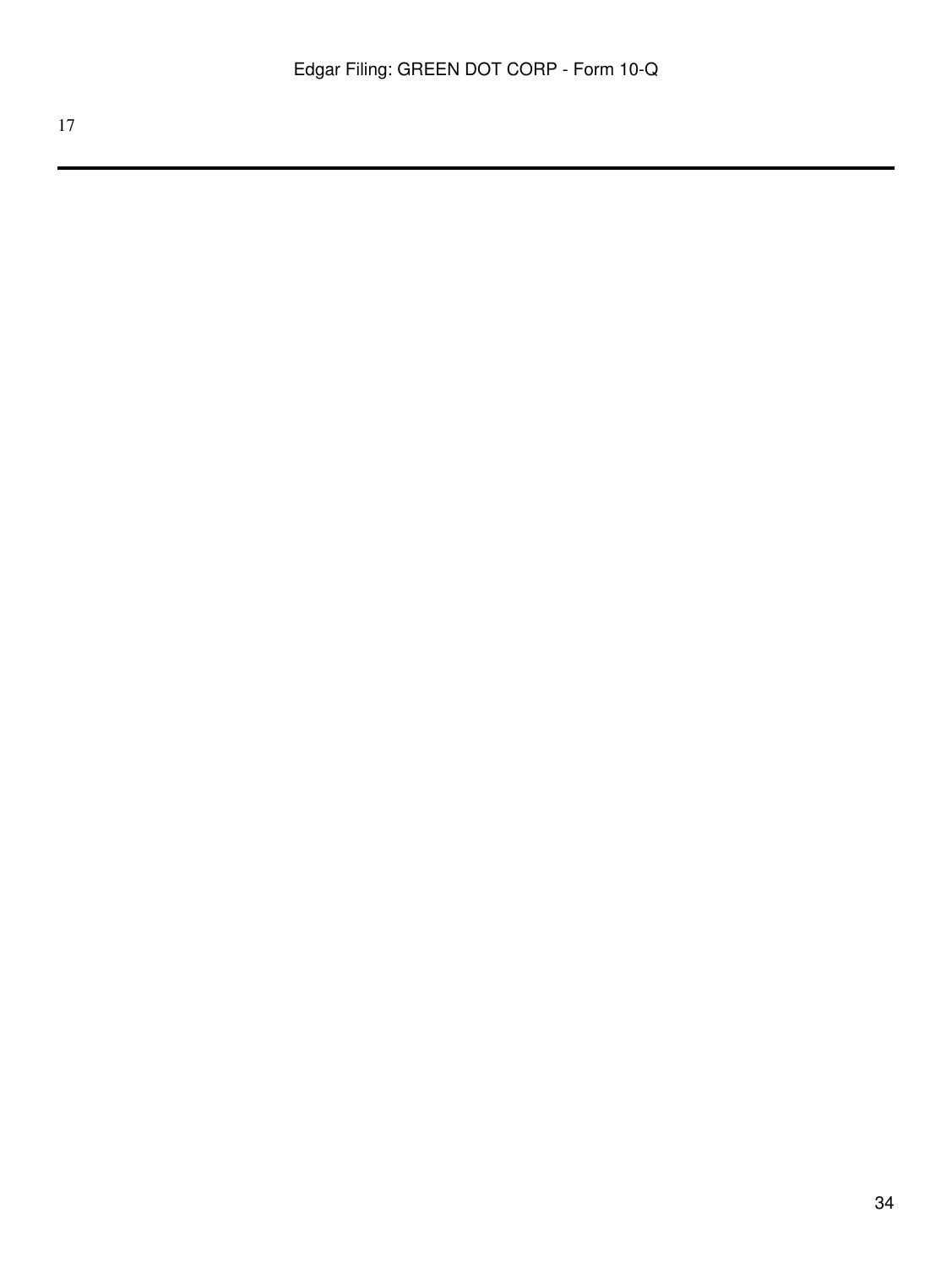#### [Table of Contents](#page-2-0)

Stock-based retailer incentive compensation — In May 2010, we issued to Walmart 2,208,552 shares of our Class A common stock, subject to our right to repurchase them at \$0.01 per share upon a qualifying termination of our prepaid card program agreement with Walmart and GE Money Bank. We recognize each month the fair value of the 36,810 shares issued to Walmart for which our right to repurchase has lapsed using the then-current fair market value of our Class A common stock (and we would be required to recognize the fair value of all shares still subject to repurchase if there were an early expiration of our right to repurchase). We record the fair value recognized as stock-based retailer incentive compensation, a contra-revenue component of our total operating revenues. In addition, it is possible that, in the future, a warrant to purchase Class B common stock will vest and become exercisable upon the achievement of certain performance goals by PayPal. If this warrant vests, we will need to determine its fair value on the vesting date using an option pricing model, such as Black-Scholes, and will record that value as additional contra-revenue. Operating Expenses

We classify our operating expenses into the following four categories:

Sales and Marketing Expenses — Sales and marketing expenses consist primarily of the sales commissions we pay to our retail distributors and brokers for sales of our GPR and gift cards and reload services in their stores, advertising and marketing expenses, and the costs of manufacturing and distributing card packages, placards and promotional materials to our retail distributors and personalized GPR cards to consumers who have activated their cards. We generally establish sales commission percentages in long-term distribution agreements with our retail distributors, and aggregate sales commissions are determined by the number of prepaid cards and cash transfers sold at their respective retail stores. We incur advertising and marketing expenses for television and online advertisements of our products and through retailer-based print promotions and in-store displays. Advertising and marketing expenses are recognized as incurred and typically deliver a benefit over an extended period of time. For this reason, these expenses do not always track changes in our operating revenues. Our manufacturing and distribution costs vary primarily based on the number of GPR cards activated.

Compensation and Benefits Expenses — Compensation and benefits expenses represent the compensation and benefits that we provide to our employees and the payments we make to third-party contractors. While we have an in-house customer service function, we employ third-party contractors to conduct all call center operations, handle routine customer service inquiries and provide temporary support in the area of IT operations and elsewhere. Compensation and benefits expenses associated with our customer service and loss management functions generally vary in line with the size of our active card portfolio, while the expenses associated with other functions do not.

Processing Expenses — Processing expenses consist primarily of the fees charged to us by the banks that issue our prepaid cards, the third-party card processor that maintains the records of our customers' accounts and processes transaction authorizations and postings for us, and the payment networks, which process transactions for us. These costs generally vary based on the total number of active cards in our portfolio and gross dollar volume.

Other General and Administrative Expenses — Other general and administrative expenses consist primarily of professional service fees, telephone and communication costs, depreciation and amortization of our property and equipment, transaction losses (losses from customer disputed transactions, unrecovered customer purchase transaction overdrafts and fraud), rent and utilities, and insurance. We incur telephone and communication costs primarily from customers contacting us through our toll-free telephone numbers. These costs vary with the total number of active cards in our portfolio as do losses from unrecovered customer purchase transaction overdrafts and fraud. Costs associated with professional services, depreciation and amortization of our property and equipment, and rent and utilities vary based upon our investment in infrastructure, business development, risk management and internal controls and are generally not correlated with our operating revenues or other transaction metrics. Income Tax Expense

Our income tax expense consists of the federal and state corporate income taxes accrued on income resulting from the sale of our products and services. Since the majority of our operations are based in California, most of our state taxes are paid to that state.

Critical Accounting Policies and Estimates

We prepare our consolidated financial statements in accordance with GAAP. The preparation of our consolidated financial statements requires our management to make estimates and assumptions that affect the reported amounts of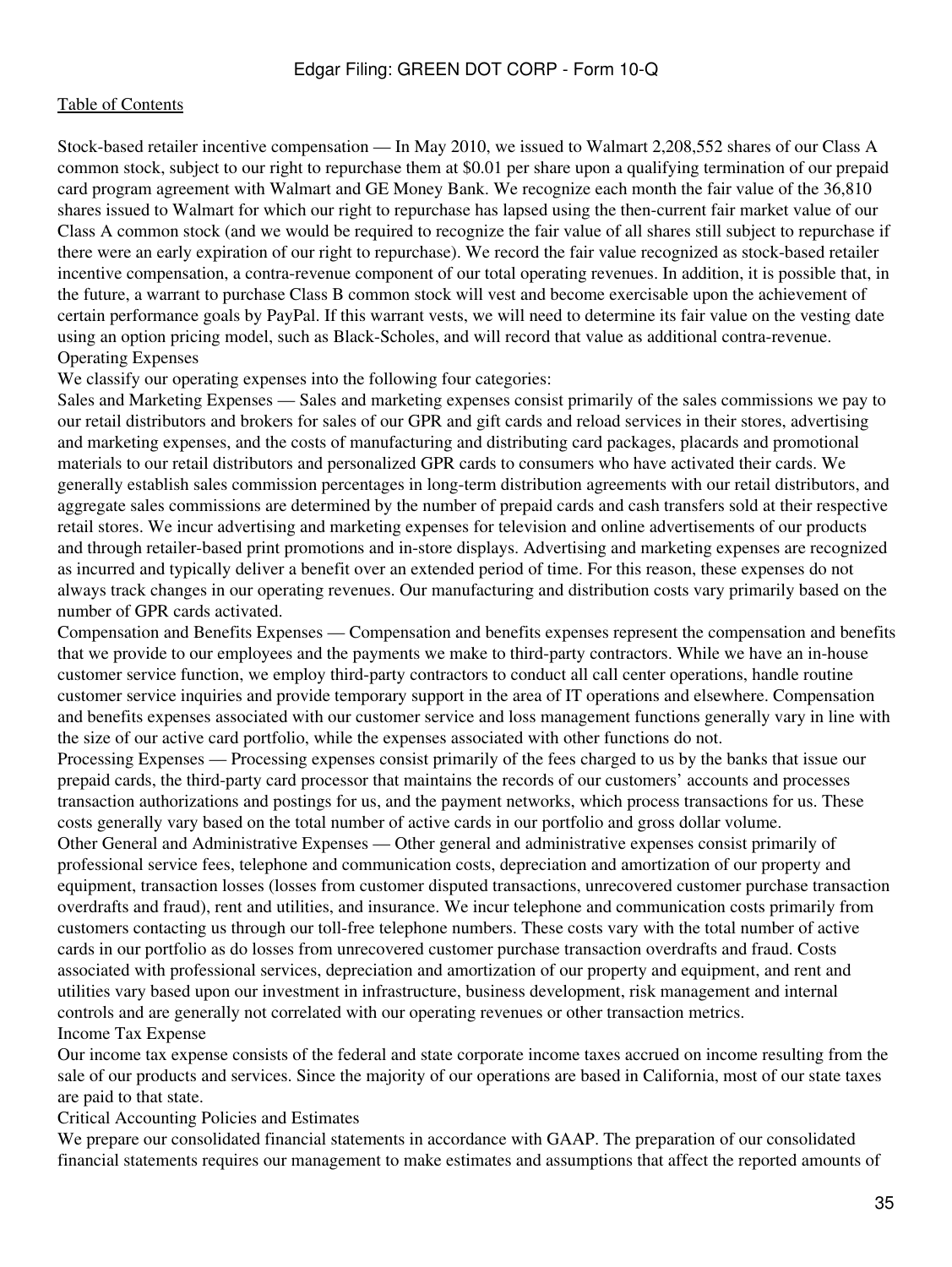assets, liabilities, revenues, costs and expenses and related disclosures. We base our estimates on historical experience, current circumstances and various other assumptions that our management believes to be reasonable under the circumstances. In many instances, we could reasonably use different accounting estimates, and in some instances changes in the accounting estimates are reasonably likely to occur from period to period. Accordingly, actual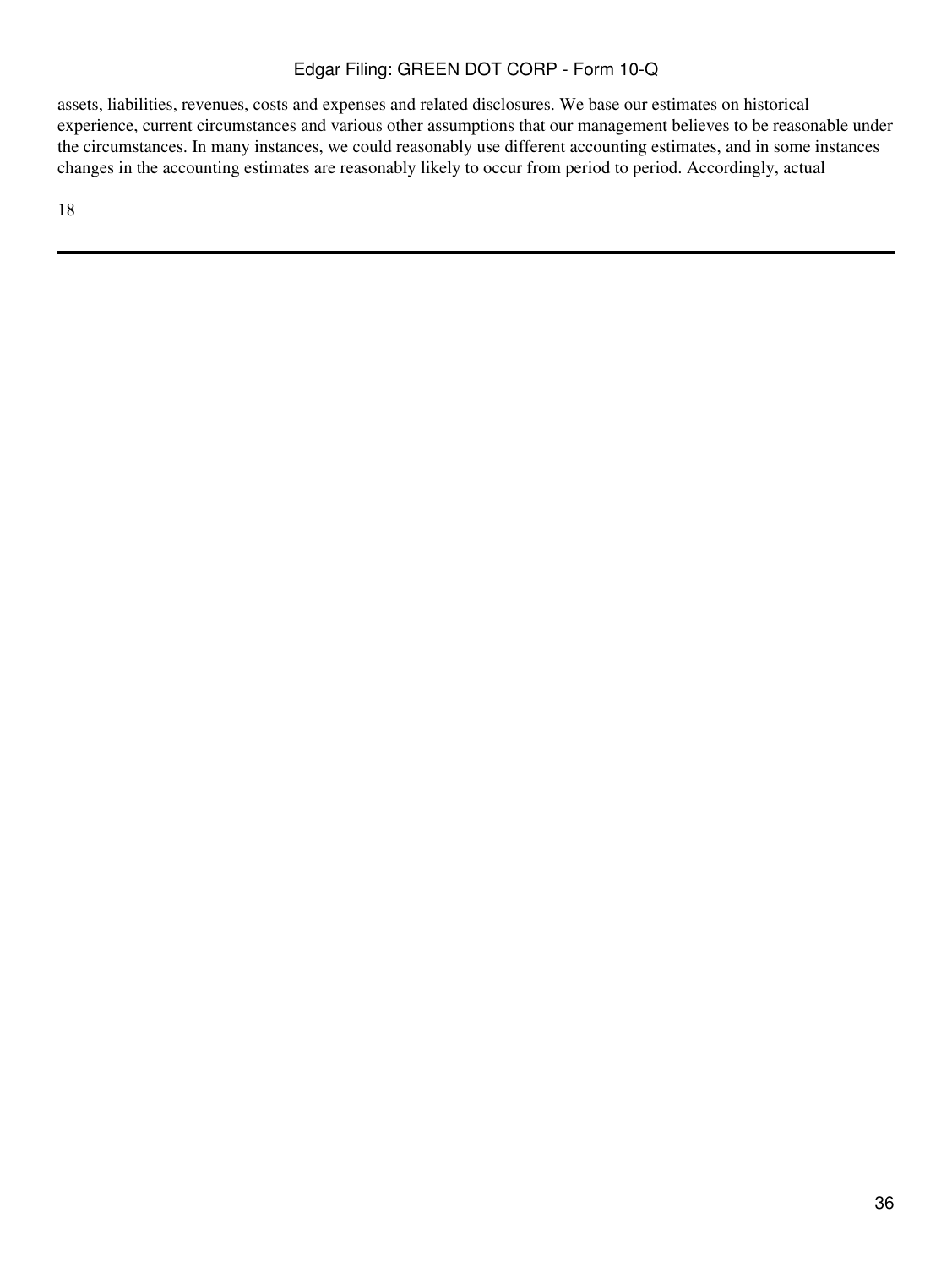results could differ significantly from the estimates made by our management. To the extent that there are differences between our estimates and actual results, our future financial statement presentation, financial condition, results of operations and cash flows will be affected. We believe that the accounting policies discussed below are critical to understanding our historical and future performance, as these policies relate to the more significant areas involving management's judgments and estimates.

#### Revenue Recognition

We recognize revenue when the price is fixed or determinable, persuasive evidence of an arrangement exists, the product is sold or the service is performed, and collectibility of the resulting receivable is reasonably assured. We defer and recognize new card fee revenues on a straight-line basis over the period commensurate with our service obligation to our customers. We consider the service obligation period to be the average card lifetime. We determine the average card lifetime for each pool of homogeneous products (e.g., products that exhibit the same characteristics such as nature of service and terms and conditions) based on company-specific historical data. Currently, we determine the average card lifetime separately for our GPR cards and gift cards. For our GPR cards, we measure the card lifetime as the period of time, inclusive of reload activity, between sale (or activation) of a card and the date of the last positive balance on that card. We analyze GPR cards activated between six and forty-two months prior to each balance sheet date. We use this historical look-back period as a basis for determining our average card lifetime because it provides sufficient time for meaningful behavioral trends to develop. Currently, our GPR cards have an average card lifetime of nine months. The usage of gift cards is limited to the initial funds loaded to the card. Therefore, we measure these gift cards' lifetime as the redemption period over which cardholders perform the substantial majority of their transactions. Currently, gift cards have an average lifetime of six months. We reassess average card lifetime quarterly. Average card lifetimes may vary in the future as cardholder behavior changes relative to historical experience because customers are influenced by changes in the pricing of our services, the availability of substitute products, and other factors.

We also defer and expense commissions paid to retail distributors related to new card sales ratably over the average card lifetime, which is currently nine months for our GPR cards and six months for gift cards.

We report our different types of revenues on a gross or net basis based on our assessment of whether we act as a principal or an agent in the transaction. To the extent we act as a principal in the transaction, we report revenues on a gross basis. In concluding whether or not we act as a principal or an agent, we evaluate whether we have the substantial risks and rewards under the terms of the revenue-generating arrangements, whether we are the party responsible for fulfillment of the services purchased by the cardholders, and other factors. For all of our significant revenue-generating arrangements, including GPR and gift cards, we recognize revenues on a gross basis. Generally, customers have limited rights to a refund of the new card fee or a cash transfer fee. We have elected to recognize revenues prior to the expiration of the refund period, but reduce revenues by the amount of expected refunds, which we estimate based on actual historical refunds.

On occasion, we enter into incentive agreements with our retail distributors and offer incentives to customers designed to increase product acceptance and sales volume. We record these incentives, including the issuance of equity instruments, as a reduction of revenues and recognize them over the period the related revenues are recognized or as services are rendered, as applicable.

Reserve for Uncollectible Overdrawn Accounts

Cardholder account overdrafts may arise from maintenance fee assessments on our GPR cards or from purchase transactions that we honor on GPR or gift cards, in each case in excess of the funds in the cardholder's account. We are responsible to the banks that issue our cards for any losses associated with these overdrafts. Overdrawn account balances are therefore deemed to be our receivables due from cardholders, and we include them as a component of accounts receivable, net, on our consolidated balance sheets. The banks that issue our cards fund the overdrawn account balances on our behalf. We include our obligations to them on our consolidated balance sheets as amounts due to card issuing banks for overdrawn accounts, a current liability, and we settle our obligations to them based on the terms specified in their agreements with us. These settlement terms generally require us to settle on a monthly basis or when the cardholder account is closed, depending on the card issuing bank.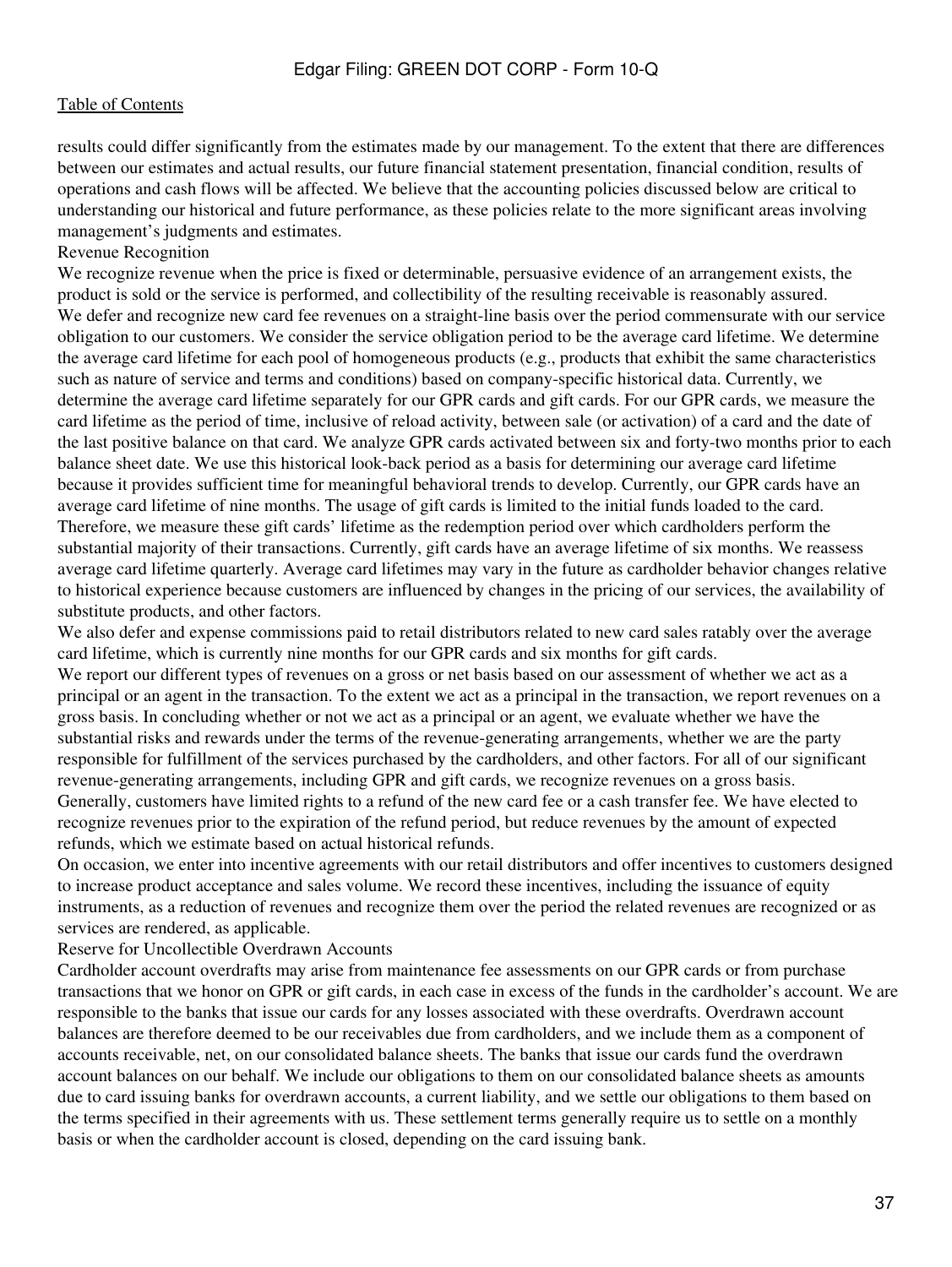We generally recover overdrawn account balances from those GPR cardholders that perform a reload transaction. In addition, we recover some purchase transaction overdrafts through enforcement of payment network rules, which allow us to recover the amounts from the merchant where the purchase transaction was conducted. However, we are exposed to losses from unrecovered GPR cardholder account overdrafts. The probability of recovering these amounts is primarily related to the number of days that have elapsed since an account had activity, such as a purchase, ATM transaction or fee assessment. Generally, we recover 50-60% of overdrawn account balances in accounts that have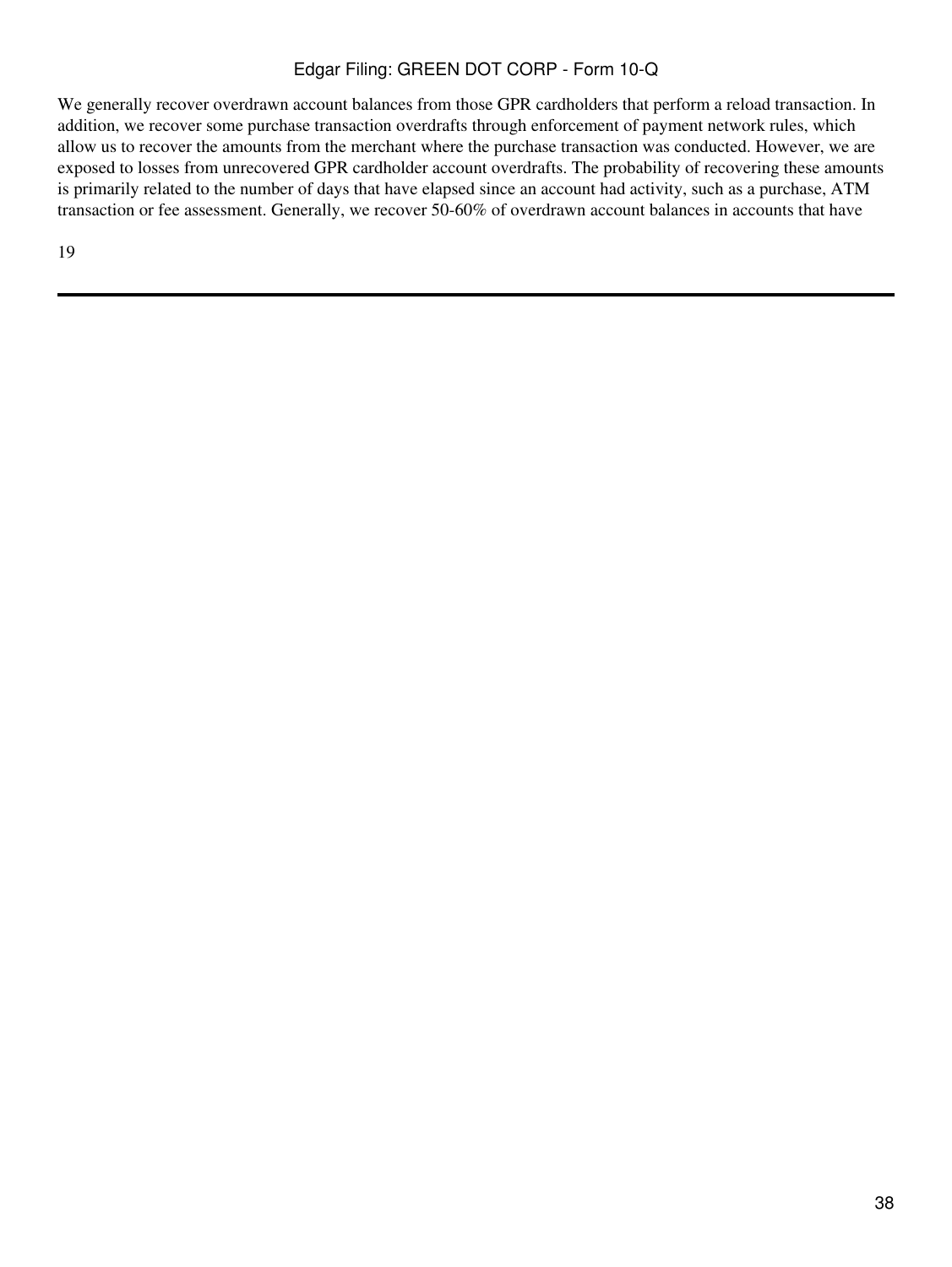had activity in the last 30 days, less than 15% in accounts that have had activity in the last 30 to 60 days, and less than 10% when more than 60 days have elapsed.

We establish a reserve for uncollectible overdrawn accounts for maintenance fees we assess and purchase transactions we honor, in each case in excess of a cardholder's account balance. We classify overdrawn accounts into age groups based on the number of days since the account last had activity. We then calculate a reserve factor for each age group based on the average recovery rate for the most recent six months. These factors are applied to these age groups to estimate our overall reserve. We rely on these historical rates because they have remained relatively consistent for several years. When more than 90 days have passed without any activity in an account, we consider recovery to be remote and charge off the full amount of the overdrawn account balance against the reserve for uncollectible overdrawn accounts.

Overdrafts due to maintenance fee assessments comprised approximately 92% of our total overdrawn account balances due from cardholders for the three months ended September 30, 2011. We charge our GPR cardholder accounts maintenance fees on a monthly basis pursuant to the terms and conditions in the applicable cardholder agreements. Although cardholder accounts become inactive or overdrawn, we continue to provide cardholders the ongoing functionality of our GPR cards, which allows them to reload and use their cards at any time. As a result, we continue to assess a maintenance fee until a cardholder account becomes overdrawn by an amount equal to two maintenance fees, currently \$6.00 for the Walmart MoneyCard and \$11.90 for our Green Dot-branded GPR cards. We recognize the fees ratably over the month for which they are assessed, net of the related provision for uncollectible overdrawn accounts, as a component of card revenues in our consolidated statements of operations.

We include our provision for uncollectible overdrawn accounts related to purchase transactions in other general and administrative expenses in our consolidated statements of operations.

Our recovery rates may change in the future in response to factors such as the pricing of reloads and new cards and the availability of substitute products.

### Employee Stock-Based Compensation

We record employee stock-based compensation expense using the fair value method of accounting. For stock options and stock purchases under the ESPP, we base compensation expense on fair values estimated at the grant date using the Black-Scholes option-pricing model. For stock awards, including restricted stock units, we base compensation expense on the fair value of our common stock at the grant date. We recognize compensation expense for awards with only service conditions that have graded vesting schedules on a straight-line basis over the vesting period of the award. Vesting is based upon continued service to our company.

We measure the fair value of equity instruments issued to non-employees as of the earlier of the date a performance commitment has been reached by the counterparty or the date performance is completed by the counterparty. We determine the fair value using the Black-Scholes option-pricing model or the fair value of our Class A or Class B common stock, as applicable, and recognize related expense in the same periods that the goods or services are received.

#### Recent Accounting Pronouncements

In June 2011, the FASB issued ASU 2011-05, Comprehensive Income: Presentation of Comprehensive Income, which requires an entity to present the total of comprehensive income, the components of net income, and the components of other comprehensive income either in a single continuous statement of comprehensive income or in two separate but consecutive statements. It eliminates the option to present components of other comprehensive income as part of the statement of changes in stockholders' equity. The ASU does not change the items which must be reported in other comprehensive income, how such items are measured or when they must be reclassified to net income. This ASU is effective for interim and annual periods beginning after December 15, 2011. Our adoption of this ASU is not expected to have a material impact on our consolidated financial statements.

In May 2011, the FASB issued ASU 2011-04, Fair Value Measurement: Amendments to Achieve Common Fair Value Measurement and Disclosure Requirements in U.S. GAAP and IFRSs, which converges common fair value measurement and disclosure requirements in accordance with GAAP and IFRS. This ASU is effective for interim and annual periods beginning after December 15, 2011. Our adoption of this ASU is not expected to have a material impact on our consolidated financial statements.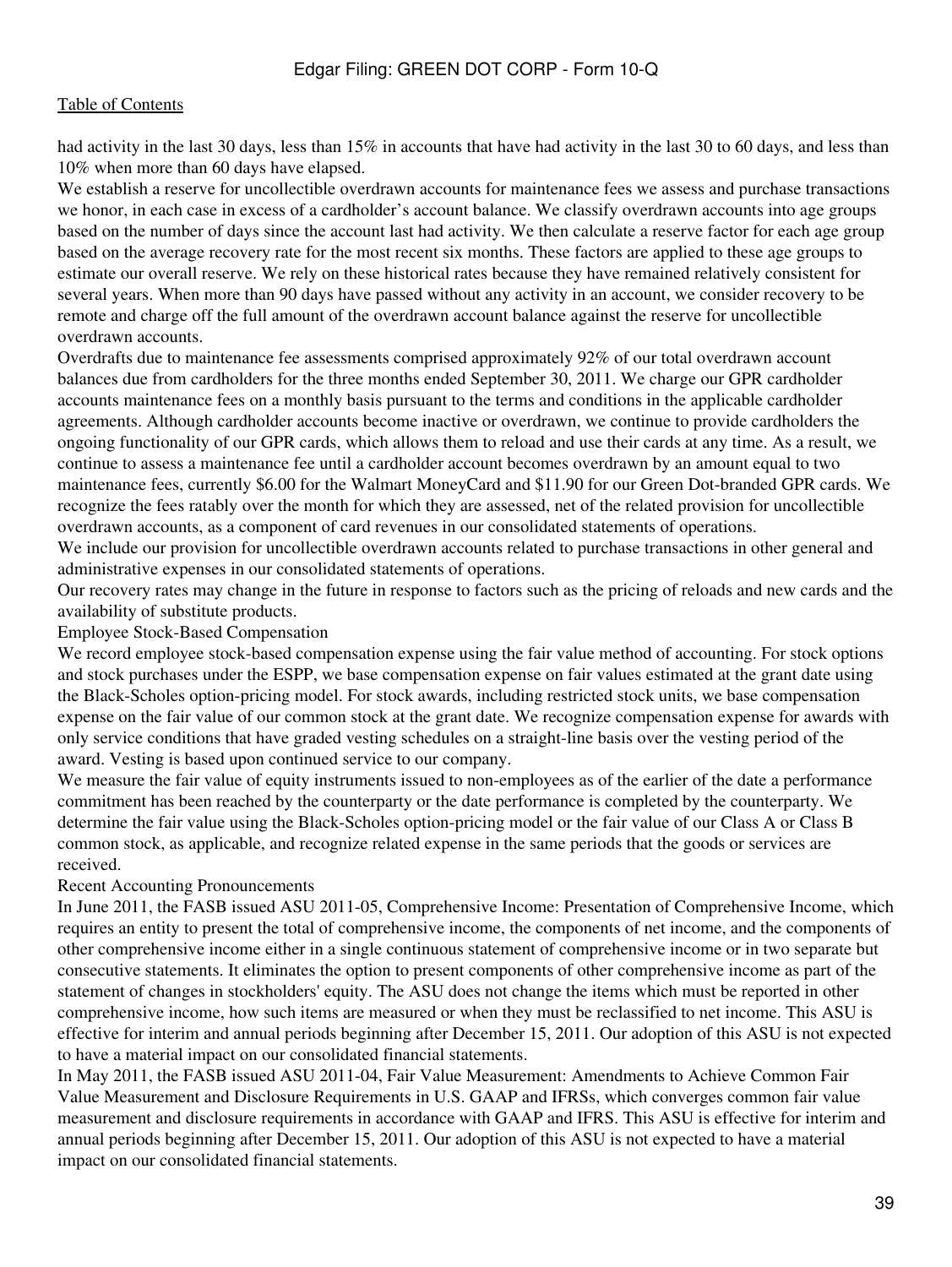In January 2010, the FASB issued ASU 2010-06, Improving Disclosures about Fair Value Measurements, which requires additional information in the roll-forward of Level 3 assets and liabilities, including the presentation of purchases, sales, issuances and settlements on a gross basis. This ASU impacts disclosures only. We adopted this ASU in the first quarter of 2011.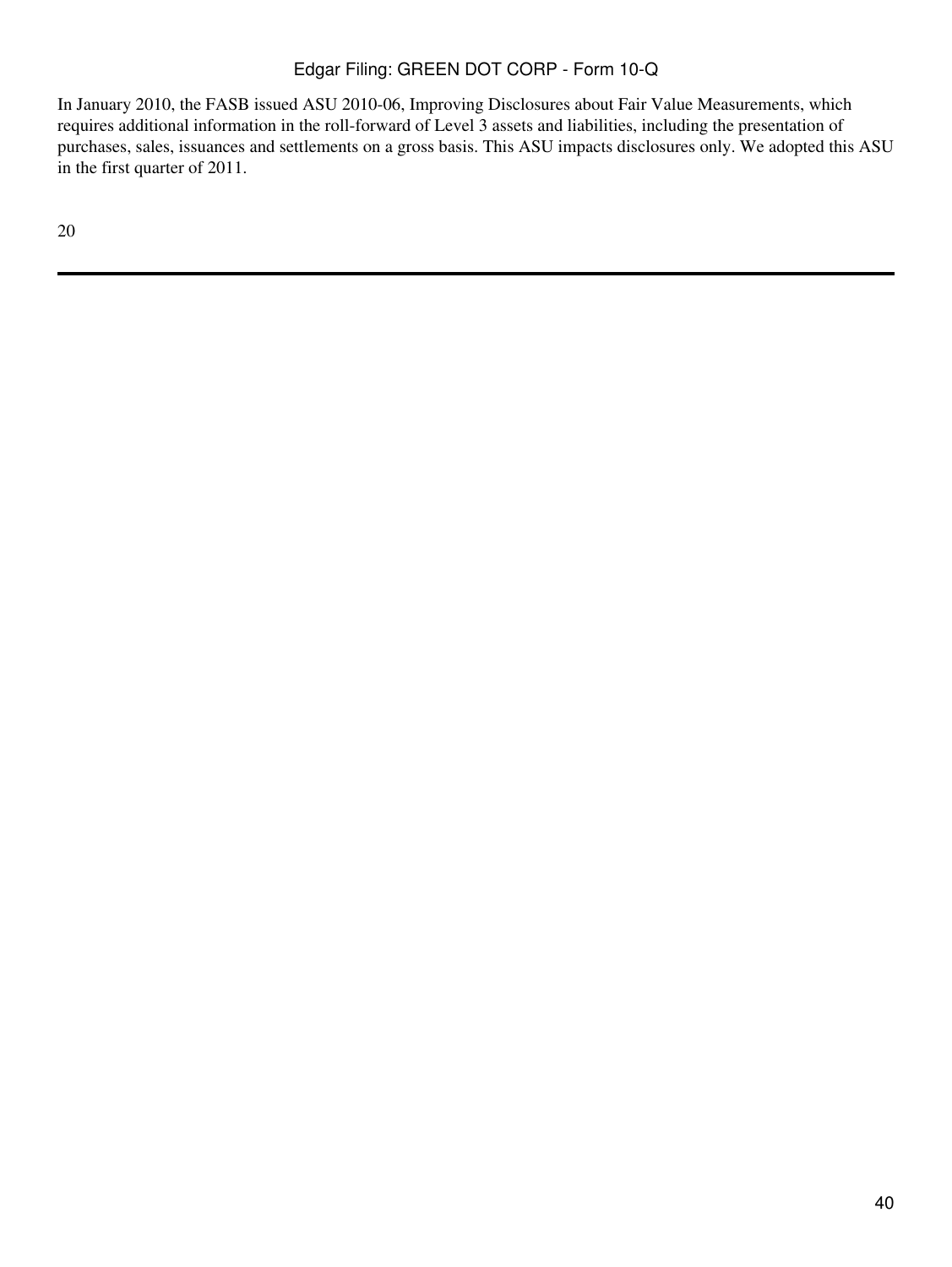Comparison of Three-Month Periods Ended September 30, 2011 and 2010

Operating Revenues

The following table presents a breakdown of our operating revenues among card, cash transfer and interchange revenues as well as contra-revenue items:

|                                             | Three Months Ended September 30,   |            |  |              |  |            |      |
|---------------------------------------------|------------------------------------|------------|--|--------------|--|------------|------|
|                                             | 2011                               |            |  | 2010         |  |            |      |
|                                             |                                    | % of Total |  |              |  | % of Total |      |
|                                             | Amount                             | Operating  |  | Amount       |  | Operating  |      |
|                                             |                                    | Revenues   |  |              |  | Revenues   |      |
|                                             | (in thousands, except percentages) |            |  |              |  |            |      |
| Operating revenues:                         |                                    |            |  |              |  |            |      |
| Card revenues                               | \$49,966                           | 43.3       |  | $%$ \$40,592 |  | 45.7       | $\%$ |
| Cash transfer revenues                      | 34,724                             | 30.1       |  | 26,484       |  | 29.8       |      |
| Interchange revenues                        | 34,246                             | 29.7       |  | 27,044       |  | 30.4       |      |
| Stock-based retailer incentive compensation | (3,549)                            | (3.1)      |  | (5,216)      |  | (5.9)      |      |
| Total operating revenues                    | \$115,387                          | 100.0      |  | $%$ \$88,904 |  | 100.0      | $\%$ |

Card Revenues — Card revenues totaled \$50.0 million for the three months ended September 30, 2011, an increase of \$9.4 million, or 23%, from the comparable period in 2010. The increase was primarily the result of period-over-period growth of 33% in the number of GPR cards activated and 27% in the number of active cards in our portfolio. This growth was driven by a variety of factors including growth in the number of our cards sold through our established distribution channels and expansion through our online distribution channel. The increase in card revenues was partially offset by an increase in customer incentives, such as our direct deposit enrollment promotion, that we record as a contra-revenue component of card revenues.

Cash Transfer Revenues — Cash transfer revenues totaled \$34.7 million for the three months ended September 30, 2011, an increase of \$8.2 million, or 31%, from the comparable period in 2010. The increase was primarily the result of period-over-period growth of 29% in the number of cash transfers sold. The increase in cash transfer volume was driven both by growth in our active card base and growth in cash transfer volume from third-party programs participating in our network.

Interchange Revenues — Interchange revenues totaled \$34.2 million for the three months ended September 30, 2011, an increase of \$7.2 million, or 27%, from the comparable period in 2010. The increase was primarily the result of period-over-period growth of 27% in the number of active cards in our portfolio and an increase in the average transactional volume of the active cards in our portfolio. Our interchange revenues were favorably impacted by a 63% increase in gross dollar volume, which was driven by the factors discussed above under "Card Revenues." This impact was partially reduced by an increase in direct deposit customers, who typically account for a higher proportion of gross dollar volume than other customers and tend to withdraw more funds at ATMs or get cash back at the stores of our retail distributors compared to other customers. During the three months ended September 30, 2011, our interchange revenues benefited from a large number of taxpayers who filed extensions for their 2010 tax returns electing to receive their tax refunds via direct deposit on our cards and using those funds for purchase transactions. Stock-based retailer incentive compensation — Our right to repurchase lapsed as to 110,430 shares issued to Walmart during the three months ended September 30, 2011. We recognized the fair value of the shares using the then-current fair market value of our Class A common stock, resulting in \$3.5 million of stock-based retailer incentive compensation, a decrease of \$1.7 million, or 33%, from the comparable period in 2010. We began recognizing stock-based retailer incentive compensation in May 2010. As a result of volatility in the trading price of our Class A common stock, we expect that our stock-based retailer incentive compensation will decline in the fourth quarter of 2011 on a year-over-year basis.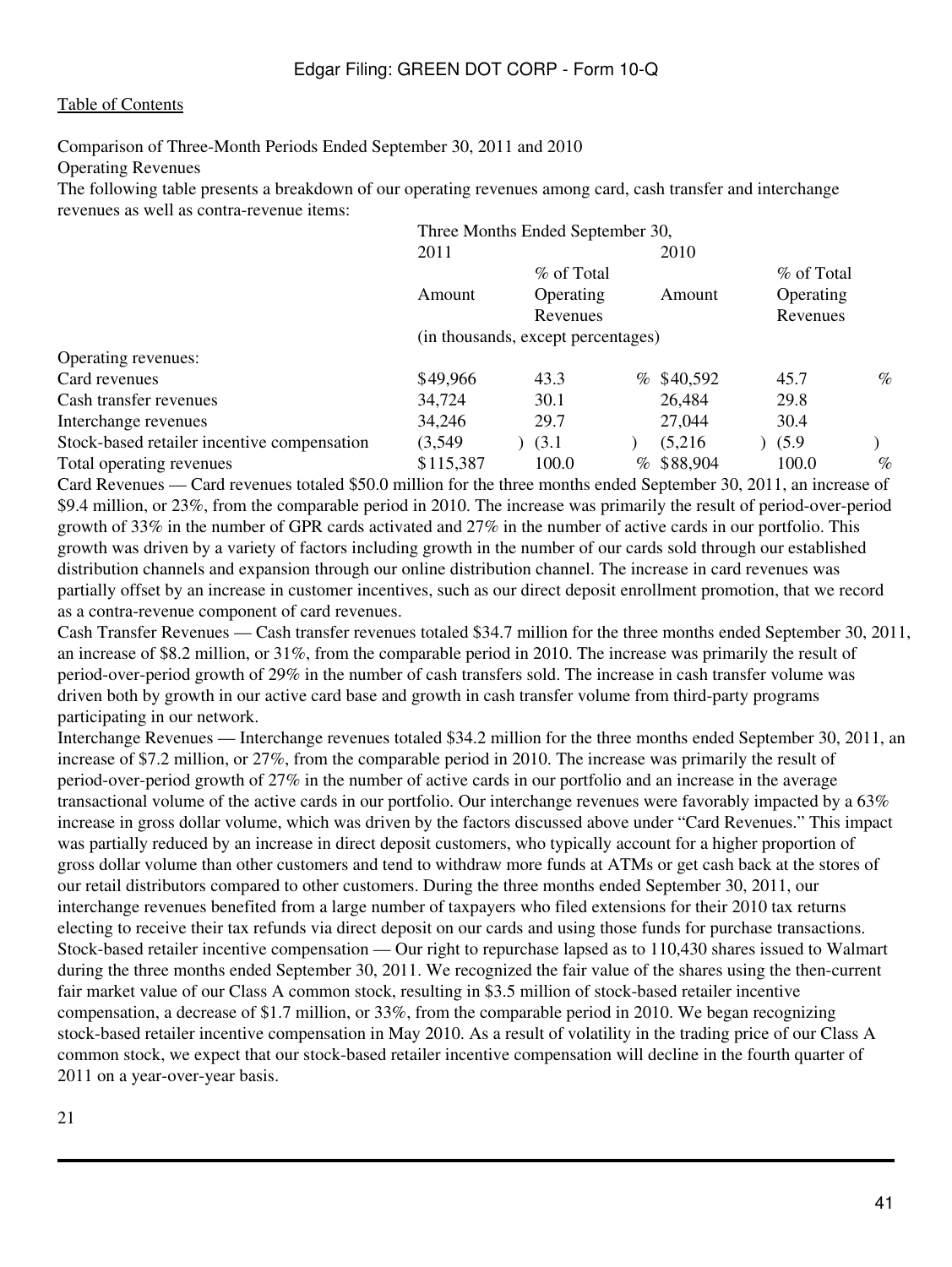# Operating Expenses

The following table presents a breakdown of our operating expenses among sales and marketing, compensation and benefits, processing, and other general and administrative expenses:

|                                           | Three Months Ended September 30,   |            |              |            |      |
|-------------------------------------------|------------------------------------|------------|--------------|------------|------|
|                                           | 2011                               |            | 2010         |            |      |
|                                           |                                    | % of Total |              | % of Total |      |
|                                           | Amount                             | Operating  | Amount       | Operating  |      |
|                                           |                                    | Revenues   |              | Revenues   |      |
|                                           | (in thousands, except percentages) |            |              |            |      |
| Operating expenses:                       |                                    |            |              |            |      |
| Sales and marketing expenses              | \$40,851                           | 35.4       | $%$ \$30,305 | 34.1       | $\%$ |
| Compensation and benefits expenses        | 21,763                             | 18.9       | 17,621       | 19.8       |      |
| Processing expenses                       | 17,576                             | 15.2       | 14,579       | 16.4       |      |
| Other general and administrative expenses | 13,889                             | 12.0       | 10,976       | 12.4       |      |
| Total operating expenses                  | \$94,079                           | 81.5       | % \$73,481   | 82.7       | $\%$ |
|                                           |                                    |            |              |            |      |

Sales and Marketing Expenses — Sales and marketing expenses totaled \$40.9 million for the three months ended September 30, 2011, an increase of \$10.6 million, or 35%, from the comparable period in 2010. The increase was primarily the result of increased numbers of GPR cards and cash transfers sold, as compared with the corresponding period in 2010.

Compensation and Benefits Expenses — Compensation and benefits expenses totaled \$21.8 million for the three months ended September 30, 2011, an increase of \$4.2 million, or 24%, from the comparable period in 2010. This increase was primarily the result of additional employee headcount in IT, risk management, customer care and other areas, partially offset by efficiency gains in our call center costs.

Processing Expenses — Processing expenses totaled \$17.6 million for the three months ended September 30, 2011, an increase of \$3.0 million, or 21%, from the comparable period in 2010. The increase was primarily the result of period-over-period growth of 27% in the number of active cards in our portfolio and 63% in gross dollar volume and a \$1.9 million increase in ATM processing fees as the volume of ATM transactions increased during the three months ended September 30, 2011. Processing expenses were partially offset by volume incentives from the payment networks.

Other General and Administrative Expenses — Other general and administrative expenses totaled \$13.9 million for the three months ended September 30, 2011, an increase of \$2.9 million, or 26%, from the comparable period in 2010. The increase in other general and administrative expenses was due in part to a \$1.2 million increase in depreciation and amortization of property and equipment associated with infrastructure investments, including upgrades to our websites. Other items that contributed to the increase in other general and administrative expenses include increases in our provision for uncollectible overdrawn accounts related to purchase transactions and transaction losses, which fluctuate based on changes in gross dollar volume.

Income Tax Expense

The following table presents a breakdown of our effective tax rate among federal, state and other:

|                                            | Three Months Ended September |           |       |      |  |  |
|--------------------------------------------|------------------------------|-----------|-------|------|--|--|
|                                            | 30,                          |           |       |      |  |  |
|                                            | 2011                         |           | 2010  |      |  |  |
| U.S. federal statutory tax rate            | 35.0                         | % 35.0    |       | $\%$ |  |  |
| State income taxes, net of federal benefit | 1.3                          |           | 3.1   |      |  |  |
| Change in state tax apportionment method   |                              |           | (0.3) |      |  |  |
| Non-deductible offering costs              |                              |           | 2.2   |      |  |  |
| Other                                      | 1.6                          |           | 2.2   |      |  |  |
| Effective tax rate                         | 37.9                         | $\%$ 42.2 |       | $\%$ |  |  |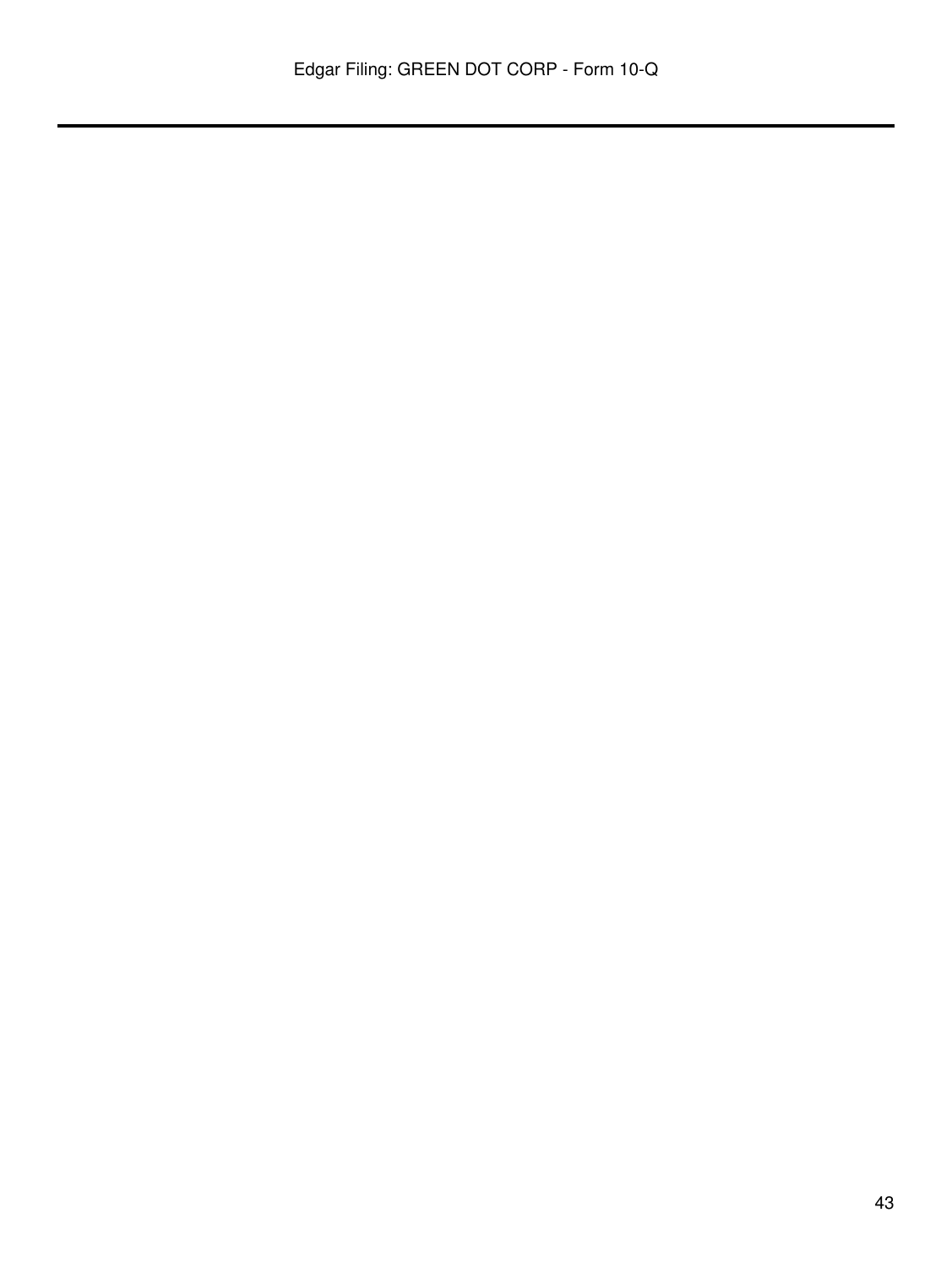Our income tax expense increased by \$1.6 million to \$8.1 million in the three months ended September 30, 2011 from the comparable period in 2010, and our effective tax rate decreased 4.3 percentage points from 42.2% to 37.9%. The three months ended September 30, 2010 were primarily impacted by non-deductible expenses related to our July 2010 initial public offering recognized in the three months ended September 30, 2010. Excluding the impact of these discrete items, our effective tax rate would have been 40.0%. Certain enacted tax law changes, which became effective January 1, 2011, lowered the income we apportion to California from the comparable period in 2010, resulting in a lower effective state tax rate in 2011.

Comparison of Nine-Month Periods Ended September 30, 2011 and 2010

Operating Revenues

The following table presents a breakdown of our operating revenues among card, cash transfer and interchange revenues as well as contra-revenue items:

|                                             |                                    | Nine Months Ended September 30, |      |             |            |      |
|---------------------------------------------|------------------------------------|---------------------------------|------|-------------|------------|------|
|                                             | 2011                               |                                 |      | 2010        |            |      |
|                                             |                                    | % of Total                      |      |             | % of Total |      |
|                                             | Amount                             | Operating                       |      | Amount      | Operating  |      |
|                                             |                                    | Revenues                        |      |             | Revenues   |      |
|                                             | (in thousands, except percentages) |                                 |      |             |            |      |
| Operating revenues:                         |                                    |                                 |      |             |            |      |
| Card revenues                               | \$158,214                          | 45.5                            |      | % \$124,978 | 45.9       | $\%$ |
| Cash transfer revenues                      | 98,260                             | 28.3                            |      | 73,630      | 27.1       |      |
| Interchange revenues                        | 105,035                            | 30.2                            |      | 81,106      | 29.8       |      |
| Stock-based retailer incentive compensation | (13,785)                           | (4.0)                           |      | (7,673)     | (2.8)      |      |
| Total operating revenues                    | \$347,724                          | 100.0                           | $\%$ | \$272,041   | 100.0      | $\%$ |

Card Revenues — Card revenues totaled \$158.2 million for the nine months ended September 30, 2011, an increase of \$33.2 million, or 27%, from the comparable period in 2010. The increase was primarily the result of period-over-period growth of 26% in the number of GPR cards activated and 27% in the number of active cards in our portfolio. This growth was driven by the factors discussed above under "Comparison of Three-Month Periods Ended September 30, 2011 and 2010—Operating Revenues—Card Revenues."

Cash Transfer Revenues — Cash transfer revenues totaled \$98.3 million for the nine months ended September 30, 2011, an increase of \$24.7 million, or 34%, from the comparable period in 2010. The increase was primarily the result of period-over-period growth of 31% in the number of cash transfers sold. The increase in cash transfer volume was driven by the factors discussed above under "Comparison of Three-Month Periods Ended September 30, 2011 and 2010—Operating Revenues—Cash Transfer Revenues."

Interchange Revenues — Interchange revenues totaled \$105.0 million for the nine months ended September 30, 2011, an increase of \$23.9 million, or 29%, from the comparable period in 2010. The increase was primarily the result of period-over-period growth of 27% in the number of active cards in our portfolio, an increase in the average transactional volume of the active cards in our portfolio and a 60% increase in gross dollar volume. This growth was driven by the factors discussed above under "Comparison of Three-Month Periods Ended September 30, 2011 and 2010—Operating Revenues—Interchange Revenues."

Stock-based retailer incentive compensation — Our right to repurchase lapsed as to 331,290 shares issued to Walmart during the nine months ended September 30, 2011. We recognized the fair value of the shares using the then-current fair market value of our Class A common stock, resulting in \$13.8 million of stock-based retailer incentive compensation, an increase of \$6.1 million, or 79%, from the comparable period in 2010.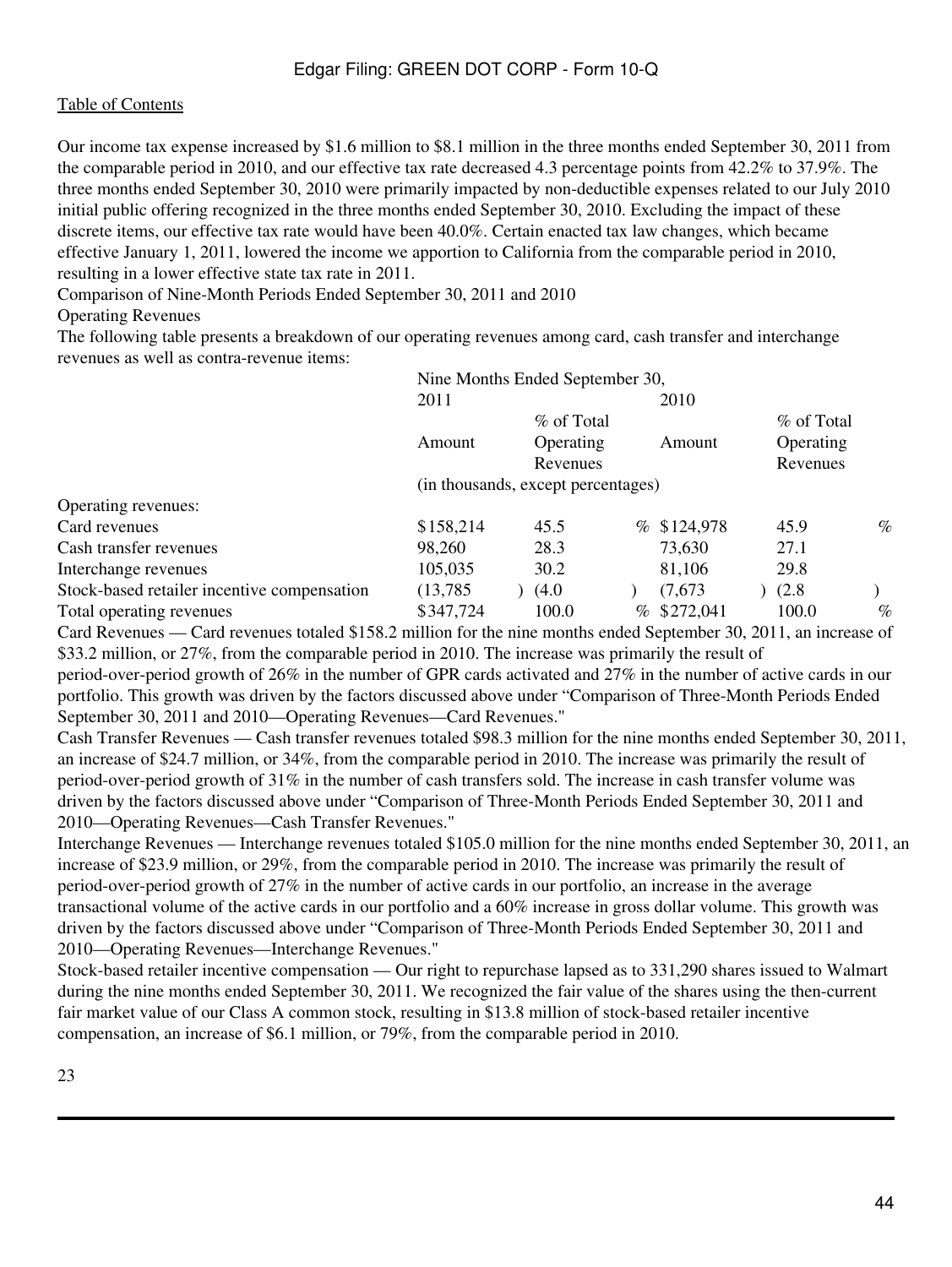# Operating Expenses

The following table presents a breakdown of our operating expenses among sales and marketing, compensation and benefits, processing, and other general and administrative expenses:

|                                           | Nine Months Ended September 30,    |                              |              |                       |      |
|-------------------------------------------|------------------------------------|------------------------------|--------------|-----------------------|------|
|                                           | 2011                               |                              | 2010         |                       |      |
|                                           |                                    | % of Total                   |              | % of Total            |      |
|                                           | Amount                             | <b>Operating</b><br>Revenues | Amount       | Operating<br>Revenues |      |
|                                           | (in thousands, except percentages) |                              |              |                       |      |
| Operating expenses:                       |                                    |                              |              |                       |      |
| Sales and marketing expenses              | \$126,164                          | 36.3                         | $%$ \$87,777 | 32.3                  | $\%$ |
| Compensation and benefits expenses        | 64,566                             | 18.6                         | 50,474       | 18.6                  |      |
| Processing expenses                       | 54,639                             | 15.7                         | 43,131       | 15.9                  |      |
| Other general and administrative expenses | 41,192                             | 11.8                         | 33,997       | 12.4                  |      |
| Total operating expenses                  | \$286,561                          | 82.4                         | % \$215,379  | 79.2                  | $\%$ |
|                                           |                                    | 1.1.01                       | .            |                       |      |

Sales and Marketing Expenses — Sales and marketing expenses totaled \$126.2 million for the nine months ended September 30, 2011, an increase of \$38.4 million, or 44%, from the comparable period in 2010. The increase was primarily the result of increased numbers of GPR cards and cash transfers sold, compared with the corresponding period in 2010, and an increase in sales commissions due largely to increased sales commissions paid to Walmart as a result of entering into our amended prepaid card agreement in May 2010.

Compensation and Benefits Expenses — Compensation and benefits expenses totaled \$64.6 million for the nine months ended September 30, 2011, an increase of \$14.1 million, or 28%, from the comparable period in 2010. This increase was primarily the result of a \$11.2 million increase in employee compensation and benefits, which included a \$1.8 million increase in employee stock-based compensation. The period-over-period growth in employee compensation and benefits is due to additional employee headcount as we continued to expand our operations to support several key growth initiatives, such as our proposed bank acquisition, new product development and new sales efforts, and growth in our IT infrastructure and risk operations. The increase in compensation and benefits expenses was also due to a \$2.9 million increase in third-party call center contractor expenses as the number of active cards in our portfolio and associated call volumes increased during the nine months ended September 30, 2011.

Processing Expenses — Processing expenses totaled \$54.6 million for the nine months ended September 30, 2011, an increase of \$11.5 million, or 27%, from the comparable period in 2010. The increase was primarily the result of period-over-period growth of 27% in the number of active cards in our portfolio and 60% in gross dollar volume and a \$5.9 million increase in ATM processing fees as the volume of ATM transactions increased during the nine months ended September 30, 2011. Processing expenses were partially offset by volume incentives from the payment networks.

Other General and Administrative Expenses — Other general and administrative expenses totaled \$41.2 million for the nine months ended September 30, 2011, an increase of \$7.2 million, or 21%, from the comparable period in 2010. The increase in other general and administrative expenses was primarily the result of increases in depreciation and amortization of property and equipment, our provision for uncollectible overdrawn accounts related to purchase transactions, and transaction losses, which fluctuate based on changes in GDV. These increases were partially offset by a decrease of \$4.7 million in professional service expenses. During the nine months ended September 30, 2010, we incurred professional services expenses in connection with our initial public offering, which was completed in July 2010.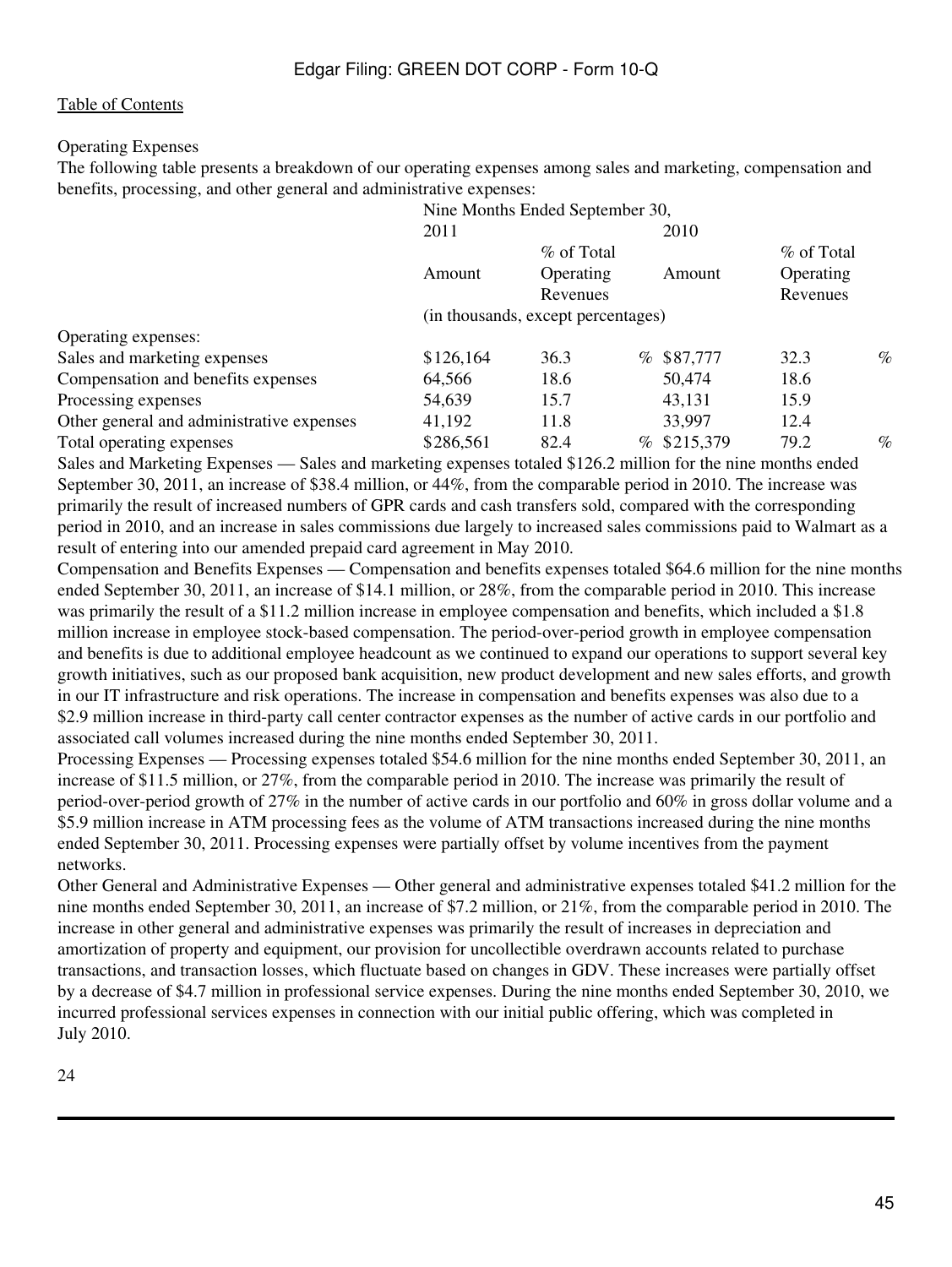### Income Tax Expense

The following table presents a breakdown of our effective tax rate among federal, state and other:

|                                            | Nine Months Ended September |  |           |      |
|--------------------------------------------|-----------------------------|--|-----------|------|
|                                            | 30,                         |  |           |      |
|                                            | 2011                        |  | 2010      |      |
| U.S. federal statutory tax rate            | 35.0                        |  | % 35.0    | $\%$ |
| State income taxes, net of federal benefit | 1.3                         |  | 3.6       |      |
| Change in State Apportionment Method       |                             |  | (3.9)     |      |
| Non-deductible offering costs              |                             |  | 3.4       |      |
| Other                                      | 1.8                         |  | 1.6       |      |
| Effective tax rate                         | 38.1                        |  | $\%$ 39.7 | $\%$ |

Our income tax expense increase by \$0.9 million to \$23.5 million in the nine months ended September 30, 2011 from the comparable period in 2010, and our effective tax rate decreased 1.6 percentage points from 39.7% to 38.1%. The nine months ended September 30, 2010 was impacted by several discrete items. The FTB approved our petition to retroactively apply an alternative apportionment method to our income tax returns filed for the five months ended December 31, 2009 and the year ended July 31, 2009. We recognized this benefit in the nine months ended September 30, 2010. This tax benefit was partially offset by non-deductible expenses related to our initial public offering recognized in the nine months ended September 30, 2010. Excluding the impact of these discrete items, our effective tax rate would have been 40.2%. Certain enacted tax law changes, which became effective January 1, 2011, lowered the income we apportion to California from the comparable period in 2010, resulting in a lower effective state tax rate in 2011.

Liquidity and Capital Resources

The following table summarizes our major sources and uses of cash for the periods presented:

|                                                    | Nine Months Ended September<br>30. |          |  |  |
|----------------------------------------------------|------------------------------------|----------|--|--|
|                                                    | 2011                               | 2010     |  |  |
| Total cash provided by (used in)                   |                                    |          |  |  |
| Operating activities                               | \$76,509                           | \$77,493 |  |  |
| Investing activities                               | (52, 218)                          | (103)    |  |  |
| Financing activities                               | 6,500                              | 1,888    |  |  |
| Increase in unrestricted cash and cash equivalents | \$30,791                           | \$79,278 |  |  |

In the nine-month periods ended September 30, 2011 and 2010, we financed our operations primarily through our cash flows from operations. At September 30, 2011, our primary source of liquidity was unrestricted cash and cash equivalents totaling \$198.3 million.

We use trend and variance analyses to project future cash needs, making adjustments to the projections when needed. We believe that our current unrestricted cash and cash equivalents and cash flows from operations will be sufficient to meet our working capital and capital expenditure requirements for at least the next twelve months. Thereafter, we may need to raise additional funds through public or private financings or borrowings. Any additional financing we require may not be available on terms that are favorable to us, or at all. If we raise additional funds through the issuance of equity or convertible debt securities, our existing stockholders could suffer significant dilution, and any new equity securities we issue could have rights, preferences and privileges superior to those of holders of our Class A and Class B common stock. No assurance can be given that additional financing will be available or that, if available, such financing can be obtained on terms favorable to our stockholders and us.

In February 2010, we entered into a definitive agreement to acquire a bank holding company and its subsidiary commercial bank, and filed applications with the appropriate federal and state regulators seeking approval for this transaction. Under the terms of the agreement, we have agreed to acquire all of the outstanding common shares and voting interest of Bonneville Bancorp for an aggregate purchase price of approximately \$15.7 million in cash. We plan to pay for the acquisition with existing cash balances. Our proposed bank acquisition is subject to regulatory approval and other customary closing conditions. The parties have been working expeditiously to be in position to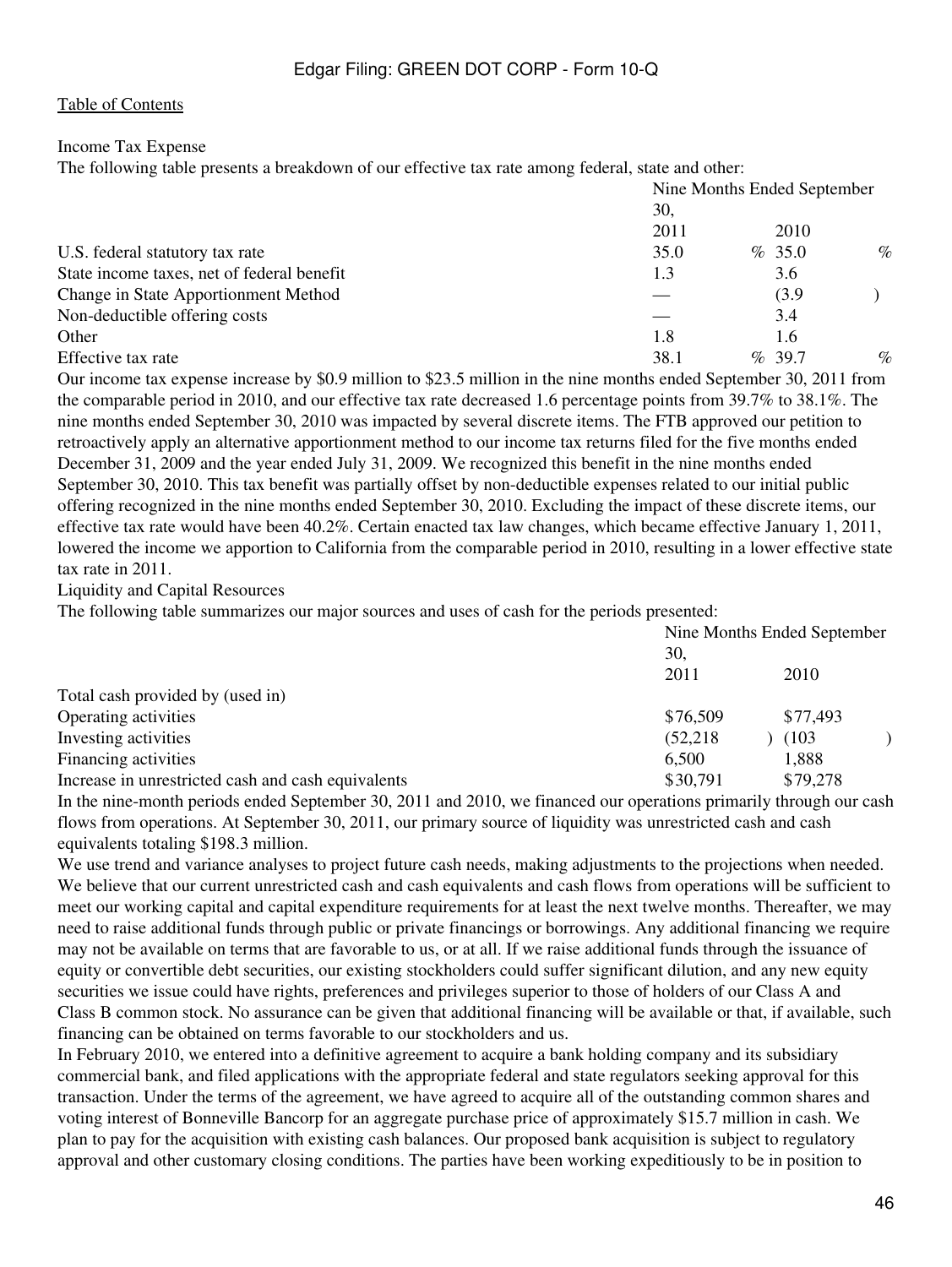close the transaction as soon as practicable following regulatory approval, if obtained. As a part of ordinary course of the application process, several of our major stockholders have been asked by the staff of the Federal Reserve to enter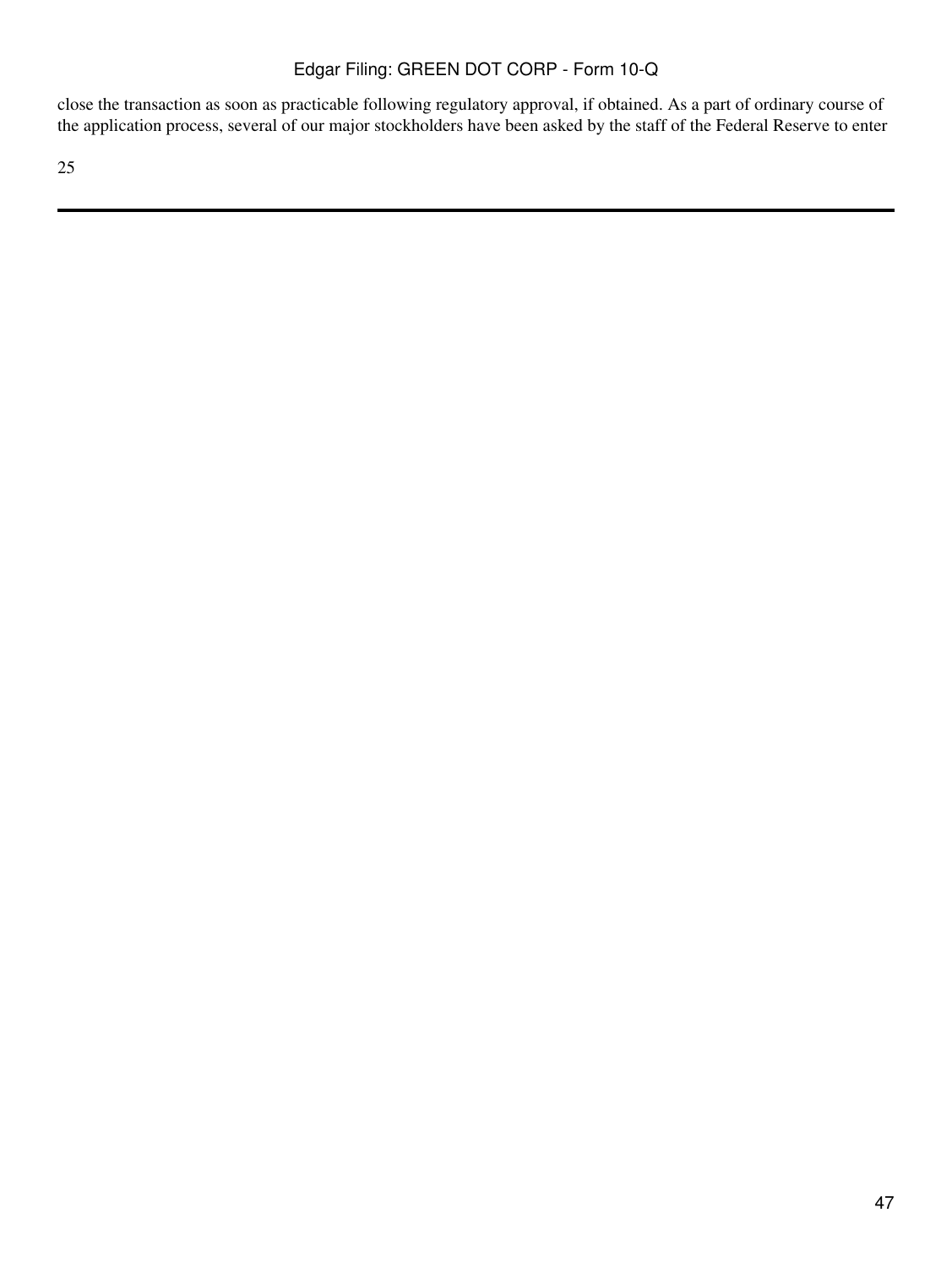into passivity commitments with the Board of Governors of the Federal Reserve. There can be no assurance that we will obtain regulatory approval or that our proposed bank acquisition will close.

#### Cash Flows from Operating Activities

Our \$76.5 million of net cash provided by operating activities in the nine months ended September 30, 2011 principally resulted from \$38.1 million of net income, certain adjustments for non-cash operating expenses of \$28.2 million and a decrease in our income tax receivable of \$10.4 million. Our \$77.5 million of net cash provided by operating activities in the nine months ended September 30, 2010 principally resulted from \$34.3 million of net income, certain adjustments for non-cash operating expenses of \$18.7 million and increases in various liability accounts.

#### Cash Flows from Investing Activities

Our \$52.2 million of net cash used in investing activities in the nine months ended September 30, 2011 reflects purchases of available-for-sale investment securities of \$40.1 million, payments for acquisition of property and equipment of \$17.0 million and an increase in restricted cash of \$5.2 million, partially offset by proceeds from the maturity of available-for-sale investment securities of \$10.0 million. In March 2011, we increased our cash collateral requirements on our line of credit from \$5.0 million to \$10.0 million. We present our cash collateral requirements on our consolidated balance sheets as restricted cash. Our \$0.1 million of net cash provided by investing activities in the nine months ended September 30, 2010 reflects a decrease in restricted cash of \$10.2 million offset by payments for acquisition of property and equipment of \$10.3 million. In September 2010, we reduced our cash collateral requirements on our line of credit from \$15.0 million to \$5.0 million.

#### Cash Flows from Financing Activities

Our \$6.5 million of net cash provided by financing activities in the nine months ended September 30, 2011 was the result of excess tax benefits of \$2.2 million and proceeds from the exercise of stock options and the issuance of ESPP shares of \$4.3 million. Our \$1.9 million of net cash provided by financing activities for the nine months ended September 30, 2010 was the result of proceeds from the exercise of stock options and warrants.

### ITEM 3. Quantitative and Qualitative Disclosures about Market Risk

Market risk is the potential for economic losses from changes in market factors such as foreign currency exchange rates, credit, interest rates and equity prices. We believe that we have limited exposure to risks associated with changes in foreign currency exchange rates, interest rates and equity prices. We have no foreign operations, and we do not transact business in foreign currencies. We do not hold or enter into derivatives or other financial instruments for trading or speculative purposes. We do not consider our cash and cash equivalents or our investment securities to be subject to significant interest rate risk due to their short duration.

We do have exposure to credit and liquidity risk associated with the financial institutions that hold our cash, cash equivalents, restricted cash, and available-for-sale investment securities, our settlement assets due from our retail distributors that collect funds and fees from our customers, and amounts due from our issuing banks for fees collected on our behalf.

We manage the credit and liquidity risk associated with our cash and cash equivalents, available-for-sale investment securities and amounts due from issuing banks by maintaining an investment policy that restricts our correspondent banking relationships to approved, well capitalized institutions and restricts investments to highly liquid, low credit risk related assets. Our policy has limits related to liquidity ratios, the concentration that we may have with a single institution or issuer and effective maturity dates as well as restrictions on the type of assets that may be invested in. The management Asset Liability Committee is responsible for monitoring compliance with our Capital Asset Liability Management policy and related limits on an ongoing basis, and reports regularly to the audit committee of our board of directors.

Our exposure to credit risk associated with our retail distributors is mitigated due to the short time period, currently an average of two days, that retailer settlement assets are outstanding. We perform an initial credit review and assign a credit limit to each new retail distributor. We monitor each retail distributor's settlement asset exposure and its compliance with its specified contractual settlement terms on a daily basis and assess their credit limit and financial condition on a periodic basis. Our management's Enterprise Risk Management Committee is responsible for monitoring our retail distributor exposure and assigning credit limits and reports regularly to the audit committee of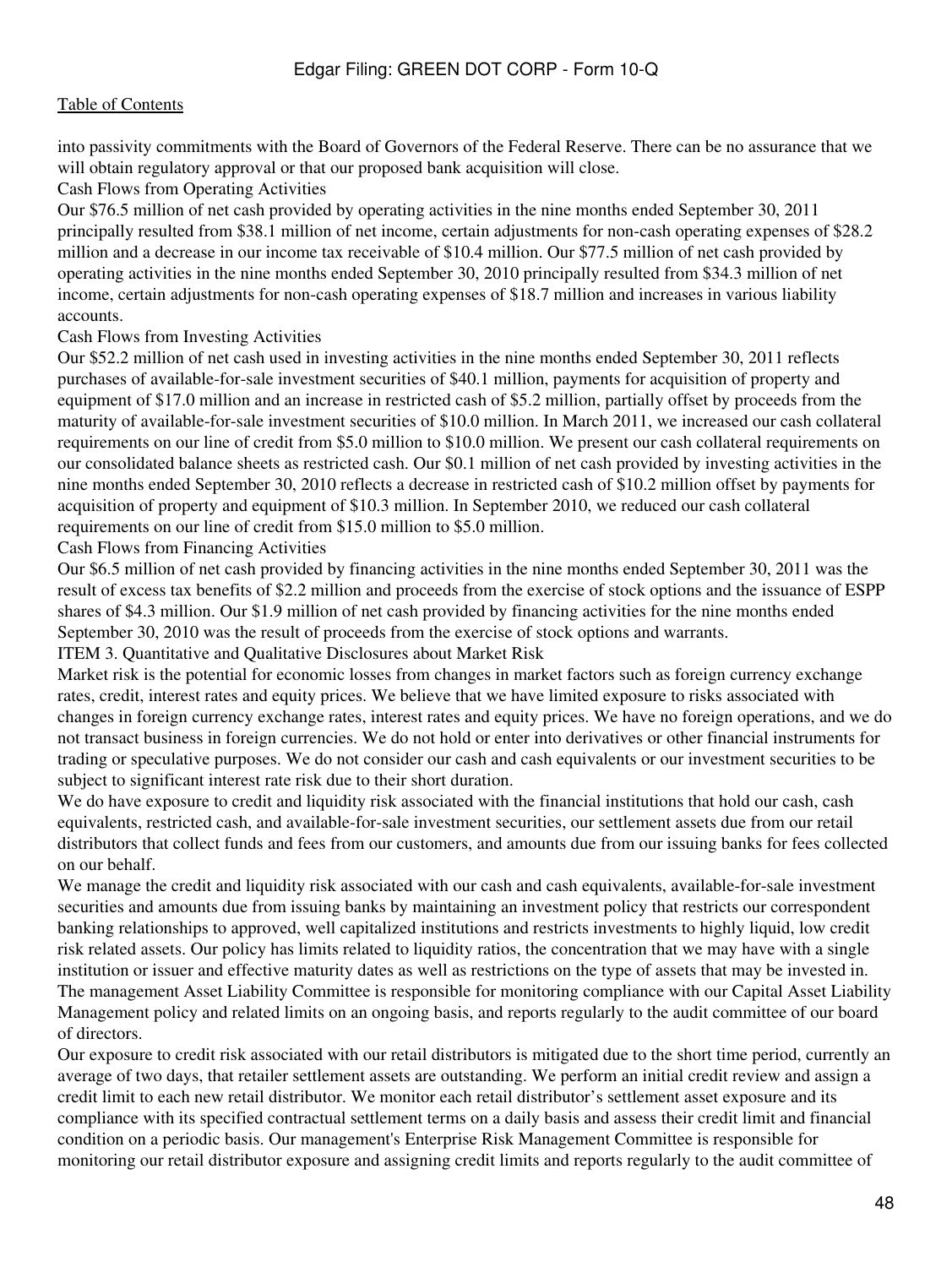our board of directors.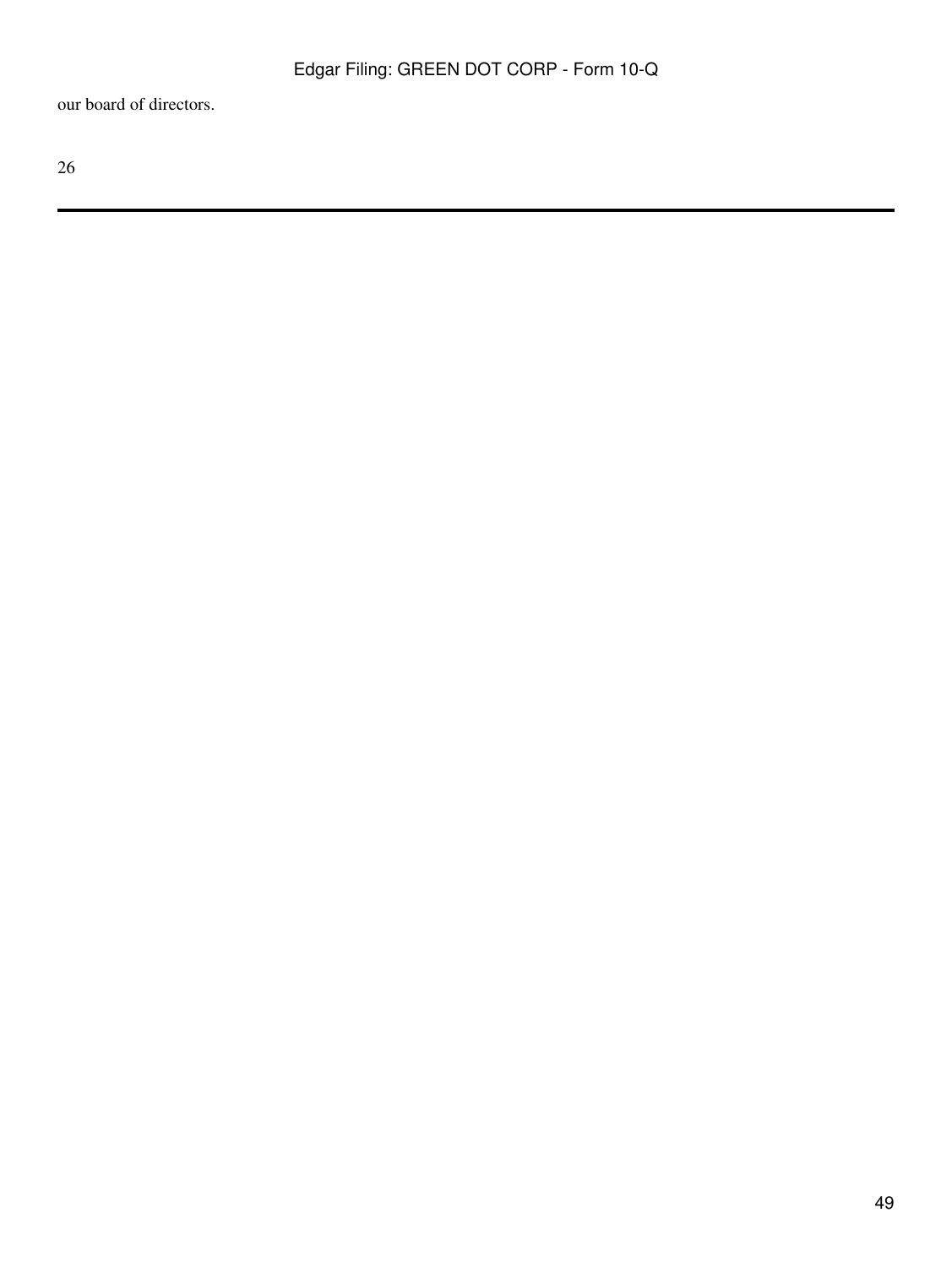### [Table of Contents](#page-2-0)

# ITEM 4. Controls and Procedures

Disclosure controls and procedures — Our management, with the participation of our Chief Executive Officer and Chief Financial Officer, has evaluated the effectiveness of our disclosure controls and procedures (as defined in Exchange Act Rules 13a-15(e) and 13d-15(e)), and internal control over financial reporting (as defined in Exchange Act Rules 13a-15(f) and 15d-15(f)) at the end of the period covered by this report. Based on such evaluation of our disclosure controls and procedures, our Chief Executive Officer and Chief Financial Officer have concluded that, at the end of such period, our disclosure controls and procedures were effective to ensure that information required to be disclosed by us in reports that we file or submit under the Exchange Act is recorded, processed, summarized and reported within the time periods specified in the SEC's rules and forms and is accumulated and communicated to our management, including our Chief Executive Officer and Chief Financial Officer, as appropriate, to allow timely decisions regarding required disclosure.

Change in internal control over financial reporting — There was no material change in our internal control over financial reporting (as defined in Exchange Act Rules 13a-15(f) and 15d-15(f)) during the three months ended September 30, 2011 that has materially affected, or is reasonably likely to materially affect, our internal control over financial reporting.

Limitations on Effectiveness of Controls — Our management, including our Chief Executive Officer and Chief Financial Officer, does not expect that our disclosure controls and procedures or our internal controls will prevent all errors and all fraud. A control system, no matter how well conceived and operated, can provide only reasonable, not absolute, assurance that the objectives of the control system are met. Further, the design of a control system must reflect the fact that there are resource constraints, and the benefits of controls must be considered relative to their costs. Because of the inherent limitations in all control systems, no evaluation of controls can provide absolute assurance that all control issues and instances of fraud, if any, within our company have been detected.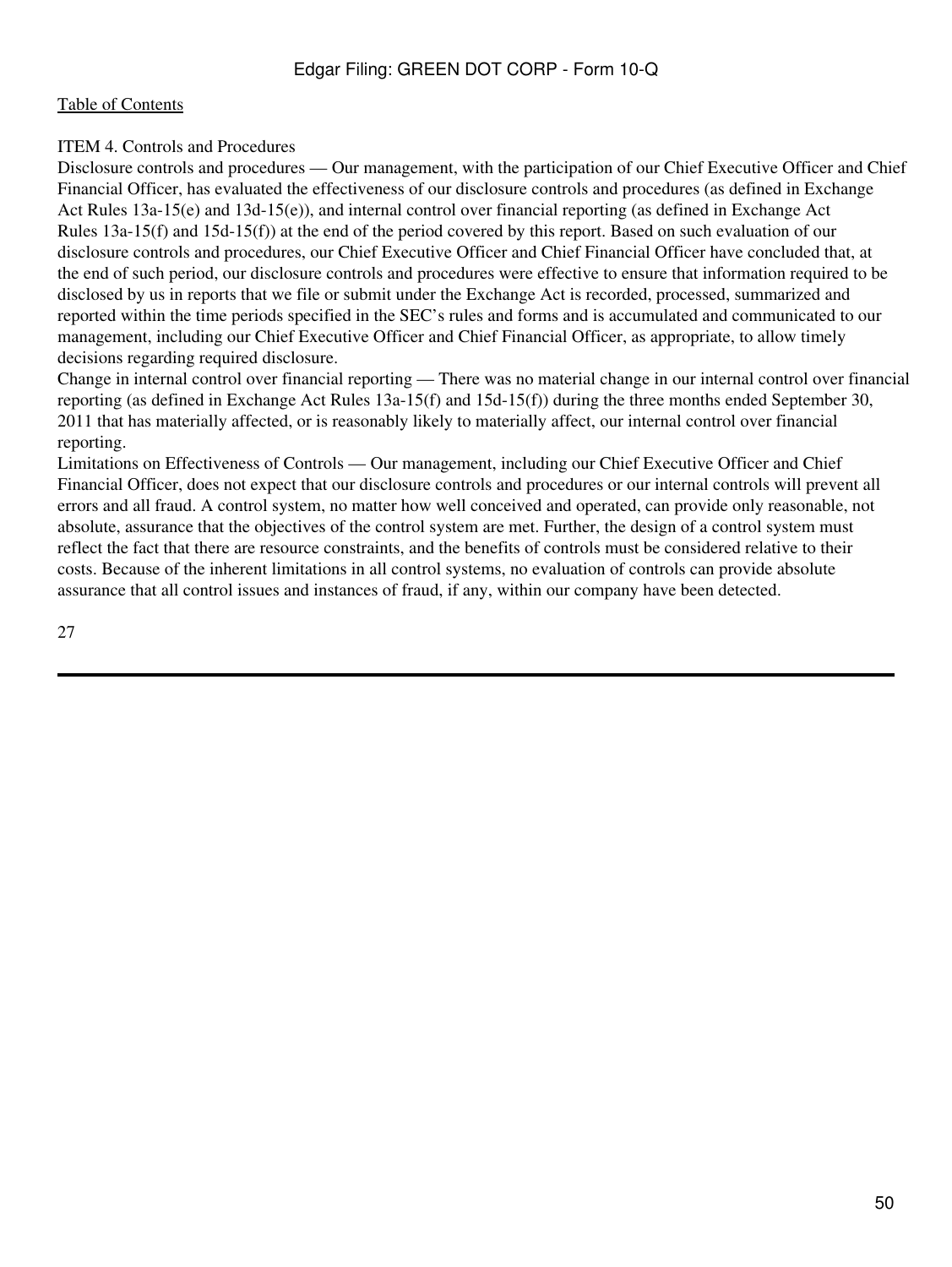### PART II. OTHER INFORMATION

# ITEM 1. Legal Proceedings

On October 7, 2011, a lawsuit was filed against us by Integrated Technological Systems, Inc. ("ITS") in the United States District Court for the District of Nevada. ITS alleges that we infringe U.S. Patent No. 7,912,786 entitled "Integrated Technology Money Transfer System." The lawsuit includes allegations bearing material relation to our products. ITS seeks a permanent injunction against the alleged infringement, compensatory damages, costs and attorney's fees. We believe we have meritorious defenses to ITS's contentions, and intend to defend the lawsuit vigorously.

# ITEM 1A. Risk Factors

Set forth below and elsewhere in this report and in other documents we file with the SEC are descriptions of the risks and uncertainties that could cause our actual results to differ materially from the results contemplated by the forward-looking statements contained in this report. The descriptions below include any material changes to and supersede the description of the risk factors affecting our business previously disclosed in "Part I, Item 1A. Risk Factors" of our Quarterly Report on Form 10-Q filed with the SEC on August 11, 2011.

# Risks Related to Our Business

Our growth rates may decline in the future.

In recent quarters, our total operating income, net income and the rate of growth of our operating revenues have fluctuated. Sequential growth was negative in the second and third quarter of 2010 and 2011. Accordingly, there can be no assurance that we will be able to continue our historical growth rates in future periods, and we would expect seasonal or other influences, including potential fluctuations in stock-based retailer incentive compensation caused by variations in our stock price, to cause sequential quarterly fluctuations and periodic declines in our operating revenues, operating income and net income. In particular, our results for each of the first three quarters of 2011 were favorably affected by large numbers of taxpayers electing to receive their refunds via direct deposit on our cards. As we expect a significantly lower level of tax refund activity in the fourth quarter of 2011, our quarterly total operating revenues for the fourth quarter of 2011 may be below those in the previous quarters of 2011.

In the near term, our continued growth depends in significant part on our ability, among other things, to attract new long-term users of our products, to expand our reload network and to increase our operating revenues per customer. Since the value we provide to our network participants relates in large part to the number of long-term users of, businesses that accept reloads or payments through, and applications enabled by, the Green Dot Network, our operating revenues could suffer if we were unable to increase such users of our GPR cards and to expand and adapt our reload network to meet consumers' evolving needs. In addition, the negative impact on our operating revenues caused by any failure to increase the number of long-term users of our products could be exacerbated by the loss of other users of our products as we focus our marketing efforts on attracting new long-term users. We may fail to expand our reload network for a number of reasons, including our inability to produce products and services that appeal to consumers and lead to increased new card sales, our loss of one or more key retail distributors or our loss of key, or failure to add, network acceptance members.

We may not be able to increase card usage and cardholder retention, which have been two important contributors to our growth. Currently, many of our cardholders use their cards infrequently or do not reload their cards. We may be unable to generate increases in card usage or cardholder retention for a number of reasons, including our inability to maintain our existing distribution channels, the failure of our cardholder retention and usage incentives to influence cardholder behavior, our inability to predict accurately consumer preferences or industry changes and to modify our products and services on a timely basis in response thereto, and our inability to produce new features and services that appeal to cardholders.

As the prepaid financial services industry continues to develop, our competitors may be able to offer products and services that are, or that are perceived to be, substantially similar to or better than ours. This may force us to compete on the basis of price and to expend significant advertising, marketing and other resources in order to remain competitive. Even if we are successful at increasing our operating revenues through our various initiatives and strategies, we will experience an inevitable decline in growth rates as our operating revenues increase to higher levels and we may also experience a decline in margins. If our operating revenue growth rates slow materially or decline, our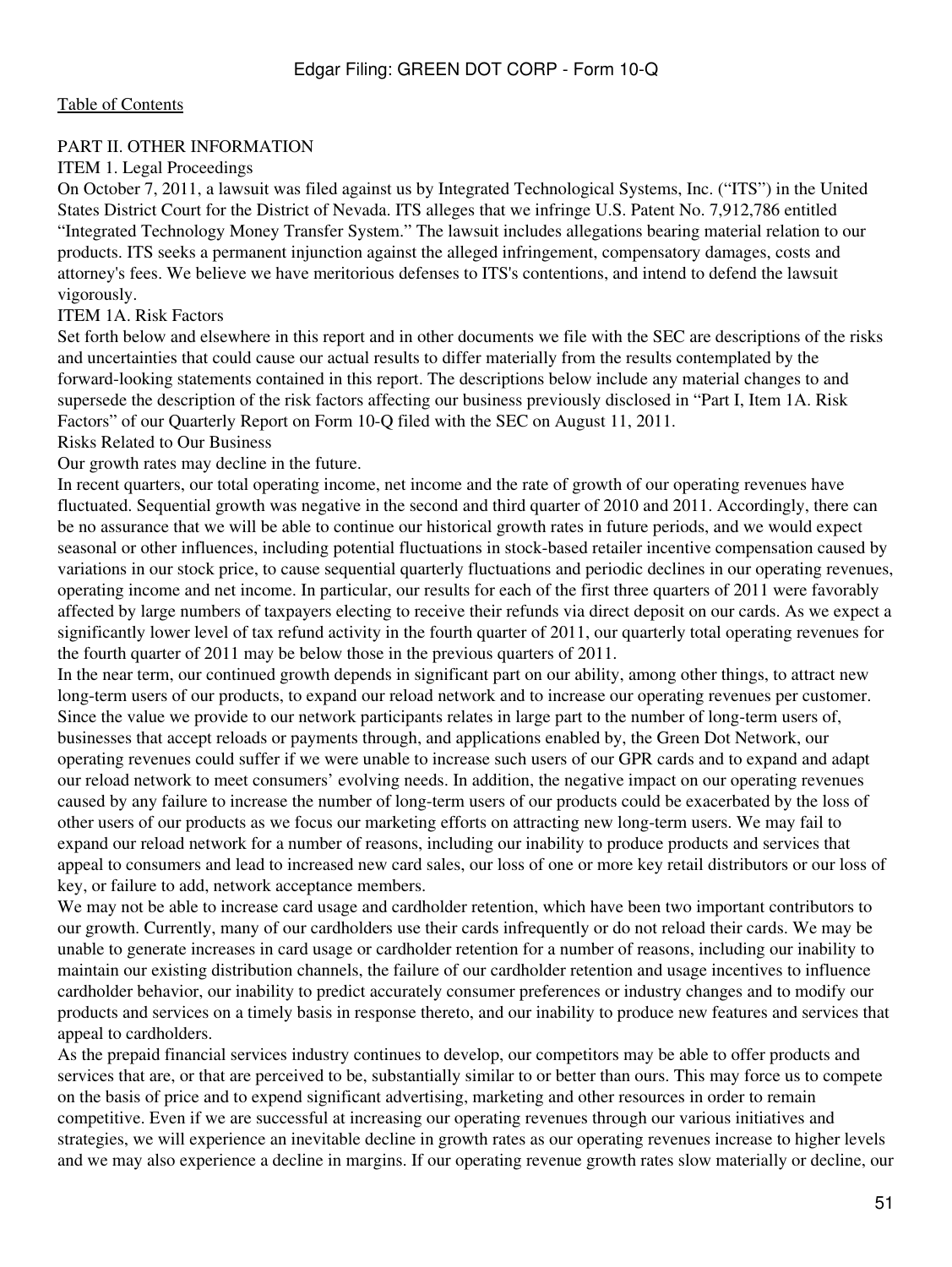business, operating results and financial condition would be adversely affected.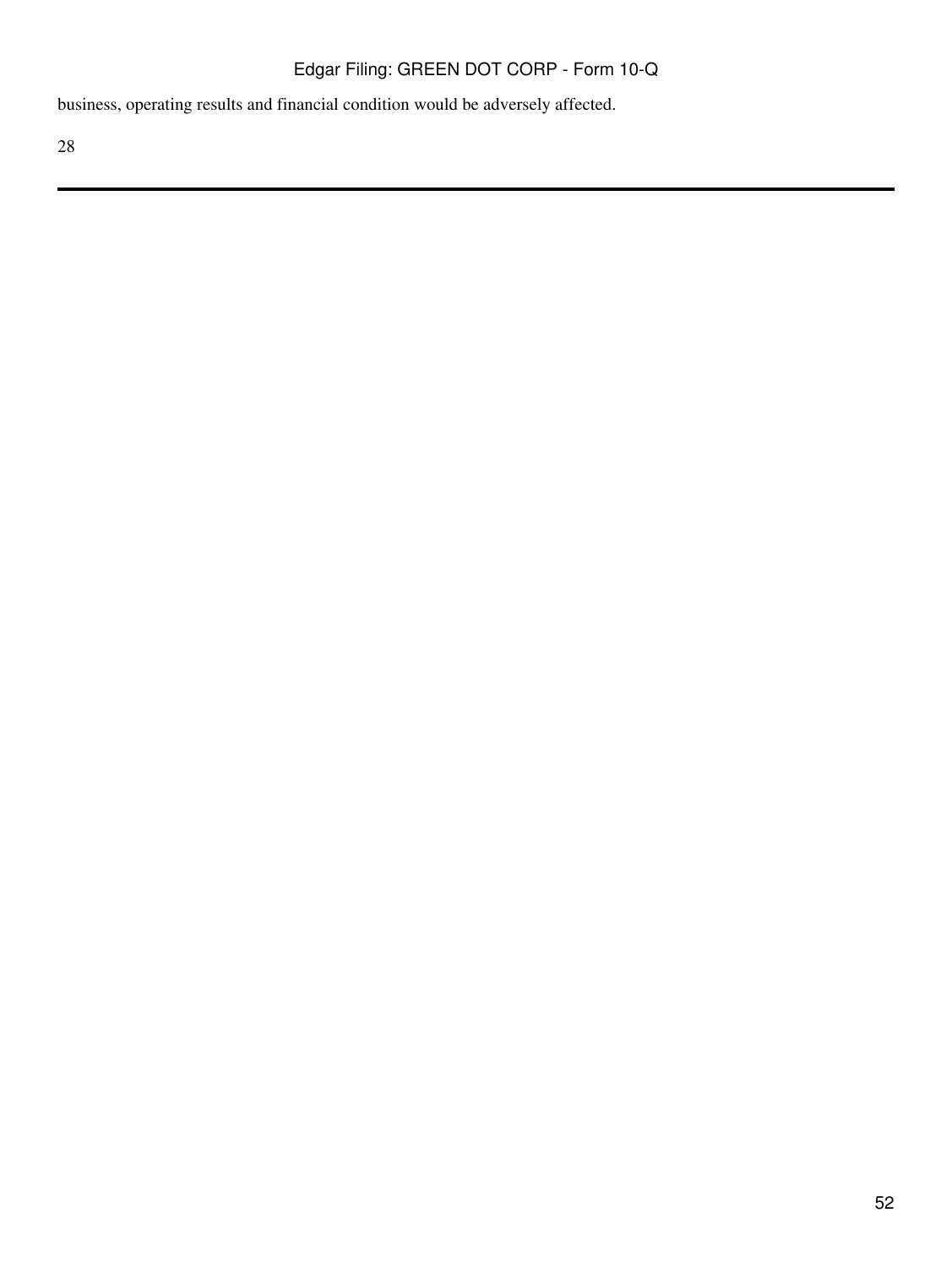Operating revenues derived from sales at Walmart and from our three other largest retail distributors, as a group, represented 61% and 20%, respectively, of our total operating revenues and 62% and 19%, respectively, of our total operating revenues, excluding stock-based retailer incentive compensation, during the three months ended September 30, 2011, and the loss of operating revenues from any of these retail distributors would adversely affect our business.

Most of our operating revenues are derived from prepaid financial services sold at our four largest retail distributors. As a percentage of total operating revenues, operating revenues derived from products and services sold at the store locations of Walmart and from products and services sold at the store locations of our three other largest retail distributors, as a group, were approximately 61% and 20%, respectively, in the three months ended September 30, 2011. We do not expect our 2011 operating revenues derived from products and services sold at Walmart stores to change significantly as a percentage of our total operating revenues from the percentage in the three months ended September 30, 2011, and expect that Walmart and our other three largest retail distributors will continue to have a significant impact on our operating revenues in future years. It would be difficult to replace any of our large retail distributors, particularly Walmart, and the operating revenues derived from sales of our products and services at their stores. Accordingly, the loss of Walmart or any of our other three largest retail distributors would have a material adverse effect on our business, and might have a positive impact on the business of one of our competitors if it were able to replace us. In addition, any publicity associated with the loss of any of our large retail distributors could harm our reputation, making it more difficult to attract and retain consumers and other retail distributors, and could lessen our negotiating power with our remaining and prospective retail distributors.

Our contracts with these retail distributors have terms that expire at various dates between 2012 and 2015, but they can in limited circumstances, such as our material breach or insolvency or, in the case of Walmart, our failure to meet agreed-upon service levels, certain changes in control of GE Money Bank or us, or our inability or unwillingness to agree to requested pricing changes, be terminated by these retail distributors on relatively short notice. There can be no assurance that we will be able to continue our relationships with our largest retail distributors on the same or more favorable terms in future periods or that our relationships will continue beyond the terms of our existing contracts with them. Our operating revenues and operating results could suffer if, among other things, any of our retail distributors renegotiates, terminates or fails to renew, or to renew on similar or favorable terms, its agreement with us or otherwise chooses to modify the level of support it provides for our products.

Our future success depends upon our retail distributors' active and effective promotion of our products and services, but their interests and operational decisions might not always align with our interests.

Most of our operating revenues are derived from our products and services sold at the stores of our retail distributors. Revenues from our retail distributors depend on a number of factors outside our control and may vary from period to period. Because we compete with many other providers of consumer products for placement and promotion of products in the stores of our retail distributors, our success depends on our retail distributors and their willingness to promote our products and services successfully. In general, our contracts with these third parties allow them to exercise significant discretion over the placement and promotion of our products in their stores, and they could give higher priority to the products and services of other companies. Accordingly, losing the support of our retail distributors might limit or reduce the sales of our cards and MoneyPak reload product. Our operating revenues may also be negatively affected by our retail distributors' operational decisions. For example, if a retail distributor fails to train its cashiers to sell our products and services or implements changes in its systems that disrupt the integration between its systems and ours, we could experience a decline in our product sales. Even if our retail distributors actively and effectively promote our products and services, there can be no assurance that their efforts will result in growth of our operating revenues.

Our operating results may fluctuate in the future, which could cause our stock price to decline.

Our quarterly and annual results of operations may fluctuate in the future as a result of a variety of factors, many of which are outside of our control. If our results of operations fall below the expectations of investors or any securities analysts who follow our Class A common stock, the trading price of our Class A common stock could decline substantially. Fluctuations in our quarterly or annual results of operations might result from a number of factors, including, but not limited to: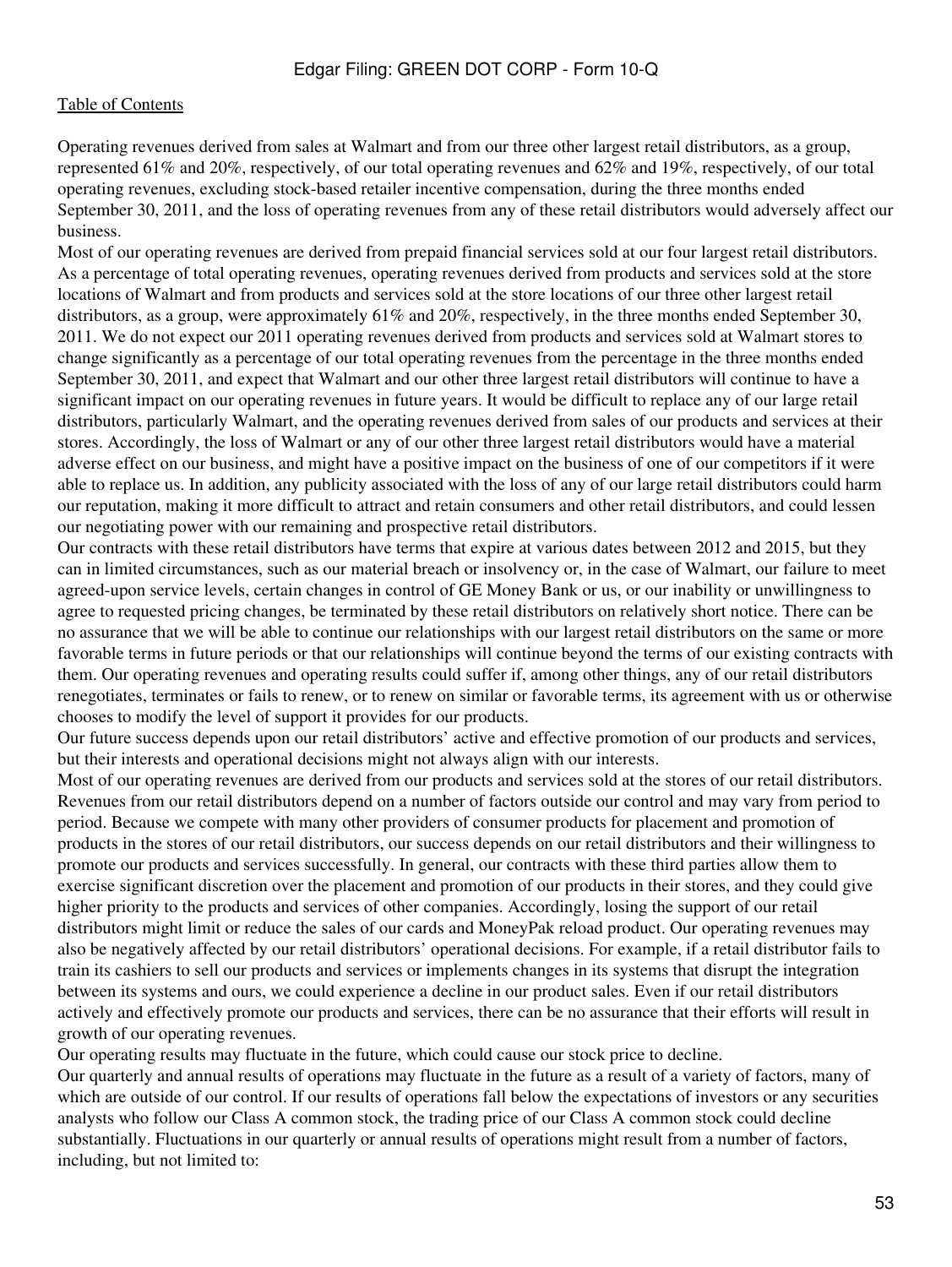•the timing and volume of purchases, use and reloads of our prepaid cards and related products and services;

the timing and success of new product or service introductions by us or our competitors;

seasonality in the purchase or use of our products and services;

reductions in the level of interchange rates that can be charged;

•fluctuations in customer retention rates;

•changes in the mix of products and services that we sell;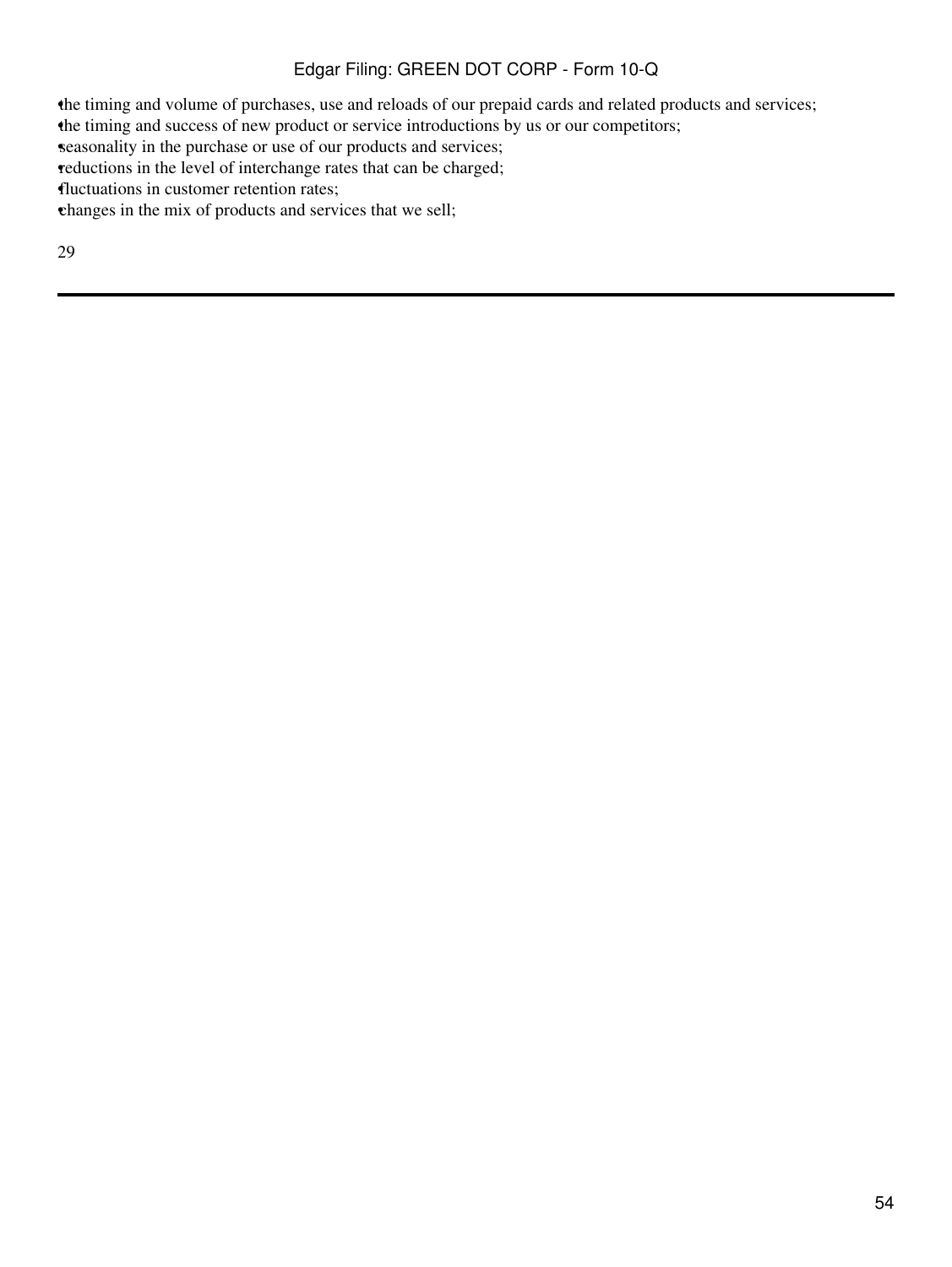### [Table of Contents](#page-2-0)

•changes in the mix of retail distributors through which we sell our products and services;

**The timing of commencement**, the timing of commencement, renegotiation or termination of relationships with significant retail distributors and

• recently-announced payroll initiative, and the length of time we must invest in those channels before they generate the timing of commencement of new initiatives that cause us to expand into new distribution channels, such as our material operating revenues;

•changes in our or our competitors' pricing policies or sales terms;

•the timing of commencement and termination of major advertising campaigns;

•the timing of costs related to the development or acquisition of complementary businesses;

•the timing of costs of any major litigation to which we are a party;

• infrastructure; the amount and timing of operating costs related to the maintenance and expansion of our business, operations and

•our ability to control costs, including third-party service provider costs;

• expenses or fluctuations in the valuations of vesting equity that cause variations in our stock-based retailer incentive volatility in the trading price of our Class A common stock, which may lead to higher stock-based compensation compensation; and

• prepaid financial services specifically. changes in the political or regulatory environment affecting the banking or electronic payments industries generally or

The industry in which we compete is highly competitive, which could adversely affect our operating revenue growth. The prepaid financial services industry is highly competitive and includes a variety of financial and non-financial services vendors. Our current and potential competitors include:

• Inc., AccountNow, Inc., PreCash Inc. and UniRush, LLC; prepaid card program managers, such as American Express Company, First Data Corporation, NetSpend Holdings,

• Western Union Company and MoneyGram International, Inc.; and reload network providers, such as Visa, Inc. (or Visa), MasterCard International Incorporated (or MasterCard), The

•prepaid card distributors, such as InComm and Blackhawk Network, Inc.

Some of these vendors compete with us in more than one of the vendor categories described above, while others are primarily focused in a single category. In addition, competitors in one category have worked or are working with competitors in other categories to compete with us. A portion of our cash transfer revenues is derived from reloads to cards managed by companies that compete with us as program managers. We also face potential competition from retail distributors or from other companies, such as Visa, that may in the future decide to compete, or compete more aggressively, in the prepaid financial services industry.

We also compete with businesses outside of the prepaid financial services industry, including traditional providers of financial services, such as banks that offer demand deposit accounts and card issuers that offer credit cards, private label retail cards and gift cards. These and other competitors in the larger electronic payments industry are introducing new and innovative products and services, such as those involving radio frequency and proximity payment devices (such as contactless cards), e-commerce and mobile commerce, that compete with ours. We expect that this competition will intensify as our industry and the larger electronic payments industry continues to rapidly evolve. Many existing and potential competitors have longer operating histories and greater name recognition than we do. In addition, many of our existing and potential competitors are substantially larger than we are, may already have or could develop substantially greater financial and other resources than we have, may offer, develop or introduce a wider range of programs and services than we offer or may use more effective advertising and marketing strategies than we do to achieve broader brand recognition, customer awareness and retail penetration. We may also face price competition that results in decreases in the purchase and use of our products and services. To stay competitive, we may have to increase the incentives that we offer to our retail distributors and decrease the prices of our products and services, which could adversely affect our operating results.

Our continued growth depends on our ability to compete effectively against existing and potential competitors that seek to provide prepaid cards or other electronic payment products and services. If we fail to compete effectively against any of the foregoing threats, our revenues, operating results, prospects for future growth and overall business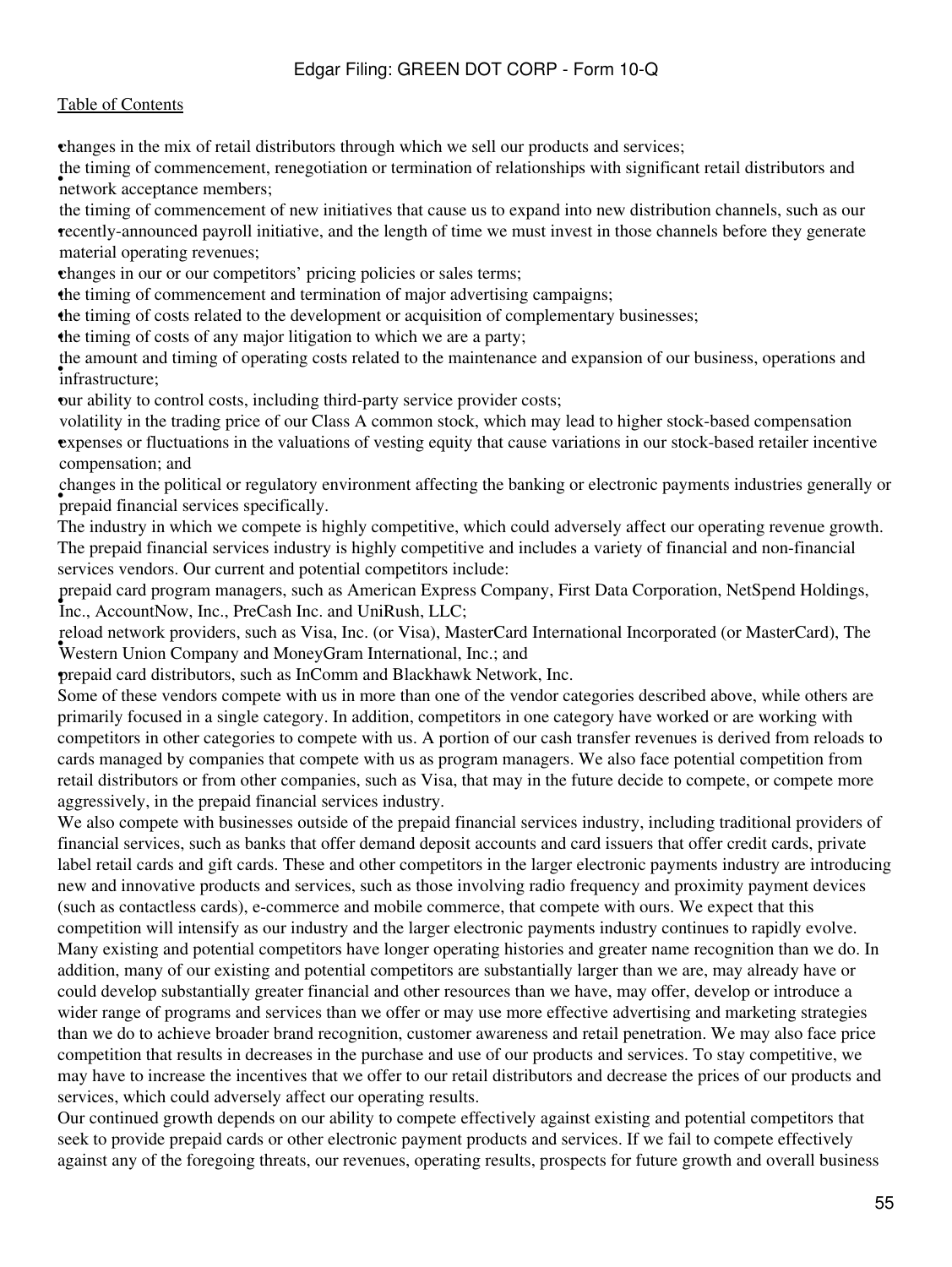could be materially and adversely affected.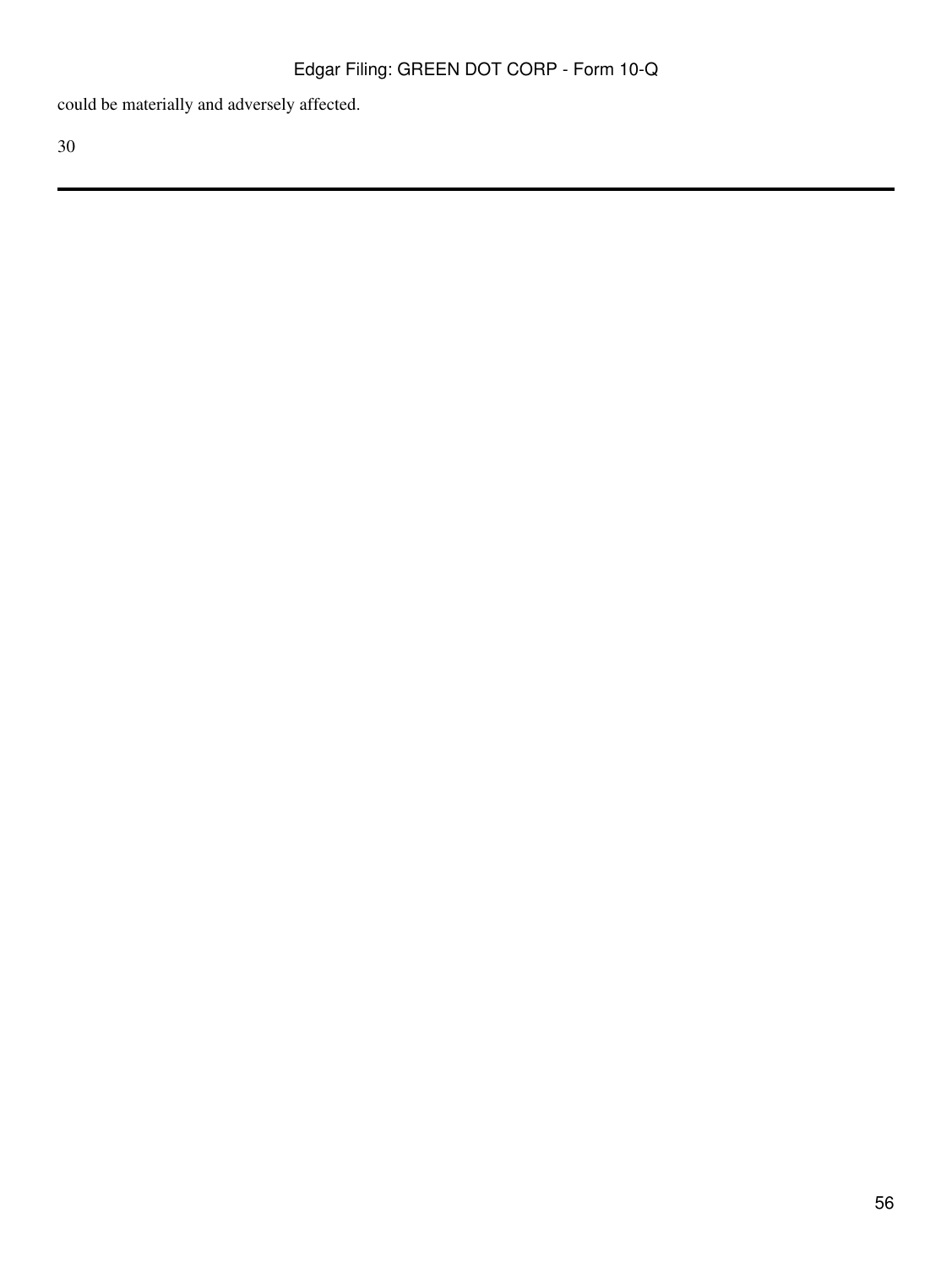We operate in a highly regulated environment, and failure by us, the banks that issue our cards or the businesses that participate in our reload network to comply with applicable laws and regulations could have an adverse effect on our business, financial position and results of operations.

We operate in a highly regulated environment, and failure by us, the banks that issue our cards or the businesses that participate in our reload network to comply with the laws and regulations to which we are subject could negatively impact our business. We are subject to state money transmission licensing requirements and a wide range of federal and other state laws and regulations. In particular, our products and services are subject to an increasingly strict set of legal and regulatory requirements intended to protect consumers and to help detect and prevent money laundering, terrorist financing and other illicit activities.

Many of these laws and regulations are evolving, unclear and inconsistent across various jurisdictions, and ensuring compliance with them is difficult and costly. For example, with increasing frequency, federal and state regulators are holding businesses like ours to higher standards of training, monitoring and compliance, including monitoring for possible violations of laws by the businesses that participate in our reload network. Failure by us or those businesses to comply with the laws and regulations to which we are or may become subject could result in fines, penalties or limitations on our ability to conduct our business, or federal or state actions, any of which could significantly harm our reputation with consumers and other network participants, banks that issue our cards and regulators, and could materially and adversely affect our business, operating results and financial condition.

Changes in credit card association or other network rules or standards set by the payment networks, such as Visa and MasterCard, or changes in card association and debit network fees or products or interchange rates, could adversely affect our business, financial position and results of operations.

We and the banks that issue our cards are subject to association rules that could subject us to a variety of fines or penalties that may be levied by the card associations or networks for acts or omissions by us or businesses that work with us, including card processors, such as Total Systems Services, Inc. The termination of the card association registrations held by us or any of the banks that issue our cards or any changes in card association or other debit network rules or standards, including interpretation and implementation of existing rules or standards, that increase the cost of doing business or limit our ability to provide our products and services could have an adverse effect on our business, operating results and financial condition. In addition, from time to time, card associations increase the organization and/or processing fees that they charge, which could increase our operating expenses, reduce our profit margin and adversely affect our business, operating results and financial condition.

Furthermore, a substantial portion of our operating revenues is derived from interchange fees. For the nine months ended September 30, 2011, interchange revenues represented 30.2% of our total operating revenues, and we expect interchange revenues to continue to represent a significant percentage of our total operating revenues in the near term. The amount of interchange revenues that we earn is highly dependent on the interchange rates that the payment networks set and adjust from time to time. The enactment of the Wall Street Reform and Consumer Protection Act, or the Dodd-Frank Act, required the Federal Reserve Board to implement regulations that have substantially limited interchange fees for many issuers. While we believe the interchange rates that may be earned by us and the bank we propose to acquire are exempt from such limitations, in light of this legislation and recent attention generally on interchange rates in the United States, there can be no assurance that the interpretation or enforcement of interchange legislation or regulation will not impact our interchange revenues substantially. If interchange rates decline, whether due to actions by the payment networks, the banks that issue our cards or existing or future legislation, regulation or the interpretation or enforcement thereof, we would likely need to change our fee structure to compensate for lost interchange revenues. To the extent we increase the pricing of our products and services, we might find it more difficult to acquire consumers and to maintain or grow card usage and customer retention, and we could suffer reputational damage and become subject to greater regulatory scrutiny. We also might have to discontinue certain products or services. As a result, our operating revenues, operating results, prospects for future growth and overall business could be materially and adversely affected.

Changes in laws and regulations to which we are subject, or to which we may become subject, may increase our costs of operation, decrease our operating revenues and disrupt our business.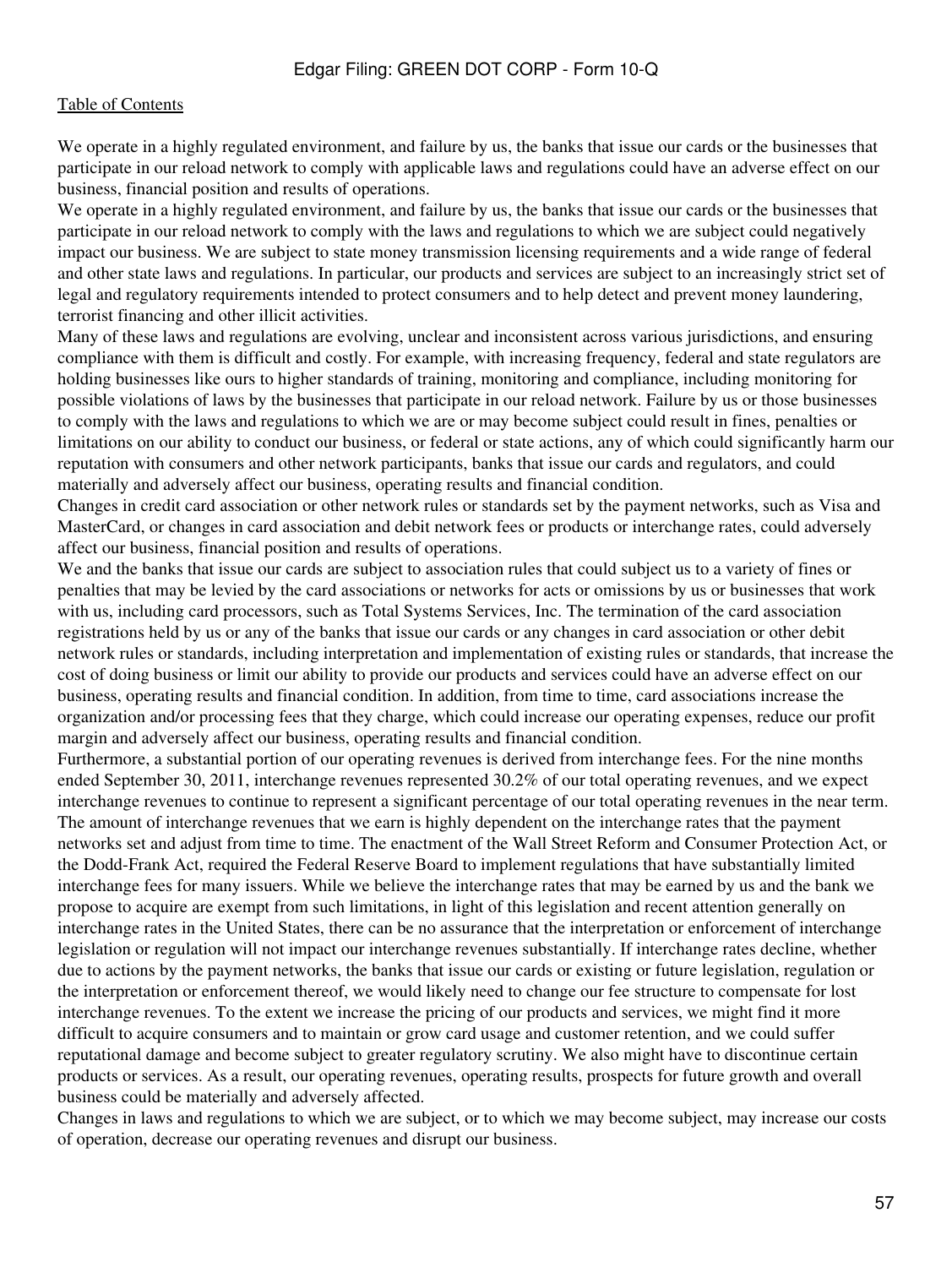Changes in laws and regulations or the interpretation or enforcement thereof may occur that could increase our compliance and other costs of doing business, require significant systems redevelopment, or render our products or services less profitable or obsolete, any of which could have an adverse effect on our results of operations. We could face more stringent anti-money laundering rules and regulations, as well as more stringent licensing rules and regulations, compliance with which could be expensive and time consuming.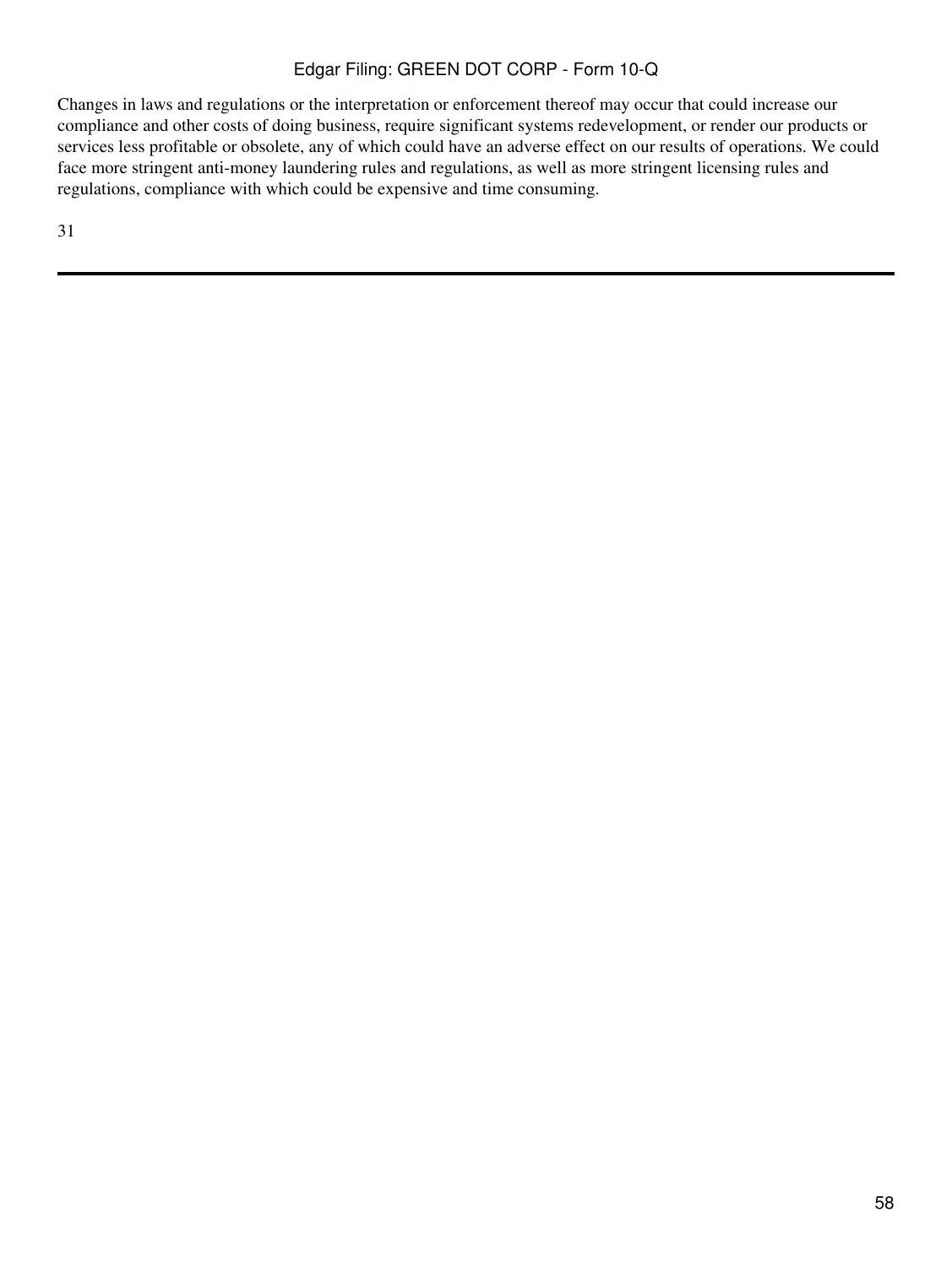Changes in laws and regulations governing the way our products and services are sold or in the way those laws and regulations are interpreted or enforced could adversely affect our ability to distribute our products and services and the cost of providing those products and services. If onerous regulatory requirements were imposed on the sale of our products and services, the requirements could lead to a loss of retail distributors, which, in turn, could materially and adversely impact our operations. In July 2011, FinCEN released final rules regulating prepaid access. Although we believe these regulations have not adversely impacted prepaid products such as ours or required material operational changes by prepaid financial services providers such as us or our retail distributors, there can be no assurance that the interpretation or enforcement of these regulations will not adversely impact our products or require operational changes by us or our retail distributors. If our products are adversely impacted by the interpretation or enforcement of these regulations or we or any of our retail distributors were unwilling or unable to make any such operational changes to comply with the interpretation or enforcement thereof, we would no longer be able to sell our cards through that noncompliant retail distributor, which could have a material adverse effect on our business, financial position and results of operations.

State and federal legislators and regulatory authorities have become increasingly focused on the banking and consumer financial services industries, and continue to propose and adopt new legislation that could result in significant adverse changes in the regulatory landscape for financial institutions (including card issuing banks) and other financial services companies (including us). For example, changes in the way we or the banks that issue our cards are regulated, such as the changes under the Dodd-Frank Act, related to the consolidation of the primary federal regulator for savings banks with the primary federal regulator for national banks and the establishment of a federal Bureau of Consumer Financial Protection with oversight over us and our products and services, could expose us and the banks that issue our cards to increased regulatory oversight, more burdensome regulation of our business, and increased litigation risk, each of which could increase our costs and decrease our operating revenues. Additionally, changes to the limitations placed on fees, the interchange rates that can be charged or the disclosures that must be provided with respect to our products and services could increase our costs and decrease our operating revenues. Our actual operating results may differ significantly from our guidance.

From time to time, we may release guidance in our quarterly results conference calls, or otherwise, regarding our future performance that represents our management's estimates as of the date of release. This guidance, which includes forward-looking statements, is based on projections prepared by our management. These projections are not prepared with a view toward compliance with published guidelines of the American Institute of Certified Public Accountants, and neither our independent registered public accounting firm nor any other independent expert or outside party compiles or examines the projections. Accordingly, no such person expresses any opinion or any other form of assurance with respect to those projections.

Projections are based upon a number of assumptions and estimates that, while presented with numerical specificity, are inherently subject to significant business, economic and competitive uncertainties and contingencies, many of which are beyond our control, and are based upon specific assumptions with respect to future business decisions, some of which will change. We intend to state possible outcomes as high and low ranges that are intended to provide a sensitivity analysis as variables are changed but we can provide no assurances that actual results will not fall outside of the suggested ranges.

The principal reason that we release guidance is to provide a basis for our management to discuss our business outlook with analysts and investors. We do not accept any responsibility for any projections or reports published by any of these persons.

Guidance is necessarily speculative in nature, and it can be expected that some or all of the assumptions underlying the guidance furnished by us will prove to be incorrect or will vary significantly from actual results. Accordingly, our guidance is only an estimate of what management believes is realizable as of the date of release. Actual results will vary from our guidance and the variations may be material. In light of the foregoing, investors are urged not to rely upon our guidance in making an investment decision with respect to our Class A common stock.

Any failure to implement our operating strategy successfully or the occurrence of any of the events or circumstances set forth in this Item 1.A. section could result in our actual operating results being different from our guidance, and such differences may be adverse and material.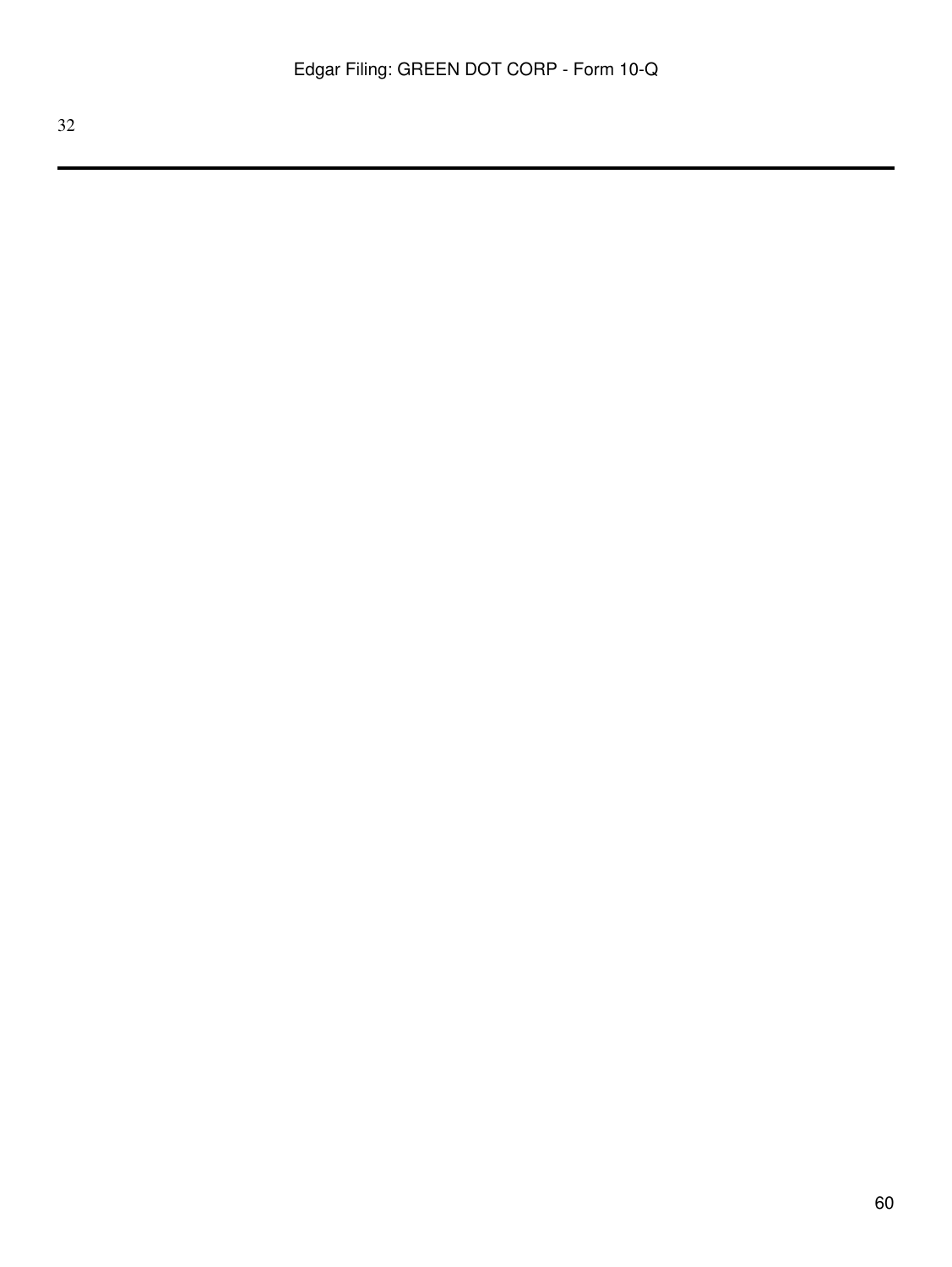Our proposed bank acquisition will, if completed, subject our business to significant new, and potentially changing, regulatory requirements, which may adversely affect our business, financial position and results of operations. If we complete our proposed bank acquisition, we will become a "bank holding company" under the the Bank Holding Company Act of 1956, or BHC Act. As a bank holding company, we would be required to file periodic reports with, and would be subject to comprehensive supervision and examination by, the Federal Reserve Board. Among other things, we and our proposed subsidiary bank would be subject to risk-based and leverage capital requirements, which could adversely affect our results of operations and restrict our ability to grow. These capital requirements, as well as other federal laws applicable to banks and bank holding companies, could also limit our ability to pay dividends. We also would likely incur additional costs associated with legal and regulatory compliance as a bank holding company, which could adversely affect our results of operations. In addition, as a bank holding company, we would generally be prohibited from engaging, directly or indirectly, in any activities other than those permissible for bank holding companies. This restriction might limit our ability to pursue future business opportunities we might otherwise consider but which might fall outside the activities permissible for a bank holding company.

Moreover, substantial changes to banking laws and regulations are possible in the near future. The Dodd-Frank Act made numerous changes to the regulatory framework governing banking organizations, and many of the provisions must be implemented by regulation. These regulations could likewise substantially affect our business and operations. We rely on relationships with card issuing banks to conduct our business, and our results of operations and financial position could be materially and adversely affected if we fail to maintain these relationships or we maintain them under new terms that are less favorable to us.

Substantially all of our cards are issued by GE Money Bank or CB&T, a division of Synovus Bank. Our relationships with these banks are currently, and will be for the foreseeable future, a critical component of our ability to conduct our business and to maintain our revenue and expense structure, because we are currently unable to issue our own cards, and, even if we consummate our pending bank acquisition, will be unable to do so for the foreseeable future at the volume necessary to conduct our business, if at all. We may be unable to maintain relationships with the banks that issue our cards for a variety of reasons, including increased regulatory oversight, more burdensome regulation of our industry, increased compliance requirements or changes in business strategy. If we lose or do not maintain existing banking relationships, we would incur significant switching and other costs and expenses and we and users of our products and services could be significantly affected, creating contingent liabilities for us. As a result, the failure to maintain adequate banking relationships could have a material adverse effect on our business, results of operations and financial condition. Our agreements with the banks that issue our cards provide for revenue-sharing arrangements and cost and expense allocations between the parties. Changes in the revenue-sharing arrangements or the costs and expenses that we have to bear under these relationships could have a material impact on our operating expenses. In addition, we may be unable to maintain adequate banking relationships or, following their expiration in 2015 and 2012, respectively, renew our agreements with the banks that currently issue substantially all of our cards under terms at least as favorable to us as those existing before renewal.

We receive important services from third-party vendors, including card processing from Total System Services, Inc. Replacing them would be difficult and disruptive to our business.

Some services relating to our business, including fraud management and other customer verification services, transaction processing and settlement, card production and customer service, are outsourced to third-party vendors, such as Total System Services, Inc. for card processing and Genpact International, Inc. for call center services. It would be difficult to replace some of our third-party vendors, particularly Total System Services, in a timely manner if they were unwilling or unable to provide us with these services in the future, and our business and operations could be adversely affected.

Our business could suffer if there is a decline in the use of prepaid cards as a payment mechanism or there are adverse developments with respect to the prepaid financial services industry in general.

As the prepaid financial services industry evolves, consumers may find prepaid financial services to be less attractive than traditional or other financial services. Consumers might not use prepaid financial services for any number of reasons, including the general perception of our industry. For example, negative publicity surrounding other prepaid financial service providers could impact our business and prospects for growth to the extent it adversely impacts the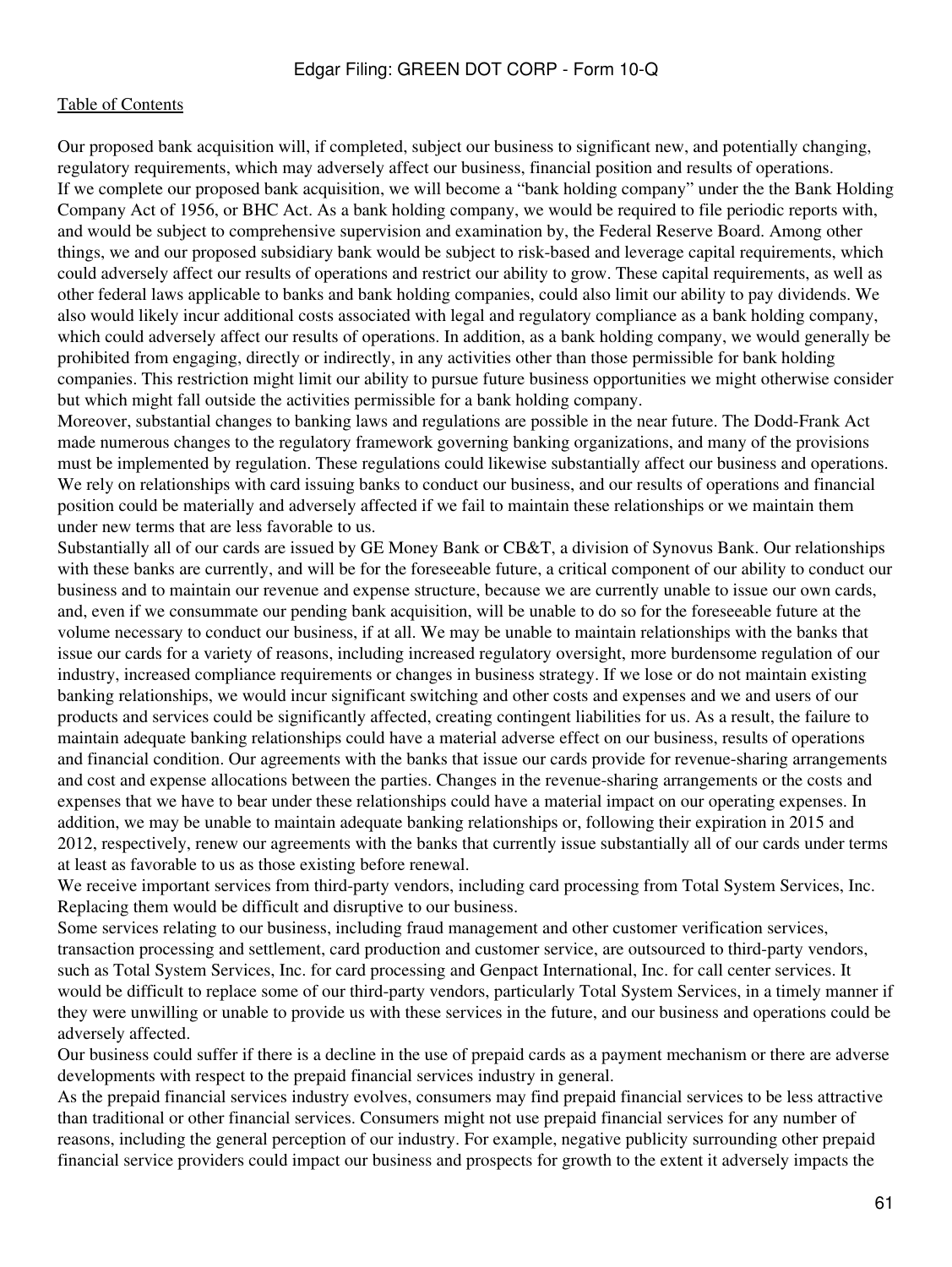perception of prepaid financial services among consumers. If consumers do not continue or increase their usage of prepaid cards, our operating revenues may remain at current levels or decline. Predictions by industry analysts and others concerning the growth of prepaid financial services as an electronic payment mechanism may overstate the growth of an industry, segment or category, and you should not rely upon them. The projected growth may not occur or may occur more slowly than estimated. If consumer acceptance of prepaid financial services does not continue to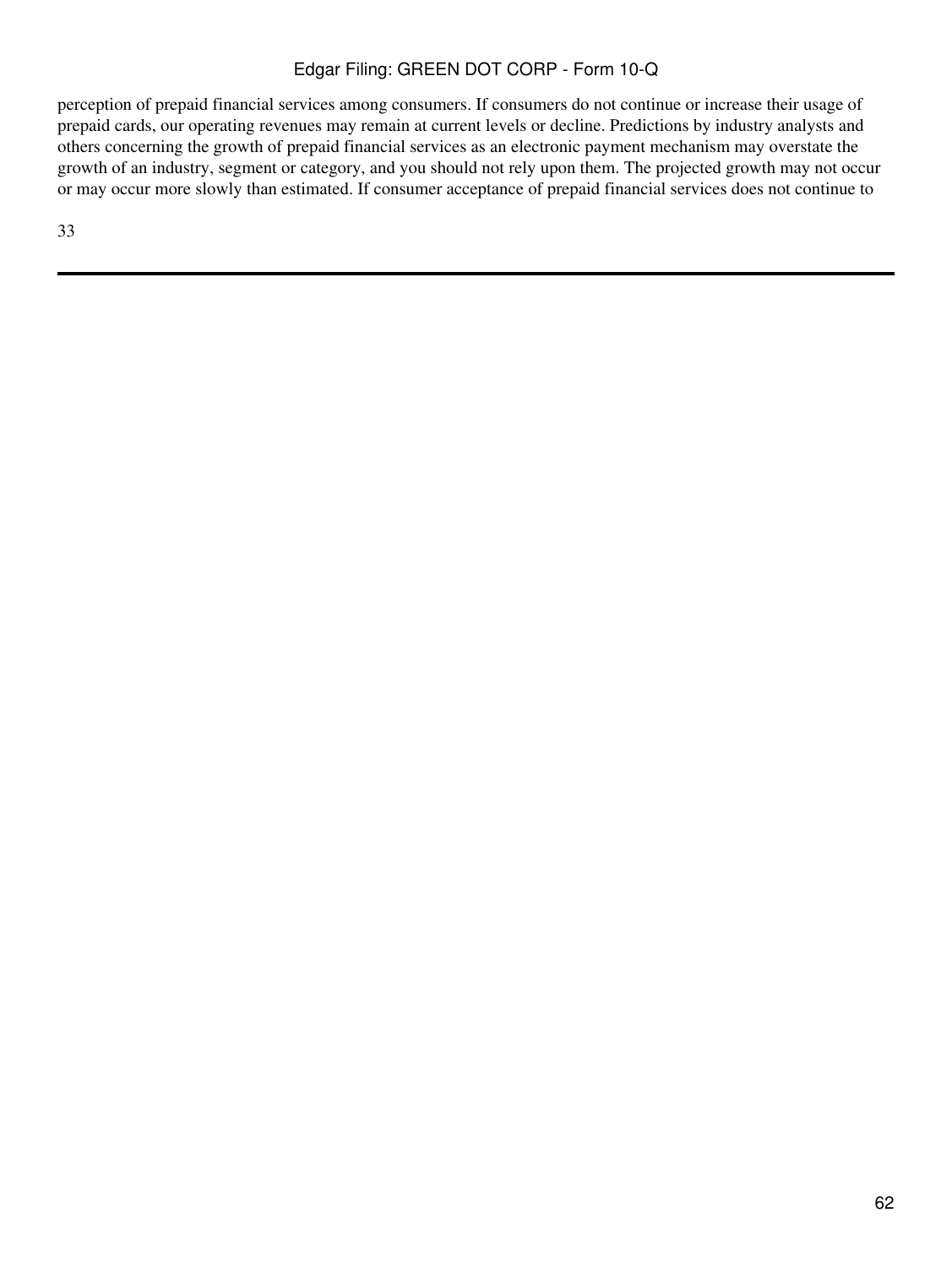develop or develops more slowly than expected or if there is a shift in the mix of payment forms, such as cash, credit cards, traditional debit cards and prepaid cards, away from our products and services, it could have a material adverse effect on our financial position and results of operations.

Fraudulent and other illegal activity involving our products and services could lead to reputational damage to us and reduce the use and acceptance of our cards and reload network.

Criminals are using increasingly sophisticated methods to engage in illegal activities involving our cards or cardholder information, such as counterfeiting, fraudulent payment or refund schemes and identity theft. We rely upon third parties for some transaction processing services, which subjects us and our cardholders to risks related to the vulnerabilities of those third parties. A single significant incident of fraud, or increases in the overall level of fraud, involving our cards and other products and services, could result in reputational damage to us, which could reduce the use and acceptance of our cards and other products and services, cause retail distributors or network acceptance members to cease doing business with us or lead to greater regulation that would increase our compliance costs. A data security breach could expose us to liability and protracted and costly litigation, and could adversely affect our reputation and operating revenues.

We, the banks that issue our cards and our retail distributors, network acceptance members and third-party processors receive, transmit and store confidential customer and other information in connection with the sale and use of our prepaid financial services. Our encryption software and the other technologies we use to provide security for storage, processing and transmission of confidential customer and other information may not be effective to protect against data security breaches by third parties. The risk of unauthorized circumvention of our security measures has been heightened by advances in computer capabilities and the increasing sophistication of hackers. The banks that issue our cards and our retail distributors, network acceptance members and third-party processors also may experience similar security breaches involving the receipt, transmission and storage of our confidential customer and other information. Improper access to our or these third parties' systems or databases could result in the theft, publication, deletion or modification of confidential customer and other information.

A data security breach of the systems on which sensitive cardholder data and account information are stored could lead to fraudulent activity involving our products and services, reputational damage and claims or regulatory actions against us. If we are sued in connection with any data security breach, we could be involved in protracted and costly litigation. If unsuccessful in defending that litigation, we might be forced to pay damages and/or change our business practices or pricing structure, any of which could have a material adverse effect on our operating revenues and profitability. We would also likely have to pay (or indemnify the banks that issue our cards for) fines, penalties and/or other assessments imposed by Visa or MasterCard as a result of any data security breach. Further, a significant data security breach could lead to additional regulation, which could impose new and costly compliance obligations. In addition, a data security breach at one of the banks that issue our cards or at our retail distributors, network acceptance members or third-party processors could result in significant reputational harm to us and cause the use and acceptance of our cards to decline, either of which could have a significant adverse impact on our operating revenues and future growth prospects.

Litigation or investigations could result in significant settlements, fines or penalties.

We are subject to litigation and regulatory oversight in the normal course of our business, and may be subject to regulatory or judicial proceedings or investigations from time to time. In May 2011, the office of the Attorney General of Florida announced that it is investigating five prepaid debit card providers, including us, relating to the allegation of possible hidden fees on their cards. We have conducted a thorough review of this allegation as it relates to our cards and have held meetings with the Attorney General's office to provide requested information in connection with this ongoing investigation. In addition, in October 2011, ITS filed a lawsuit against us, alleging that we infringe one of its patents and is seeking a permanent injunction against the alleged infringement, compensatory damages, costs, and attorney's fees. The outcome of litigation and regulatory or judicial proceedings or investigations is difficult to predict. Plaintiffs or regulatory agencies or authorities in these matters may seek recovery of very large or indeterminate amounts or seek to have aspects of our business suspended or modified. The monetary and other impact of these actions may remain unknown for substantial periods of time. The cost to defend, settle or otherwise resolve these matters may be significant. Further, an unfavorable resolution of litigation, investigations or proceedings could have a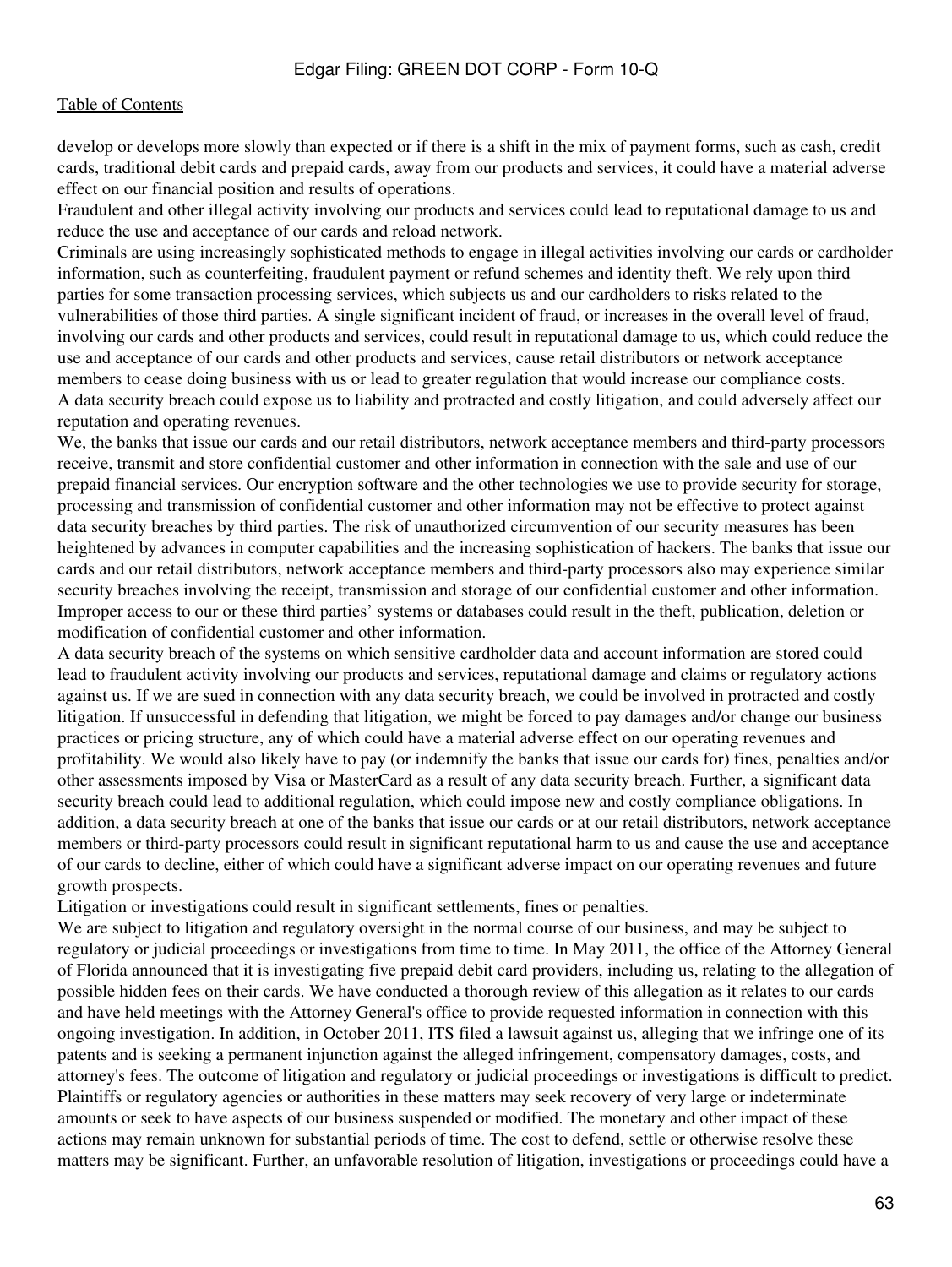material adverse effect on our business, operating results, or financial condition.

If regulatory or judicial proceedings or investigations were to be initiated against us by private or governmental entities, adverse publicity that may be associated with these proceedings or investigations could negatively impact our relationships with retail distributors, network acceptance members and card processors and decrease acceptance and use of, and loyalty to, our products and related services, and could impact the price of our Class A common stock. In addition, such proceedings or investigations could increase the risk that we will be involved in litigation. For example,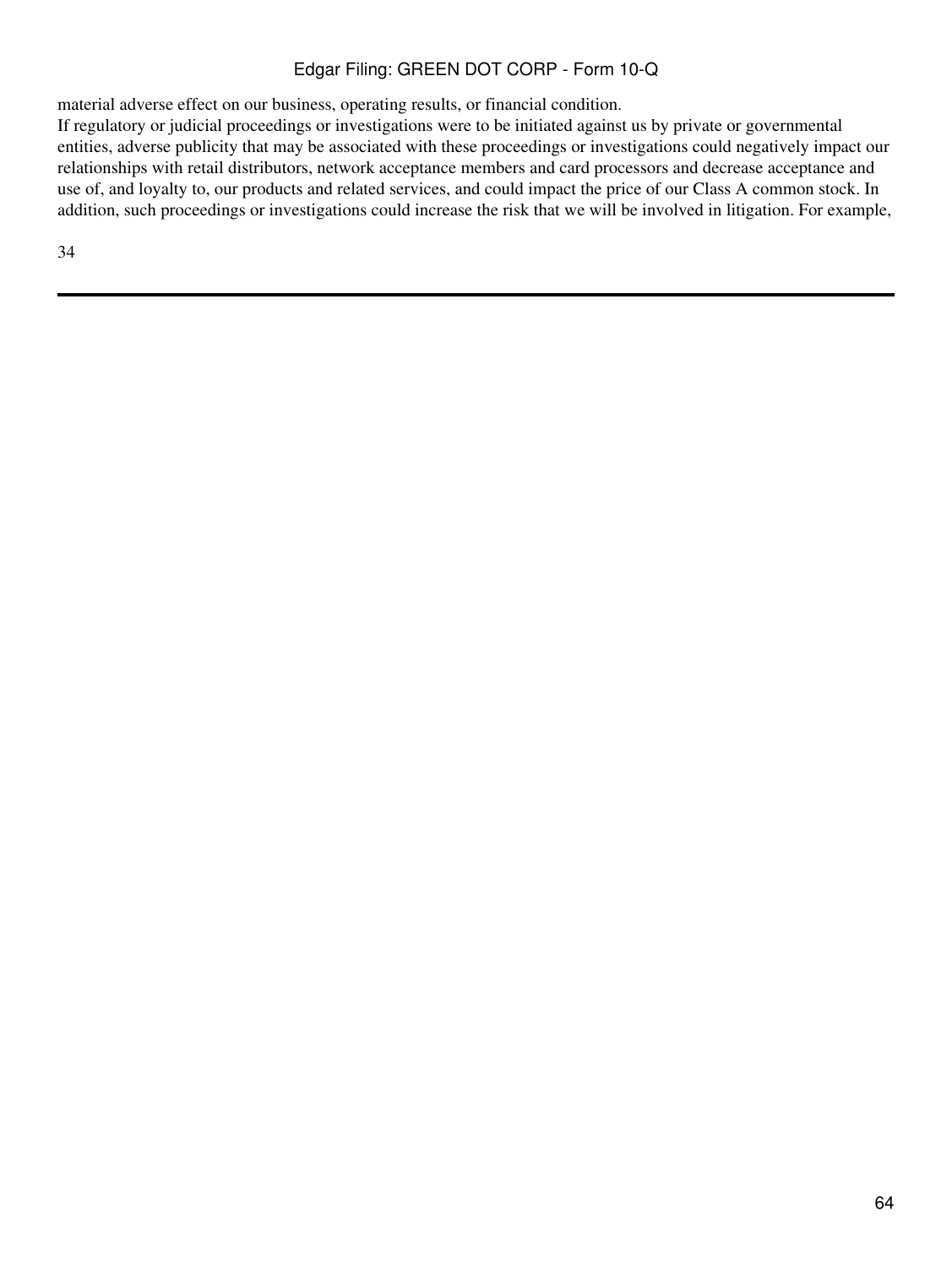#### [Table of Contents](#page-2-0)

after the Florida Attorney General's office announced its investigation, several law firms announced that they were investigating us for potential consumer class action lawsuits or derivative lawsuits for breach of fiduciary duties by our board of directors. While we would defend ourselves vigorously against such lawsuits to the extent that any are ultimately initiated against us, the outcome of litigation is difficult to predict and the cost to defend, settle or otherwise resolve these matters may be significant. For the foregoing reasons, if regulatory or judicial proceedings or investigations were to be initiated against us by private or governmental entities, our business, results of operations and financial condition could be adversely affected or our stock price could decline.

We must adequately protect our brand and the intellectual property rights related to our products and services and avoid infringing on the proprietary rights of others.

The Green Dot brand is important to our business, and we utilize trademark registrations and other means to protect it. Our business would be harmed if we were unable to protect our brand against infringement and its value was to decrease as a result.

We rely on a combination of trademark and copyright laws, trade secret protection and confidentiality and license agreements to protect the intellectual property rights related to our products and services. We may unknowingly violate the intellectual property or other proprietary rights of others and, thus, may be subject to claims by third parties. If so, we may be required to devote significant time and resources to defending against these claims or to protecting and enforcing our own rights. Some of our intellectual property rights may not be protected by intellectual property laws, particularly in foreign jurisdictions. The loss of our intellectual property or the inability to secure or enforce our intellectual property rights or to defend successfully against an infringement action could harm our business, results of operations, financial condition and prospects.

We are exposed to losses from cardholder account overdrafts.

Our cardholders can incur charges in excess of the funds available in their accounts, and we may become liable for these overdrafts. While we decline authorization attempts for amounts that exceed the available balance in a cardholder's account, the application of card association rules, the timing of the settlement of transactions and the assessment of the card's monthly maintenance fee, among other things, can result in overdrawn accounts. Maintenance fee assessment overdrafts accounted for approximately 92% of aggregate overdrawn account balances in the three months ended September 30, 2011. Maintenance fee assessment overdrafts occur as a result of our charging a cardholder, pursuant to the card's terms and conditions, the monthly maintenance fee at a time when he or she does not have sufficient funds in his or her account.

Our remaining overdraft exposure arises primarily from late-posting. A late-post occurs when a merchant posts a transaction within a card association-permitted timeframe but subsequent to our release of the authorization for that transaction, as permitted by card association rules. Under card association rules, we may be liable for the amount of the transaction even if the cardholder has made additional purchases in the intervening period and funds are no longer available on the card at the time the transaction is posted.

Overdrawn account balances are funded on our behalf by the bank that issued the overdrawn card. We are responsible to this card issuing bank for any losses associated with these overdrafts. Overdrawn account balances are therefore deemed to be our receivables due from cardholders. We maintain reserves to cover the risk that we may not recover these receivables due from our cardholders, but our exposure may increase above these reserves for a variety of reasons, including our failure to predict the actual recovery rate accurately. To the extent we incur losses from overdrafts above our reserves or we determine that it is necessary to increase our reserves substantially, our business, results of operations and financial condition could be materially and adversely affected.

We face settlement risks from our retail distributors, which may increase during an economic downturn. The vast majority of our business is conducted through retail distributors that sell our products and services to consumers at their store locations. Our retail distributors collect funds from the consumers who purchase our products and services and then must remit these funds directly to accounts established for the benefit of these consumers at the banks that issue our cards. The remittance of these funds by the retail distributor takes on average three business days. If a retail distributor becomes insolvent, files for bankruptcy, commits fraud or otherwise fails to remit proceeds to the card issuing bank from the sales of our products and services, we are liable for any amounts owed to the card issuing bank. As of September 30, 2011, we had assets subject to settlement risk of \$23.3 million. Given the possibility of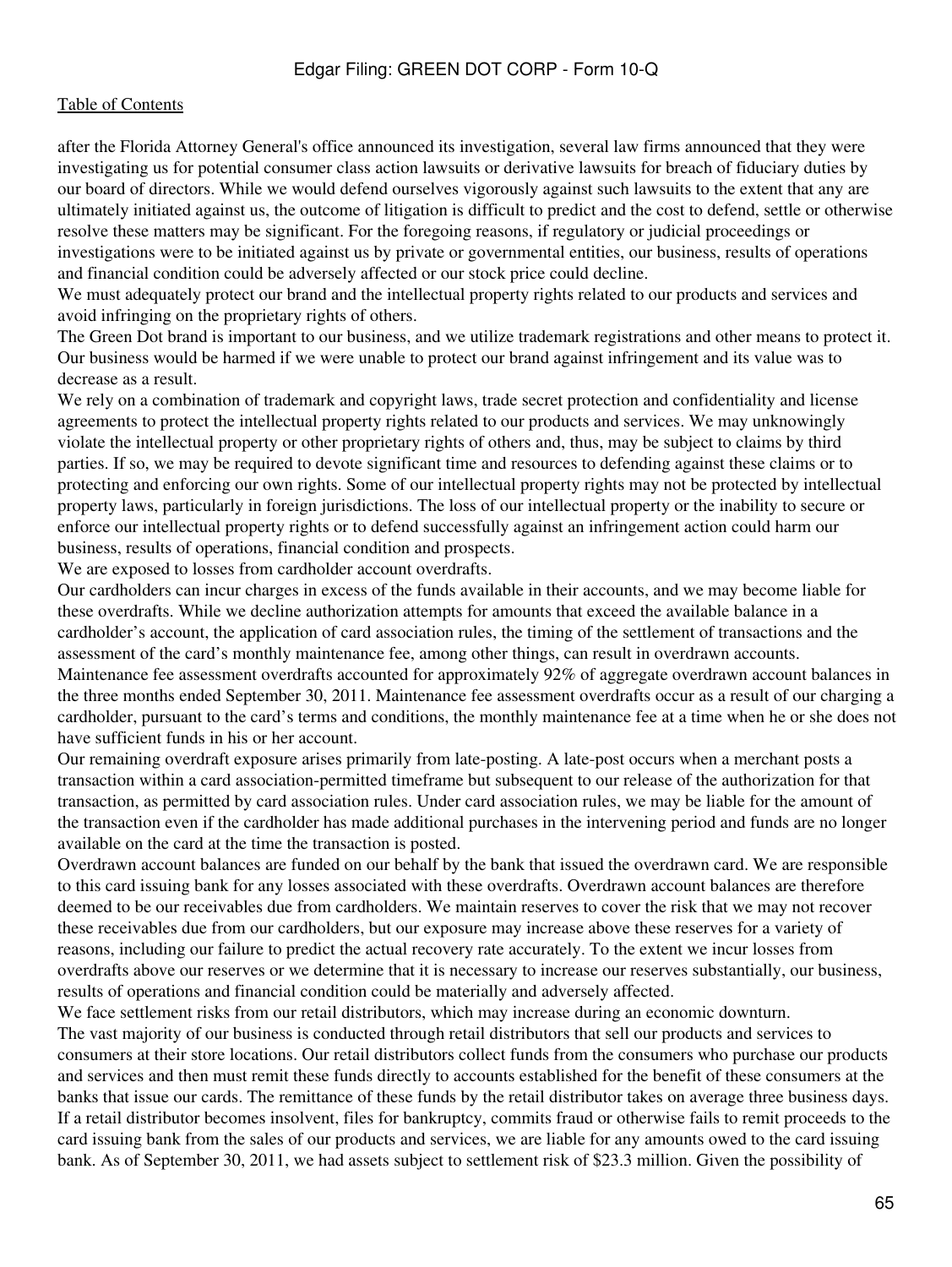recurring volatility in global financial markets, the approaches we use to assess and monitor the creditworthiness of our retail distributors may be inadequate, and we may be unable to detect and take steps to mitigate an increased credit risk in a timely manner.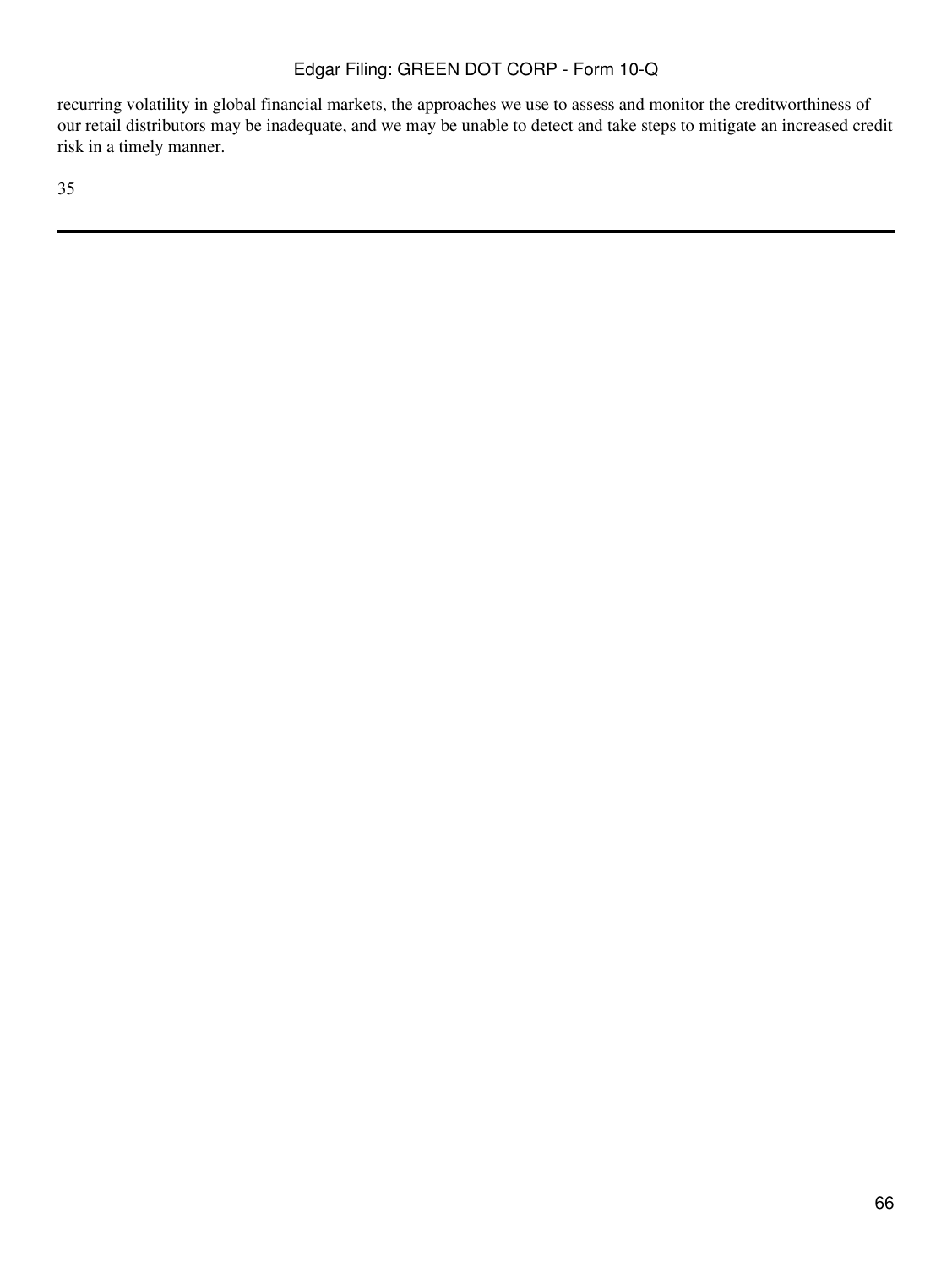# [Table of Contents](#page-2-0)

Economic downturns could result in settlement losses, whether or not directly related to our business. We are not insured against these risks. Significant settlement losses could have a material adverse effect on our business, results of operations and financial condition.

Future acquisitions or investments could disrupt our business and harm our financial condition.

We are in the process of acquiring a bank holding company and its subsidiary commercial bank, although we cannot assure you that this acquisition will be completed. In addition, we may pursue other acquisitions or investments that we believe will help us to achieve our strategic objectives. The process of integrating an acquired business, product or technology can create unforeseen operating difficulties, expenditures and other challenges such as:

recussed regulatory and compilance requirements, medding, in requirements applicable to us and our acquired subsidiary bank; increased regulatory and compliance requirements, including, if we complete our proposed bank acquisition, capital

•implementation or remediation of controls, procedures and policies at the acquired company;

• challenges; diversion of management time and focus from operation of our then-existing business to acquisition integration

•coordination of product, sales, marketing and program and systems management functions;

•transition of the acquired company's users and customers onto our systems;

retention of employees from the acquired company;

•integrating employees from the acquired company into our organization;

systems and operations generally with ours; integration of the acquired company's accounting, information management, human resource and other administrative

• disputes, and tax and other known and unknown liabilities; and liability for activities of the acquired company prior to the acquisition, including violations of law, commercial

**Figuron** of other claims in connection with the acquired companiemployees, customers, former stockholders or other third parties. litigation or other claims in connection with the acquired company, including claims brought by terminated

If we are unable to address these difficulties and challenges or other problems encountered in connection with our bank acquisition or any future acquisition or investment, we might not realize the anticipated benefits of that acquisition or investment, we might incur unanticipated liabilities or we might otherwise suffer harm to our business generally.

To the extent we pay the consideration for any future acquisitions or investments in cash, it would reduce the amount of cash available to us for other purposes. Future acquisitions or investments could also result in dilutive issuances of our equity securities or the incurrence of debt, contingent liabilities, amortization expenses, or impairment charges against goodwill on our balance sheet, any of which could harm our financial condition and negatively impact our stockholders.

Economic, political and other conditions may adversely affect trends in consumer spending.

The electronic payments industry, including the prepaid financial services segment within that industry, depends heavily upon the overall level of consumer spending. The United States is currently facing challenging economic conditions and if these conditions remain uncertain or deteriorate further, we may experience a reduction in the number of our cards that are purchased or reloaded, the number of transactions involving our cards and the use of our reload network and related services. A sustained reduction in the use of our products and related services, either as a result of a general reduction in consumer spending or as a result of a disproportionate reduction in the use of card-based payment systems, our business, results of operations and financial condition would be materially harmed. Our business is dependent on the efficient and uninterrupted operation of computer network systems and data centers. Our ability to provide reliable service to cardholders and other network participants depends on the efficient and uninterrupted operation of our computer network systems and data centers as well as those of our retail distributors, network acceptance members and third-party processors. Our business involves movement of large sums of money, processing of large numbers of transactions and management of the data necessary to do both. Our success depends upon the efficient and error-free handling of the money that is collected by our retail distributors and remitted to network acceptance members or the banks that issue our cards. We rely on the ability of our employees, systems and processes and those of the banks that issue our cards, our retail distributors, our network acceptance members and third-party processors to process and facilitate these transactions in an efficient, uninterrupted and error-free manner.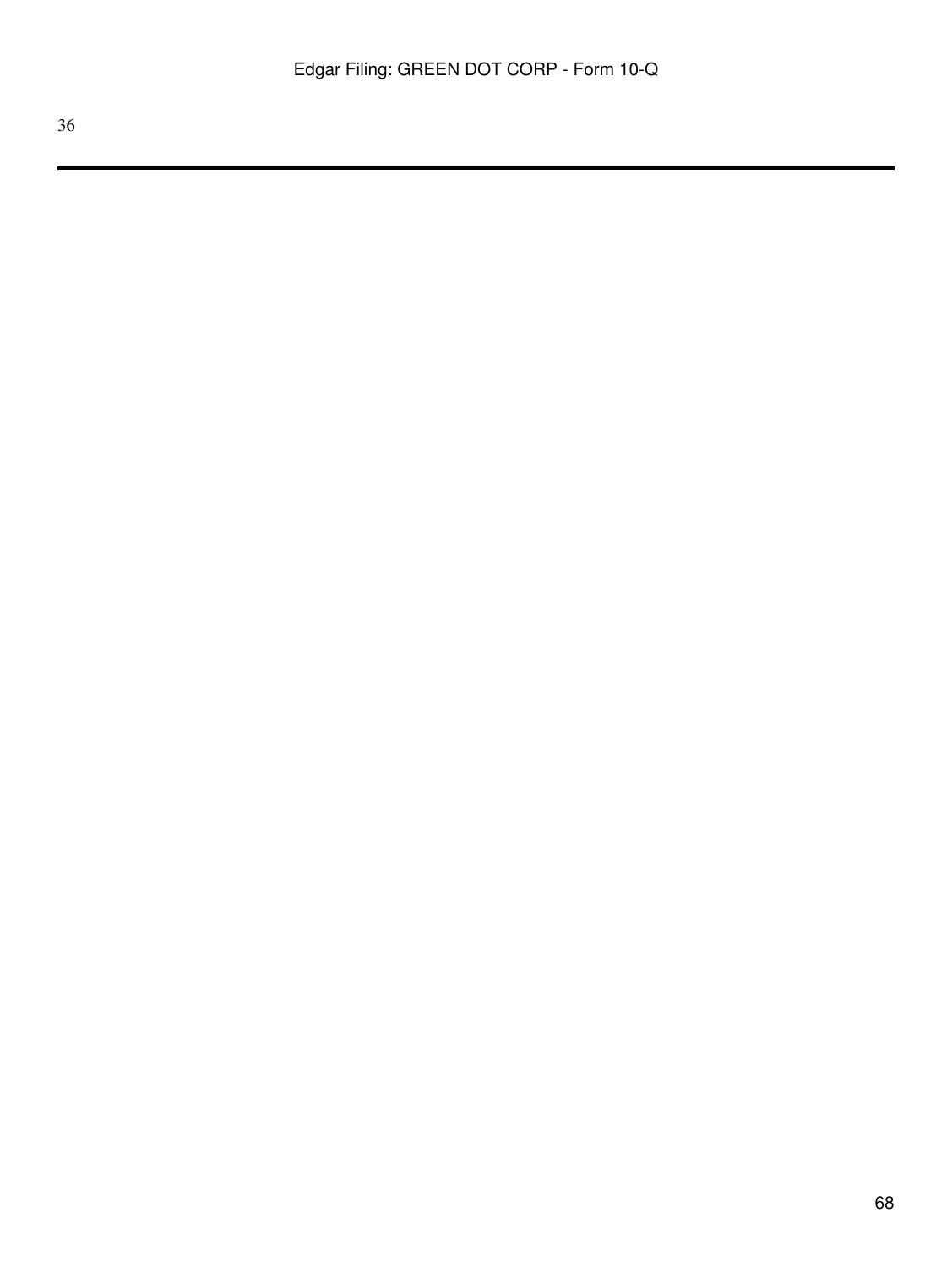In the event of a breakdown, a catastrophic event (such as fire, natural disaster, power loss, telecommunications failure or physical break-in), a security breach or malicious attack, an improper operation or any other event impacting our systems or processes, or those of our vendors, or an improper action by our employees, agents or third-party vendors, we could suffer financial loss, loss of customers, regulatory sanctions and damage to our reputation. The measures we have taken, including the implementation of disaster recovery plans and redundant computer systems, may not be successful, and we may experience other problems unrelated to system failures. We may also experience software defects, development delays and installation difficulties, any of which could harm our business and reputation and expose us to potential liability and increased operating expenses. Some of our contracts with retail distributors, including our contract with Walmart, contain service level standards pertaining to the operation of our systems, and provide the retail distributor with the right to collect damages and potentially to terminate its contract with us for system downtime exceeding stated limits. If we face system interruptions or failures, our business interruption insurance may not be adequate to cover the losses or damages that we incur.

We must be able to operate and scale our technology effectively to match our business growth. Our ability to continue to provide our products and services to a growing number of network participants, as well as to enhance our existing products and services and offer new products and services, is dependent on our information technology systems. If we are unable to manage the technology associated with our business effectively, we could experience increased costs, reductions in system availability and losses of our network participants. Any failure of our systems in scalability and functionality would adversely impact our business, financial condition and results of operations.

If we are unable to keep pace with the rapid technological developments in our industry and the larger electronic payments industry necessary to continue providing our network acceptance members and cardholders with new and innovative products and services, the use of our cards and other products and services could decline. The electronic payments industry is subject to rapid and significant technological changes, including continuing advancements in the areas of radio frequency and proximity payment devices (such as contactless cards), e-commerce and mobile commerce, among others. We cannot predict the effect of technological changes on our business. We rely in part on third parties, including some of our competitors and potential competitors, for the development of, and access to, new technologies. We expect that new services and technologies applicable to our industry will continue to emerge, and these new services and technologies may be superior to, or render obsolete, the technologies we currently utilize in our products and services. Additionally, we may make future investments in, or enter into strategic alliances to develop, new technologies and services or to implement infrastructure change to further our strategic objectives, strengthen our existing businesses and remain competitive. However, our ability to transition to new services and technologies that we develop may be inhibited by a lack of industry-wide standards, by resistance from our retail distributors, network acceptance members, third-party processors or consumers to these changes, or by the intellectual property rights of third parties. Our future success will depend, in part, on our ability to develop new technologies and adapt to technological changes and evolving industry standards. These initiatives are inherently risky, and they may not be successful or may have an adverse effect on our business, financial condition and results of operations. As a public company, we are required to assess our internal control over financial reporting on an annual basis, and any future adverse results from such assessment could result in a loss of investor confidence in our financial reports and have an adverse effect on our stock price.

As a public company, we are required to evaluate and maintain our system of internal control over financial reporting, and report on management's assessment thereof, in compliance with the requirements of Section 404 of the Sarbanes-Oxley Act of 2002 and related rules and regulations of the SEC and the Public Company Accounting Oversight Board. The adequacy of our internal control over financial reporting must be assessed by management for each year commencing with the year ending December 31, 2011. We have documented our internal control over financial reporting and are in the process of testing our compliance with these controls on a periodic basis in accordance with Section 404 of the Sarbanes- Oxley Act. If we were unable to comply with Section 404, management might not be able to certify, and our independent registered public accounting firm might not be able to report on, the adequacy of our internal control over financial reporting. If we are unable to maintain adequate internal control over financial reporting, we might be unable to report our financial information on a timely basis and might suffer adverse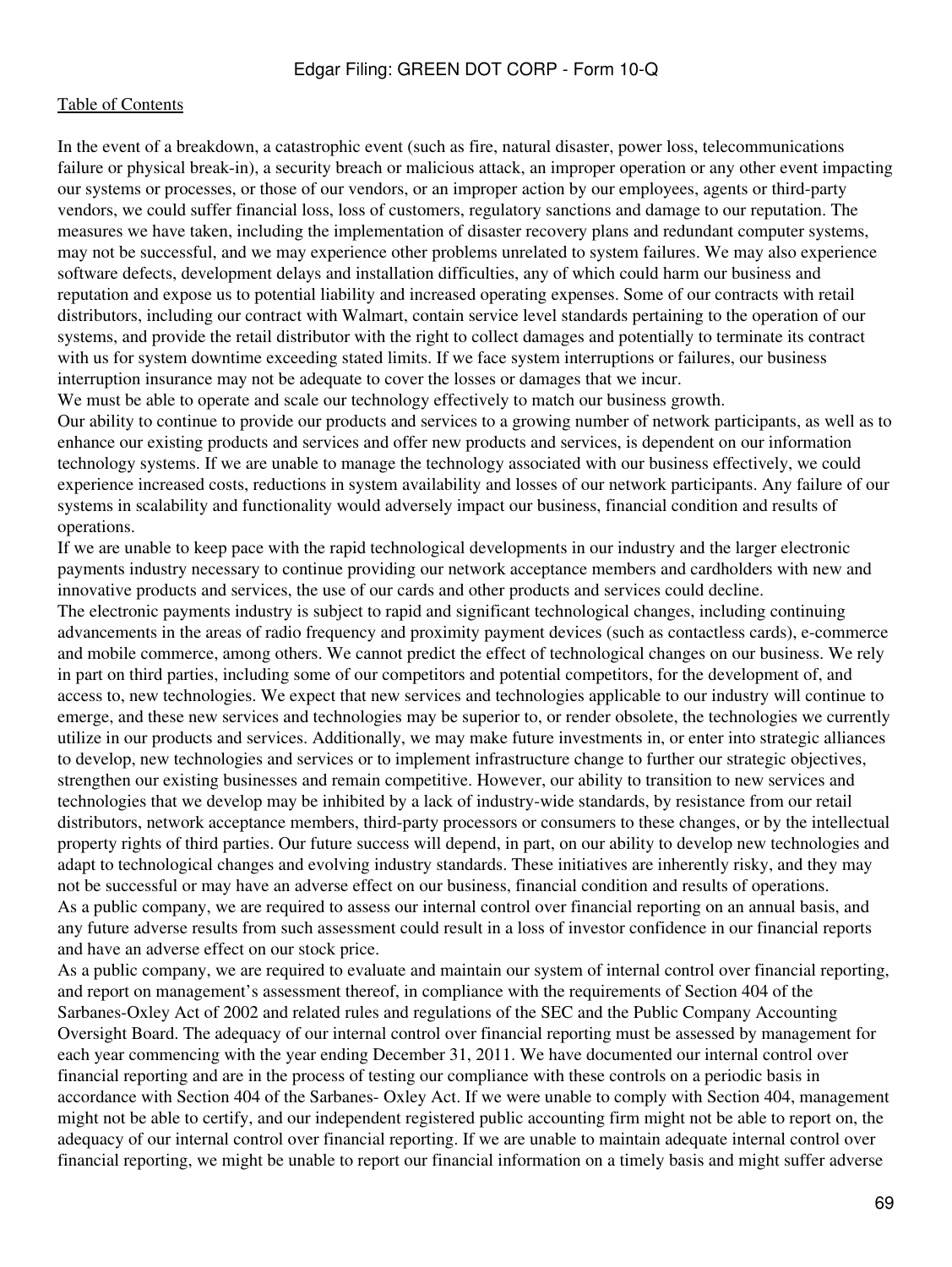regulatory consequences or violate NYSE listing standards. There could also be a negative reaction in the financial markets due to a loss of investor confidence in us and the reliability of our financial statements.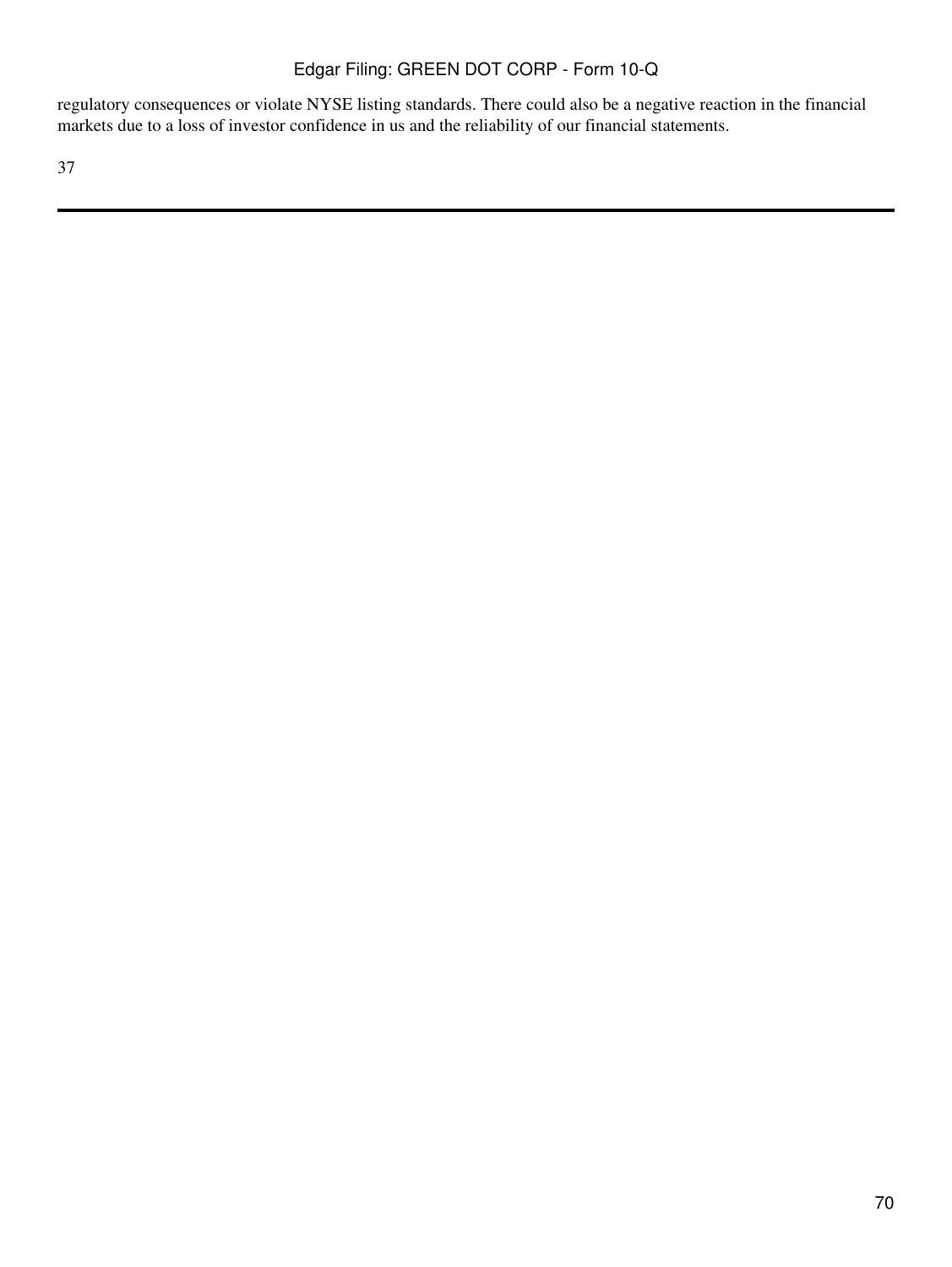The changes necessitated by becoming a public company in July 2010 require a significant commitment of resources and management oversight that has increased and may continue to increase our costs and might place a strain on our systems and resources. In addition, we might not be successful in implementing and maintaining controls and procedures that comply with these requirements. If we fail to maintain an effective internal control environment or to comply with the numerous legal and regulatory requirements imposed on public companies, we could make material errors in, and be required to restate, our financial statements. Any such restatement could result in a loss of public confidence in the reliability of our financial statements and sanctions imposed on us by the SEC.

Our future success depends on our ability to attract, integrate, retain and incentivize key personnel.

Our future success will depend, to a significant extent, on our ability to attract, integrate, retain and recognize key personnel, namely our management team and experienced sales, marketing and program and systems management personnel. We must retain and motivate existing personnel, and we must also attract, assimilate and motivate additional highly-qualified employees. We may experience difficulty assimilating our newly-hired personnel, which may adversely affect our business. Competition for qualified management, sales, marketing and program and systems management personnel can be intense. Competitors have in the past and may in the future attempt to recruit our top management and employees. If we fail to attract, integrate, retain and incentivize key personnel, our ability to manage and grow our business could be harmed.

We might require additional capital to support our business in the future, and this capital might not be available on acceptable terms, or at all.

If our unrestricted cash and cash equivalents balances and any cash generated from operations are not sufficient to meet our future cash requirements, we will need to access additional capital to fund our operations. We may also need to raise additional capital to take advantage of new business or acquisition opportunities. We may seek to raise capital by, among other things:

•issuing additional shares of our Class A common stock or other equity securities;

•issuing debt securities; and

•borrowing funds under a credit facility.

We may not be able to raise needed cash in a timely basis on terms acceptable to us or at all. Financings, if available, may be on terms that are dilutive or potentially dilutive to our stockholders. The holders of new securities may also receive rights, preferences or privileges that are senior to those of existing holders of our Class A common stock. In addition, if we were to raise cash through a debt financing, the terms of the financing might impose additional conditions or restrictions on our operations that could adversely affect our business. If we require new sources of financing but they are insufficient or unavailable, we would be required to modify our operating plans to take into account the limitations of available funding, which would harm our ability to maintain or grow our business. The occurrence of catastrophic events could damage our facilities or the facilities of third parties on which we depend, which could force us to curtail our operations.

We and some of the third-party service providers on which we depend for various support functions, such as customer service and card processing, are vulnerable to damage from catastrophic events, such as power loss, natural disasters, terrorism and similar unforeseen events beyond our control. Our principal offices, for example, are situated in the foothills of southern California near known earthquake fault zones and areas of elevated wild fire danger. If any catastrophic event were to occur, our ability to operate our business could be seriously impaired, as we do not maintain redundant systems for critical business functions, such as finance and accounting. In addition, we might not have adequate insurance to cover our losses resulting from catastrophic events or other significant business interruptions. Any significant losses that are not recoverable under our insurance policies, as well as the damage to, or interruption of, our infrastructure and processes, could seriously impair our business and financial condition. Risks Related to Ownership of Our Class A Common Stock

The price of our Class A common stock may be volatile.

In the recent past, stocks generally, and financial services company stocks in particular, have experienced high levels of volatility. The trading price of our Class A common stock has and may continue to fluctuate significantly. The trading price of our Class A common stock depends on a number of factors, including those described in this "Risk Factors" section, many of which are beyond our control and may not be related to our operating performance. Factors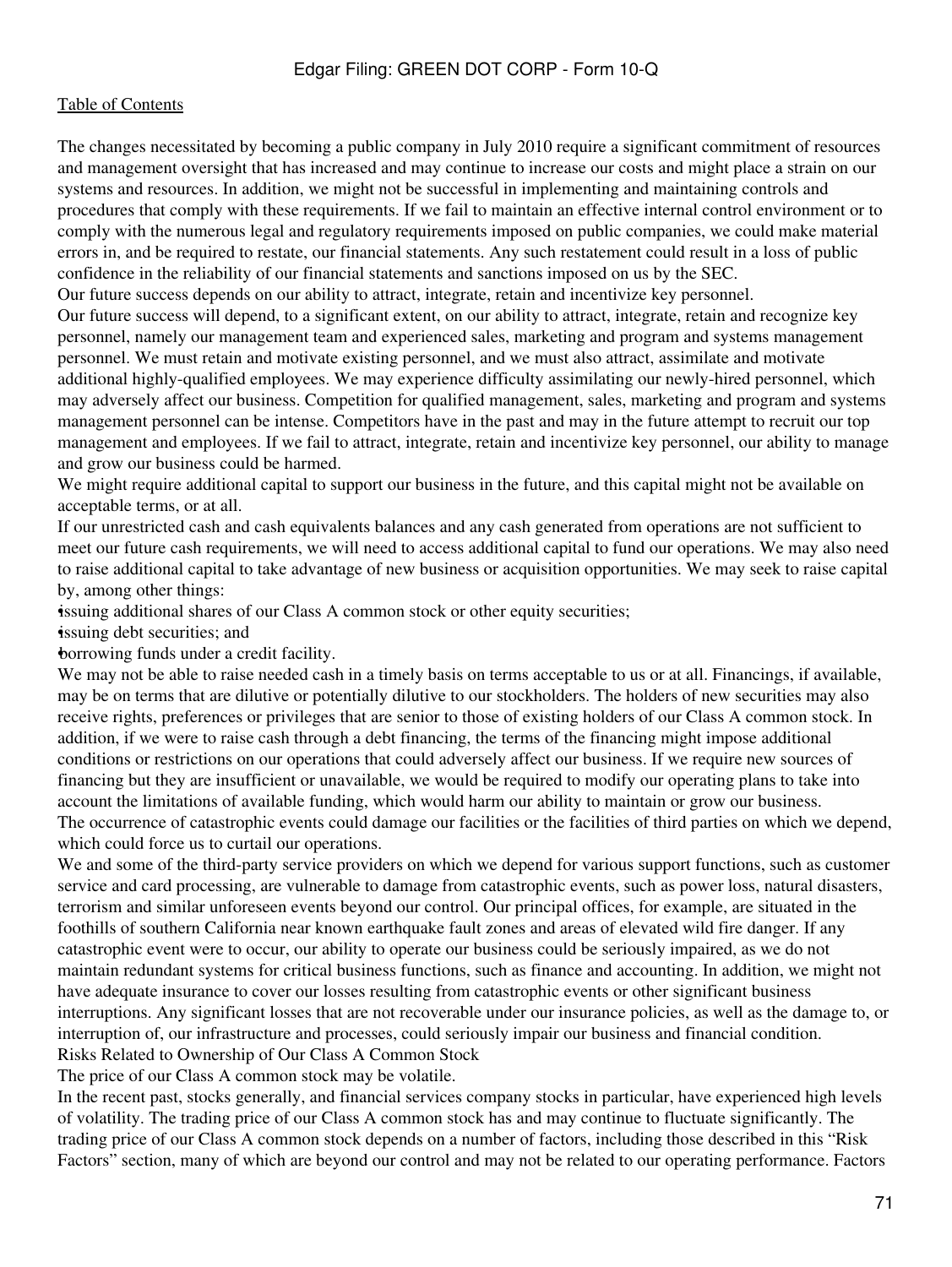that could cause fluctuations in the trading price of our Class A common stock include the following: •price and volume fluctuations in the overall stock market from time to time;

• significant volatility in the market prices and trading volumes of financial services company stocks;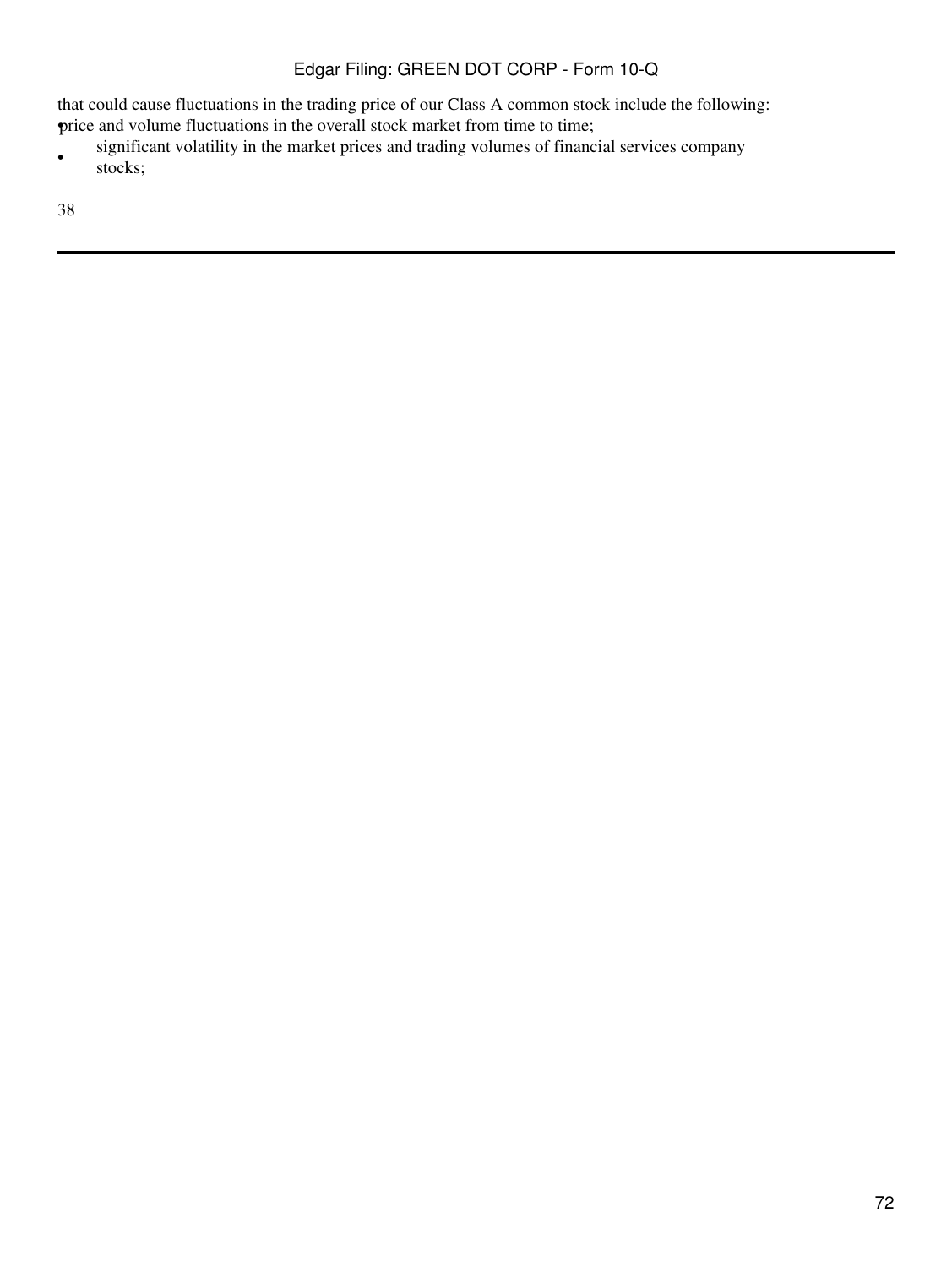#### [Table of Contents](#page-2-0)

•actual or anticipated changes in our results of operations or fluctuations in our operating results;

**Follow our Class A common stock;** actual or anticipated changes in the expectations of investors or the recommendations of any securities analysts who

settled of contain the contact of the contact of the contact of the contact of the contact of the contact of the contact of the contact of the contact of the contact of the contact of the contact of the contact of the cont actual or anticipated developments in our business or our competitors' businesses or the competitive landscape

•the public's reaction to our press releases, other public announcements and filings with the SEC;

*sugation* and *investigations* or proceed litigation and investigations or proceedings involving us, our industry or both or investigations by regulators into our

•new laws or regulations or new interpretations of existing laws or regulations applicable to our business;

•changes in accounting standards, policies, guidelines, interpretations or principles;

•general economic conditions; and

sales of shares of our Class A common stock by us or our stockholders.

In the past, many companies that have experienced volatility in the market price of their stock have become subject to securities class action litigation. We may be the target of this type of litigation in the future. Securities litigation against us could result in substantial costs and divert our management's attention from other business concerns, which could seriously harm our business.

Concentration of ownership among our existing directors, executive officers and principal stockholders may prevent new investors from influencing significant corporate decisions.

Our Class B common stock has ten votes per share and our Class A common stock has one vote per share. Based upon beneficial ownership as of September 30, 2011, our current directors, executive officers, holders of more than 5% of our total shares of common stock outstanding and their respective affiliates will, in the aggregate, beneficially own approximately 53.2% of our outstanding Class A and Class B common stock, representing approximately 89.7% of the voting power of our outstanding capital stock. As a result, these stockholders are able to exercise a controlling influence over matters requiring stockholder approval, including the election of directors and approval of significant corporate transactions, and have significant influence over our management and policies for the foreseeable future. Some of these persons or entities may have interests that are different from yours. For example, these stockholders may support proposals and actions with which you may disagree or which are not in your interests. The concentration of ownership could delay or prevent a change in control of our company or otherwise discourage a potential acquirer from attempting to obtain control of our company, which in turn could reduce the price of our Class A common stock. In addition, these stockholders, some of which have representatives sitting on our board of directors, could use their voting control to maintain our existing management and directors in office, delay or prevent changes of control of our company, or support or reject other management and board of director proposals that are subject to stockholder approval, such as amendments to our employee stock plans and approvals of significant financing transactions. Our charter documents and Delaware law could discourage, delay or prevent a takeover that stockholders consider favorable and could also reduce the market price of our stock.

Our certificate of incorporation and bylaws contain provisions that could delay or prevent a change in control of our company. These provisions could also make it more difficult for stockholders to nominate directors for election to our board of directors and take other corporate actions. These provisions, among other things:

•provide our Class B common stock with disproportionate voting rights;

•provide for non-cumulative voting in the election of directors;

•provide for a classified board of directors;

•

**EQUARTER COLORED STATES CONTROLLER STATES AND STATES SUPPLY AT A STATE OF SIDEN STATES SOLE** with board of directors and to issue additional shares of our Class A and Class B common stock; authorize our board of directors, without stockholder approval, to issue preferred stock with terms determined by our

if we become a bank holding company; limit the voting power of a holder, or group of affiliated holders, of more than 24.9% of our common stock to 14.9%,

• vacant directorships; provide that only our board of directors may set the number of directors constituting our board of directors or fill

•prohibit stockholder action by written consent and limit who may call a special meeting of stockholders; and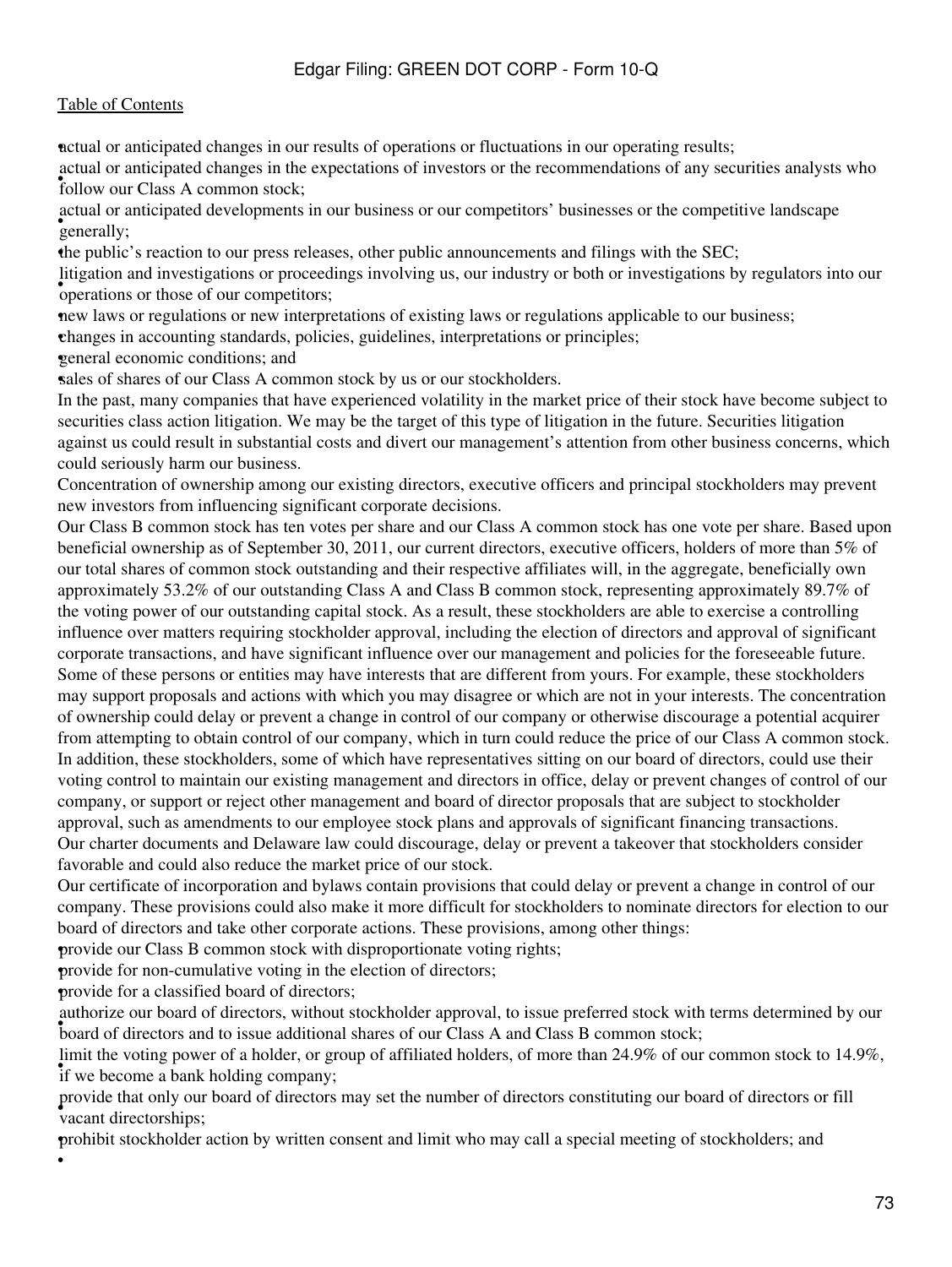require advance notification of stockholder nominations for election to our board of directors and of stockholder proposals.

39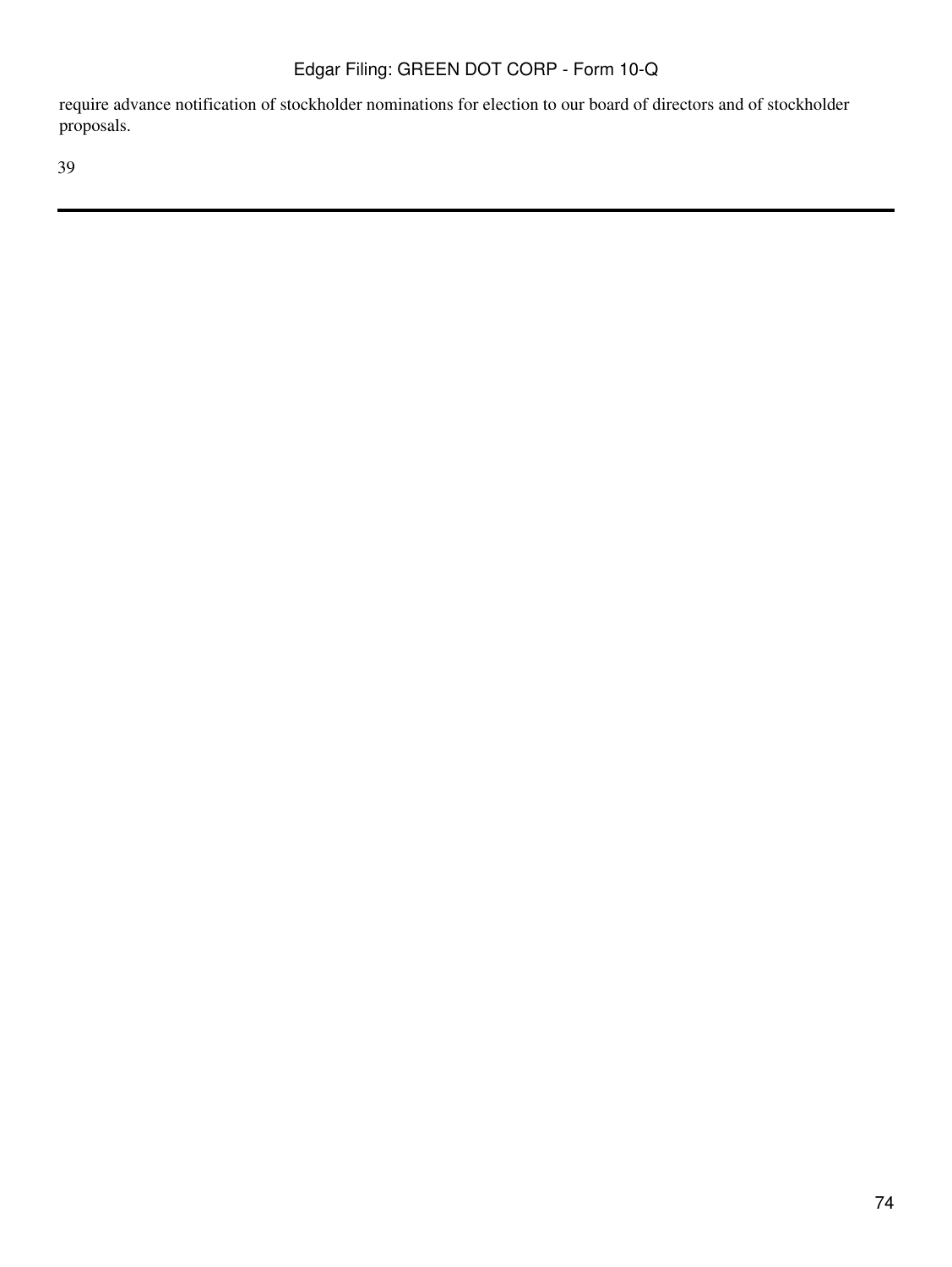#### [Table of Contents](#page-2-0)

These and other provisions in our certificate of incorporation and bylaws, as well as provisions under Delaware law, could discourage potential takeover attempts, reduce the price that investors might be willing to pay in the future for shares of our Class A common stock and result in the trading price of our Class A common stock being lower than it otherwise would be.

If securities analysts do not continue to publish research or reports about our business or if they publish negative evaluations of our Class A common stock, the trading price of our Class A common stock could decline.

We expect that the trading price for our Class A common stock will be affected by any research or reports that securities analysts publish about us or our business. If one or more of the analysts who currently cover us or our business downgrade their evaluations of our Class A common stock, the price of our Class A common stock would likely decline. If one or more of these analysts cease coverage of our company, we could lose visibility in the market for our Class A common stock, which in turn could cause our stock price to decline.

We do not intend to pay dividends for the foreseeable future.

We have never declared or paid any cash dividends on our capital stock. We currently intend to retain any future earnings and do not expect to pay any dividends in the foreseeable future. Should we complete our proposed acquisition of a bank holding company and its subsidiary commercial bank, as a bank holding company, our ability to pay future dividends could be limited by the capital requirements imposed under the BHC Act, as well as other federal laws applicable to banks and bank holding companies.

ITEM 2. Unregistered Sales of Equity Securities and Use of Proceeds None.

40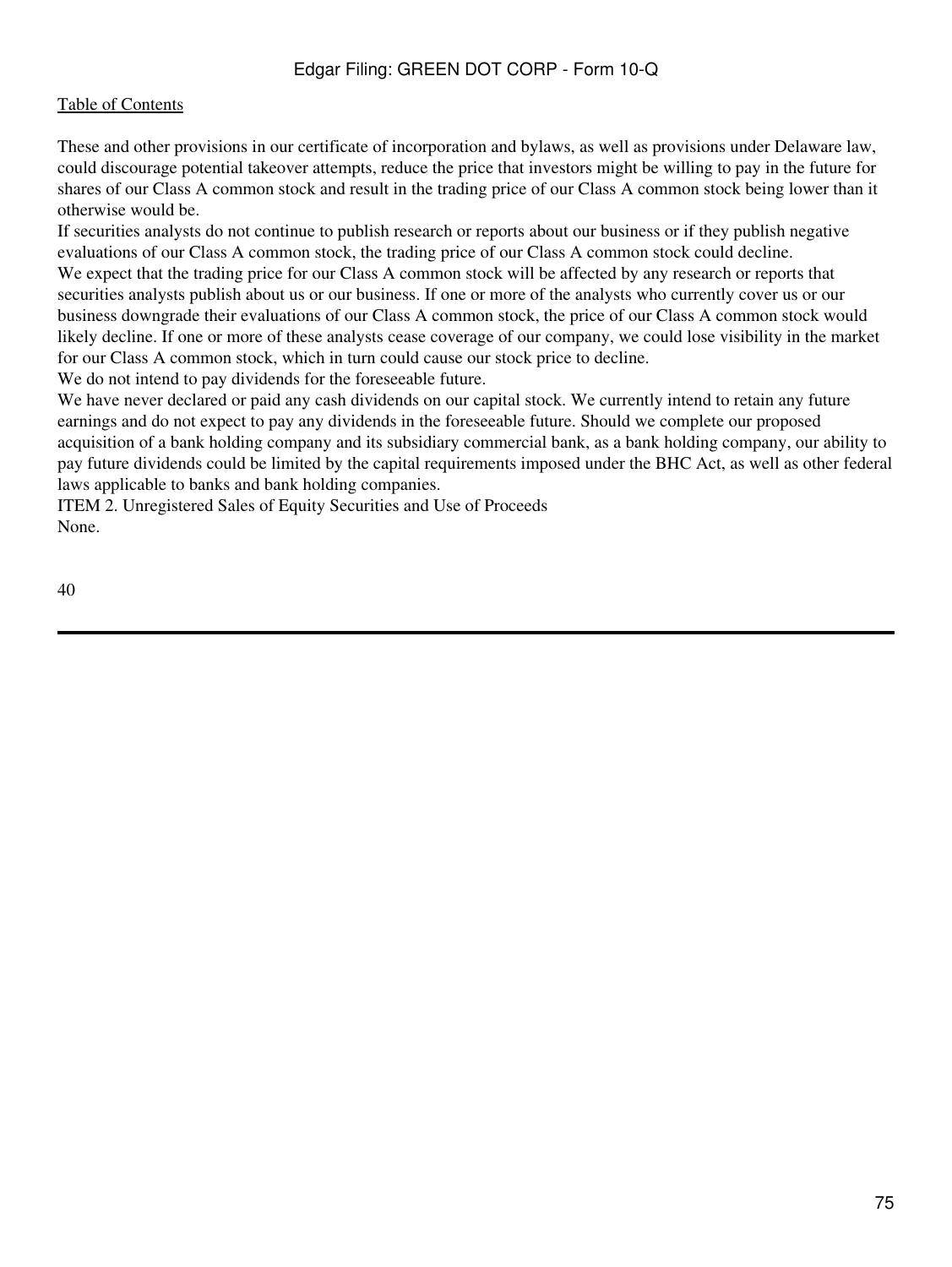#### [Table of Contents](#page-2-0)

#### ITEM 6. Exhibits

The following documents are filed as exhibits to this report:

Exhibit Number Description of Exhibits

- 31.1 Certification of Steven W. Streit, Chief Executive Officer and Chairman of the Board of Directors, pursuant to Rule 13a-14(a)/15d-14(a), as adopted pursuant to Section 302 of the Sarbanes-Oxley Act of 2002.
- 31.2 Certification of John L. Keatley, Chief Financial Officer, pursuant to Rule 13a-14(a)/15d-14(a), as adopted pursuant to Section 302 of the Sarbanes-Oxley Act of 2002.
- 32.1 Certification of Steven W. Streit, Chief Executive Officer and Chairman of the Board of Directors, pursuant to 18 U.S.C. Section 1350, as adopted pursuant to Section 906 of the Sarbanes-Oxley Act of 2002.
- 32.2 Certification of John L. Keatley, Chief Financial Officer, pursuant to 18 U.S.C. Section 1350, as adopted pursuant to Section 906 of the Sarbanes-Oxley Act of 2002.
- 101.INS XBRL Instance Document\*
- 101.SCH XBRL Taxonomy Extension Schema Document\*
- 101.CAL XBRL Taxonomy Extension Calculation Linkbase Document\*
- 101.DEF XBRL Taxonomy Extension Definition Linkbase Document\*
- 101.LAB XBRL Taxonomy Extension Label Linkbase Document\*
- 101.PRE XBRL Taxonomy Extension Presentation Linkbase Document\*

\* Pursuant to Rule 406T of Regulation S-T, the Interactive Data Files on Exhibit 101 hereto are deemed not filed or part of a registration statement or prospectus for purposes of Sections 11 or 12 of the Securities Act of 1933, as amended, are deemed not filed for purposes of Section 18 of the Securities and Exchange Act of 1934, as amended, and otherwise are not subject to liability under those sections.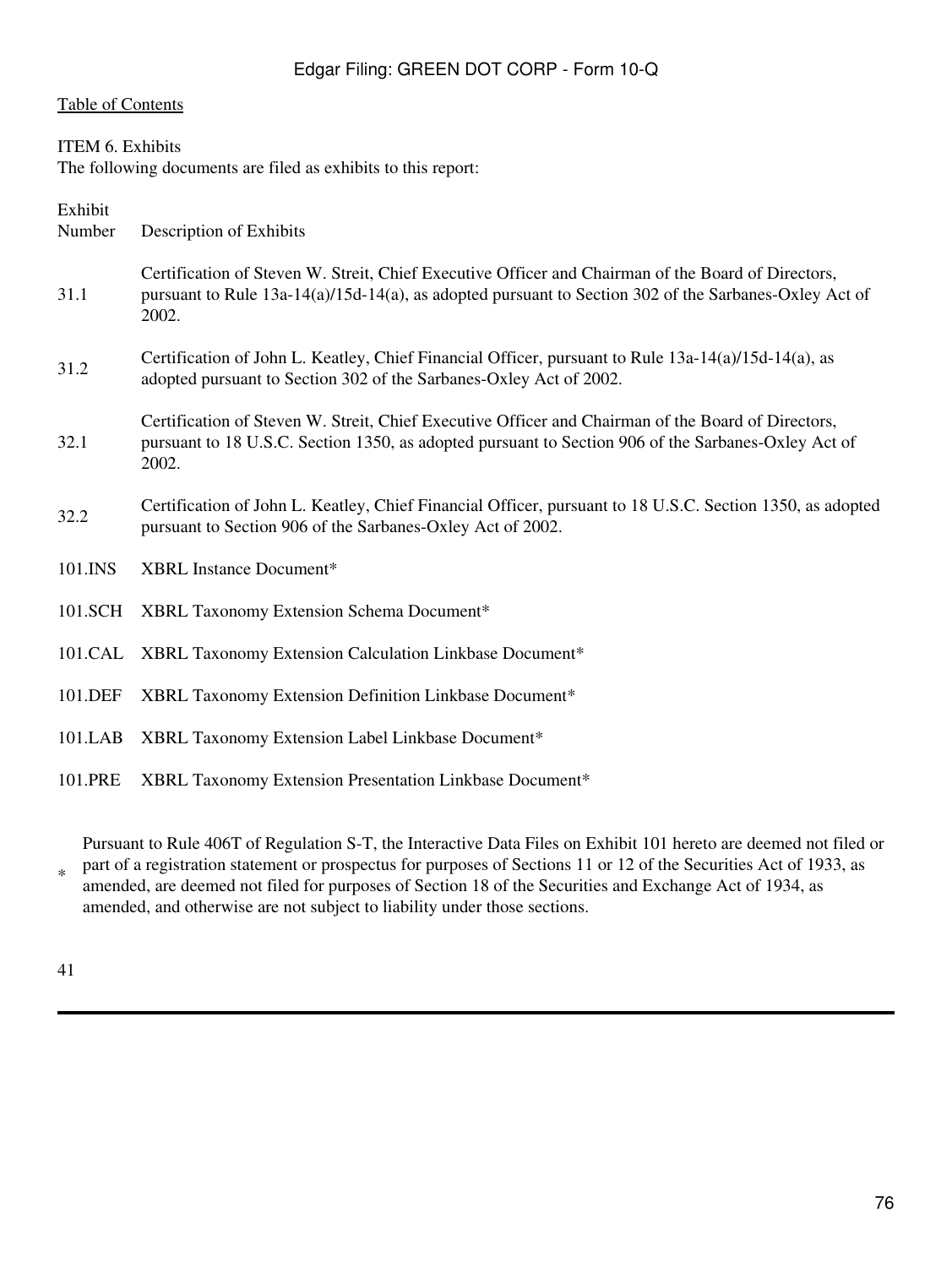## [Table of Contents](#page-2-0)

### SIGNATURE

Pursuant to the requirements of the Securities Exchange Act of 1934, the registrant has duly caused this report to be signed on its behalf by the undersigned, thereunto duly authorized.

Green Dot Corporation

| November 10, 2011<br>Date:<br>Bv:<br>Name:<br>Title: | /s/ John L. Keatley<br>John L. Keatley<br><b>Chief Financial Officer</b><br>(Authorized Officer and Principal Financial Officer) |
|------------------------------------------------------|----------------------------------------------------------------------------------------------------------------------------------|
|------------------------------------------------------|----------------------------------------------------------------------------------------------------------------------------------|

42